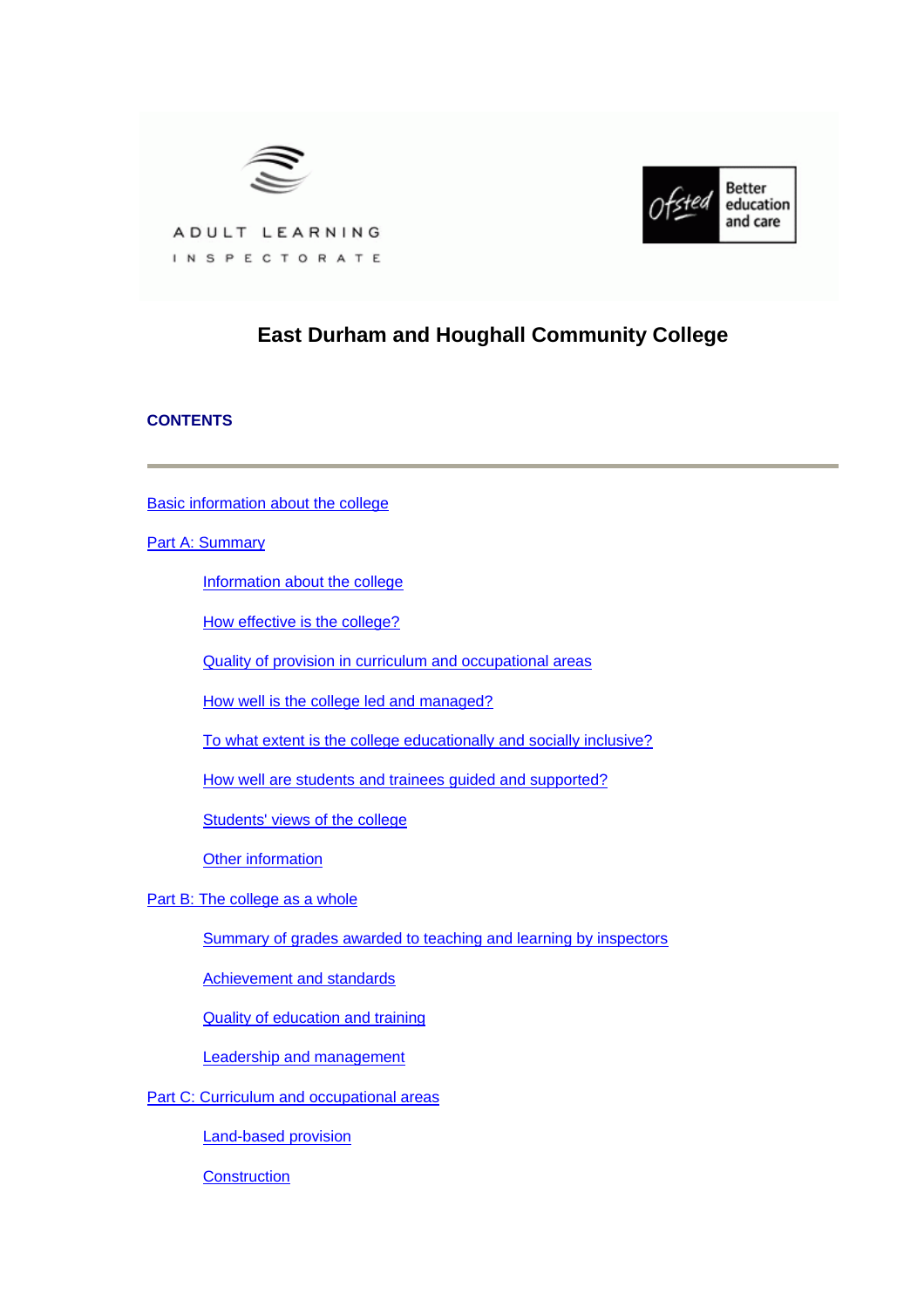<span id="page-1-0"></span>[Business and information and communications technology](#page-19-0)

[Hospitality, sports and leisure](#page-22-0)

[Hairdressing and beauty therapy](#page-26-0)

[Health and social care and childcare](#page-29-0)

[Visual and performing arts and media](#page-32-0)

[Humanities and English](#page-34-0)

[Provision for students with learning difficulties and/or disabilities](#page-37-0) 

**[Literacy and numeracy](#page-39-0)** 

# [Part D: College data](#page-42-0)

[Table 1: Enrolments by level of study and age](#page-42-0)

[Table 2: Enrolments by curriculum area and age 2003/04](#page-43-0)

[Table 3: Retention and achievement](#page-43-0)

[Table 4: Quality of teaching observed during the inspection by level](#page-44-0)

#### **Basic information about the college**

Name of college: East Durham and Houghall Community College Type of college: General FE/Tertiary Principal: Ian Prescott Burnhope Way Centre Burnhope Way Peterlee Address of college: County Durham SR8 1NU Telephone number: 0191 518 2000 Fax number: 0191 586 7125 Chair of governors: Ian Williams Unique reference number: 131859 Name of reporting inspector: Linda Harwood HMI Dates of inspection: 29 November-3 December 2004

# **Part A: Summary**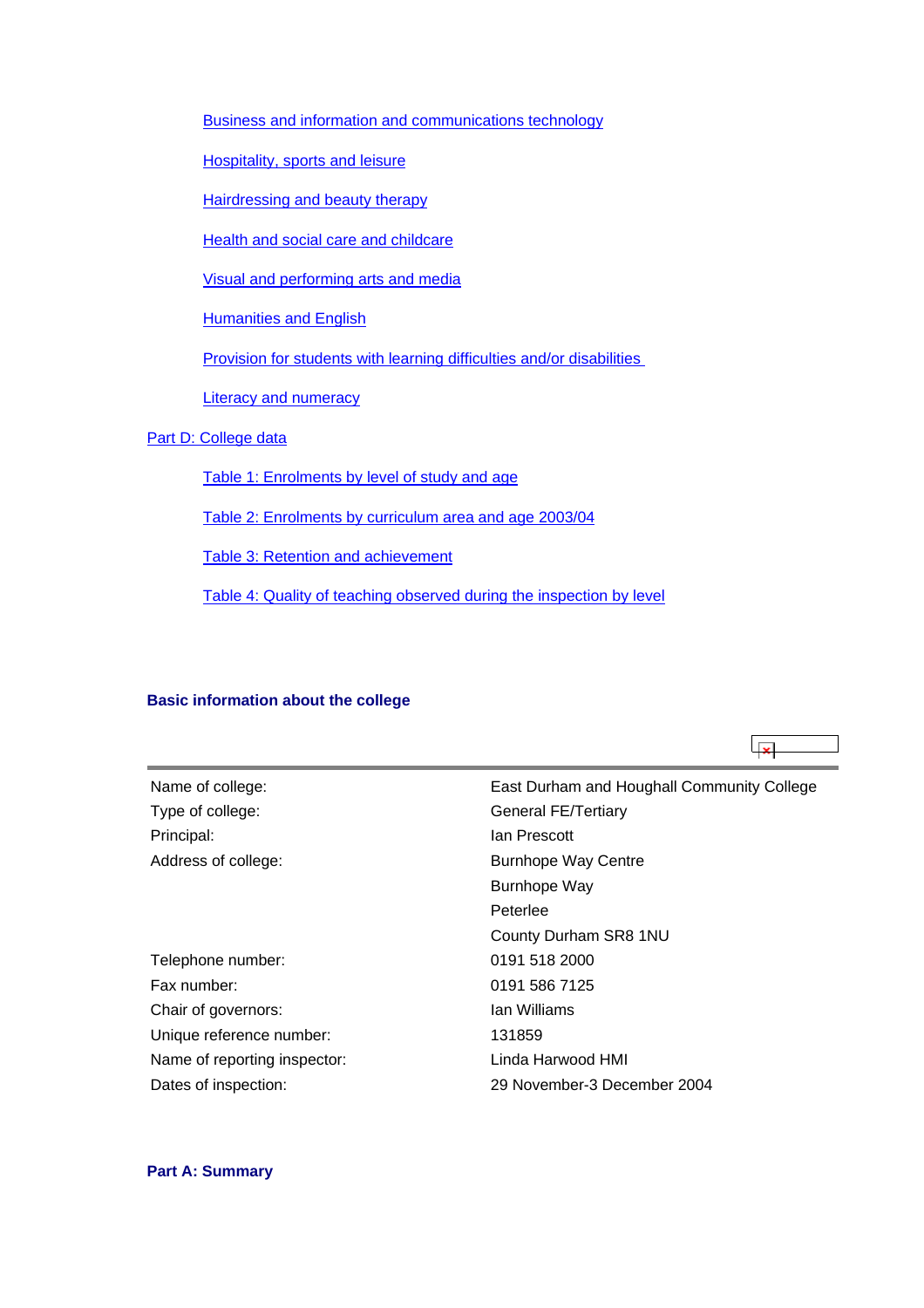# $\overline{\mathbf{x}}$

#### <span id="page-2-0"></span>**Information about the college**

East Durham and Houghall Community College is a medium-sized tertiary college with 3 main centres, Burnhope Way and Howletch in Peterlee and the Houghall site (formerly Durham College of Agriculture and Horticulture) in the city of Durham. Courses are also provided at a number of community venues in East Durham and there is significant delivery within the workplace. There is provision in 13 of the 14 areas of learning, funded by the Learning and Skills Council (LSC). The college enrolled 3,582 full-time students and 14,104 part-time students in 2003/04. Around 30% of the full-time students and 7% of the part-time students were aged 16 to 18. Approximately 70% of enrolments of 16 to 18 year olds and more than 85% of those of adults were to courses at levels 1 and 2. The college has 146 work-based learners, of whom 38 are advanced apprentices, 96 are apprentices and 12 are on national vocational qualification (NVQ) courses. They are training in landbased industries, engineering and manufacturing technology, business administration and management, retailing and customer service, health and care, sports and recreation, and visual and performing arts.

The provision in Peterlee primarily serves the population in the eastern part of the county. Within that area there are five 11 to 16 schools, a 5 to 18 special school and an 11 to 18 denominational Roman Catholic secondary school. The land-based provision in Durham serves the region as a whole. The college's extensive workforce development activities are regionally focused, with specialisation in the care sector and in food manufacture and processing. East Durham is one of the most deprived areas in England and suffered severely from the demise of the coal mining industry. Academic achievement at Key Stage 4 in County Durham is low. The college's mission is `To contribute to the social and economic regeneration of the region, by addressing the educational, training and environmental needs of individuals, employers and community groups.'

#### **How effective is the college?**



The quality of provision is good for students with learning difficulties and/or disabilities and in hairdressing and beauty therapy, health and social care and childcare, and sport and leisure. It is satisfactory in all other areas. The college's key strengths and the areas that should be improved are listed below.

# *Key strengths*

- o improved retention and pass rates
- o small proportion of less than satisfactory teaching
- o good links with local employers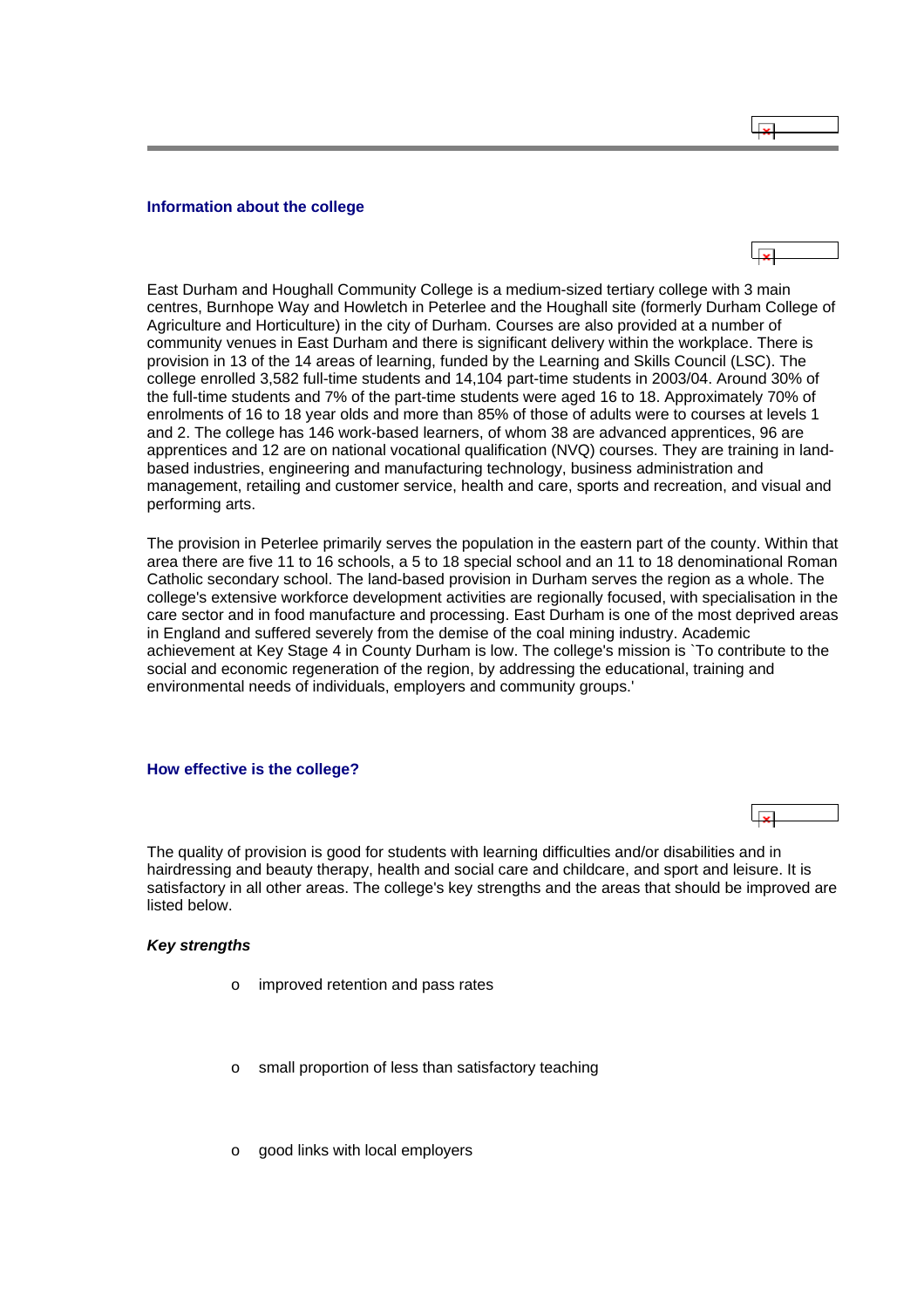- o responsiveness to local community through workforce development
- o good specialist resources in horticulture and sports
- o successful 14 to 16 programme
- o good support for students
- o governors' careful monitoring of the performance of the college.

# *What should be improved*

- o the proportion of good or better teaching, particularly for 16 to 18 year olds
- o use of information and learning technology (ILT) in teaching and learning
- o range of provision and low levels of recruitment in some curriculum areas
- o responsiveness to literacy and numeracy needs in the community
- o relationship with local secondary schools to facilitate development planning at a strategic level
- o resources and accommodation in hairdressing and beauty therapy, hospitality and catering and animal care/equine studies
- o rigour of course review and self-assessment in several curriculum areas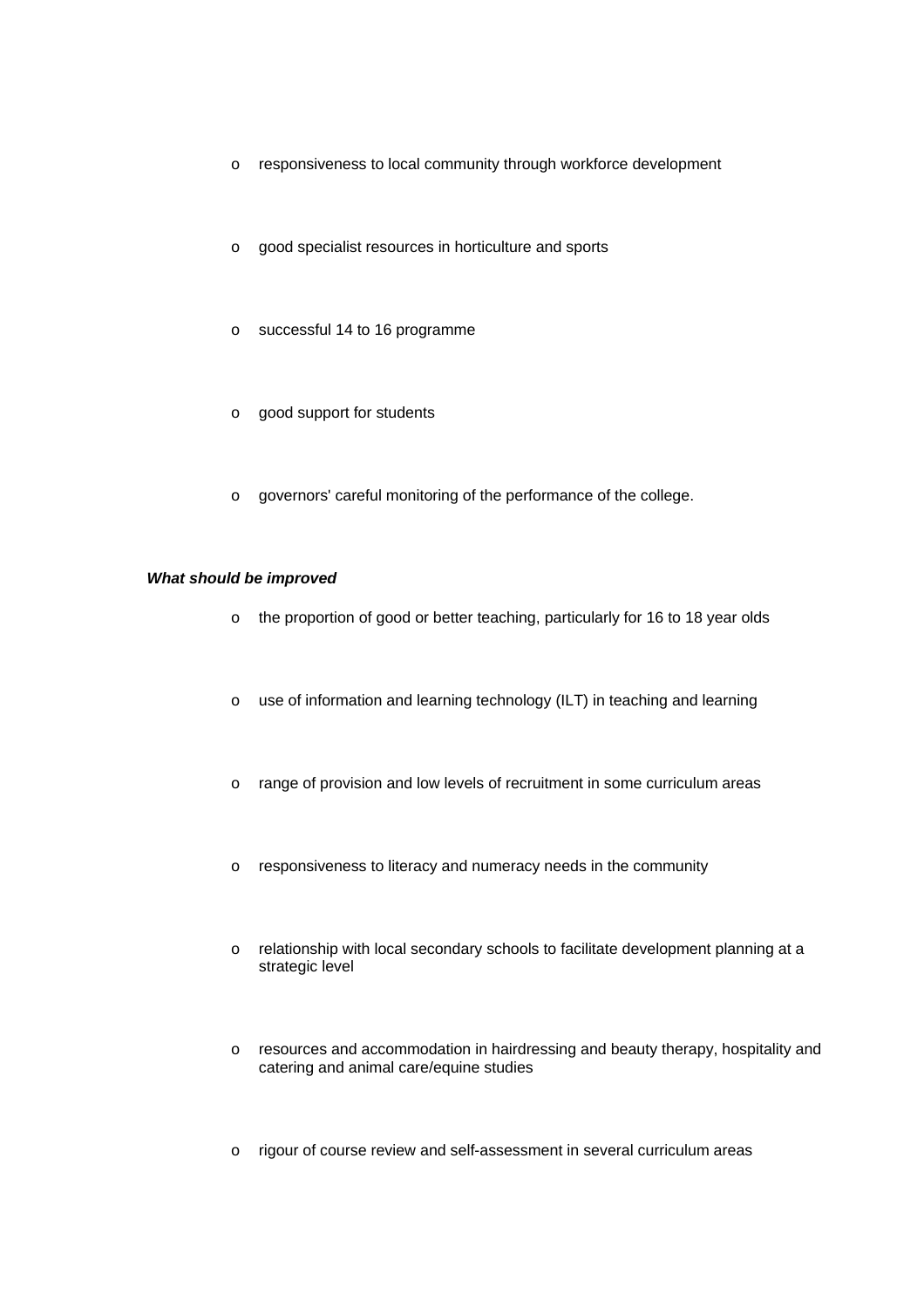<span id="page-4-0"></span>o the management of the Skills for Life strategy and literacy and numeracy support across the college.

Further aspects of provision requiring improvement are identified in the sections on individual subjects and courses in the full report.

# **Quality of provision in curriculum and occupational areas**

*The table below shows overall judgements about provision in subjects and courses that were inspected. Judgements are based primarily on the quality of teaching, training and learning and how*  well students achieve. Not all subjects and courses were inspected. Inspectors make overall *judgements on curriculum areas and on the effectiveness of leadership and management in the range: Outstanding (grade 1), Good (2), Satisfactory (3), Unsatisfactory (4), Very Poor (5).*

| Area                                                                | Overall judgements about provision, and comment                                                                                                                                                                                                                                                                                                                                                                                                                                                                                 |
|---------------------------------------------------------------------|---------------------------------------------------------------------------------------------------------------------------------------------------------------------------------------------------------------------------------------------------------------------------------------------------------------------------------------------------------------------------------------------------------------------------------------------------------------------------------------------------------------------------------|
| Land-based provision                                                | Satisfactory. Teaching and learning are satisfactory overall. There<br>are high pass rates on national certificate courses in equine and<br>animal care. Resources in horticulture and arboriculture are good, but<br>there is some poor accommodation in animal care and equine.<br>Assessment practice on NVQ courses is good. Achievement of<br>apprenticeship frameworks is low, but improving.                                                                                                                             |
| Construction                                                        | Satisfactory. There are high pass rates on most courses. Classroom<br>teaching is generally satisfactory and sometimes good, especially in<br>the workshops where most students develop good vocational skills.<br>Students are well motivated. The range of provision is poor. Provision<br>for 14 to 16 year old pupils is good.                                                                                                                                                                                              |
| <b>Business and information</b><br>and communications<br>technology | Satisfactory. There is a wide range of courses in information and<br>communications technology (ICT) with clear progression routes. ICT<br>applications are taught well, though much teaching of theory on<br>business and ICT courses is uninspiring. There are high success rates<br>on the certificate in supervisory management. Retention rates on<br>advanced vocational certificate of education (AVCE) and ICT flexible<br>workshop courses are low. Apprenticeship programmes in<br>administration are very effective. |
| Hospitality, sports and<br>leisure                                  | Good. Hospitality and catering contributory grade is satisfactory.<br>There are high pass rates on many courses. Teaching and learning<br>are good in sports and leisure and satisfactory in hospitality and<br>catering. There are very good sports facilities and effective community<br>links. Resources are poor in hospitality and catering and there are<br>insufficient opportunities for students to develop higher level skills.                                                                                       |
| Hairdressing and beauty<br>therapy                                  | Good. There are high retention and pass rates on most full-time<br>courses. There is much good teaching. Students are punctual and<br>attendance is good. Good enrichment opportunities are provided for<br>students. Accommodation and resources are poor and do not reflect<br>current industry standards. Curriculum leadership is good.                                                                                                                                                                                     |
| Health and social care and                                          | Good. Pass rates are high on many courses. There is good and                                                                                                                                                                                                                                                                                                                                                                                                                                                                    |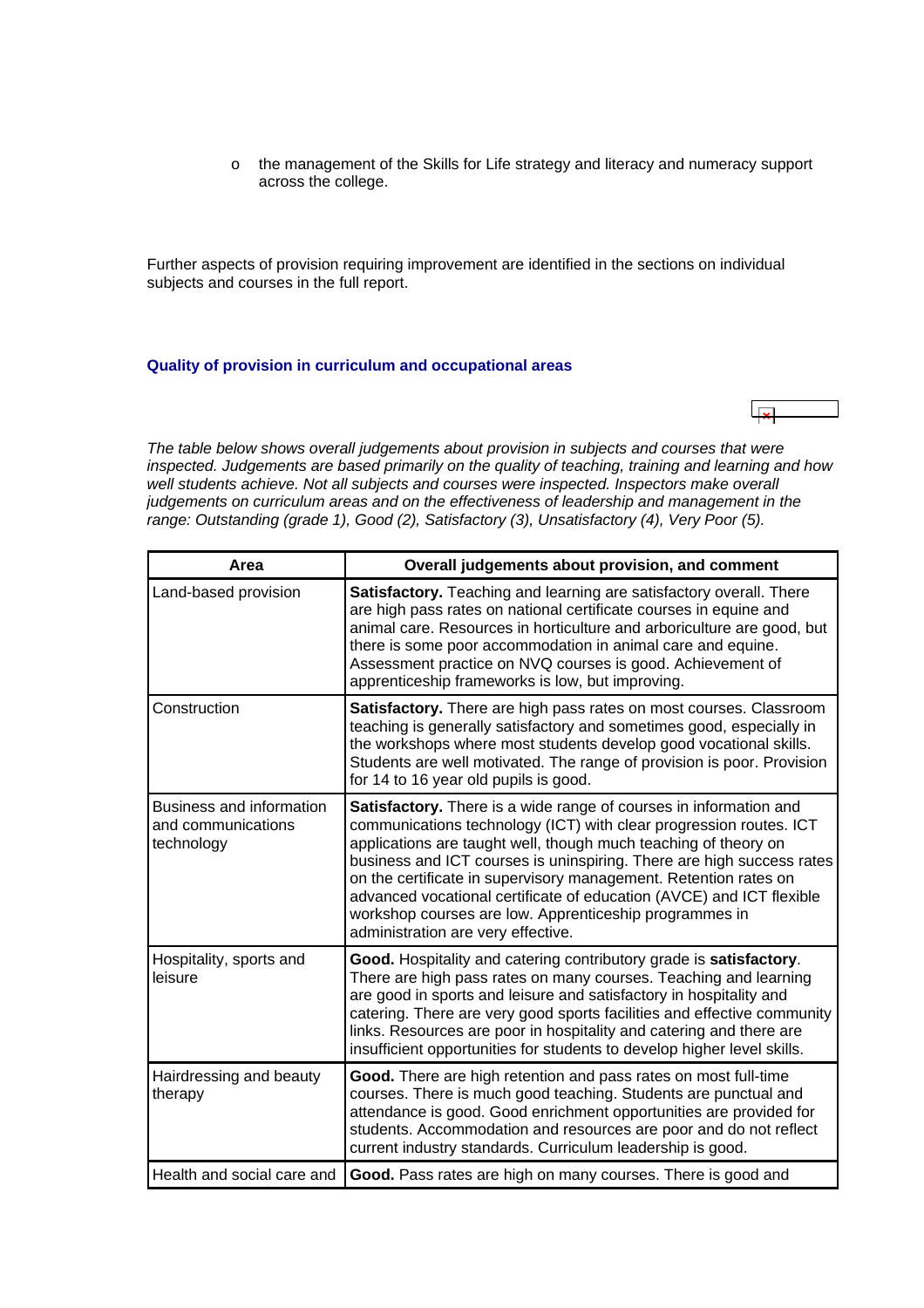<span id="page-5-0"></span>

| childcare                                                                   | innovative teaching on level 3 courses. High-quality work placements<br>enable students to develop good practical skills. There is a good<br>range of provision, responsive to community needs. Leadership and<br>management are satisfactory, but self-assessment to identify<br>strengths and weaknesses is insufficiently rigorous.                                                                                                                                                                                                                                                             |
|-----------------------------------------------------------------------------|----------------------------------------------------------------------------------------------------------------------------------------------------------------------------------------------------------------------------------------------------------------------------------------------------------------------------------------------------------------------------------------------------------------------------------------------------------------------------------------------------------------------------------------------------------------------------------------------------|
| Visual and performing arts<br>and media                                     | Satisfactory. Retention and pass rates are satisfactory overall.<br>Assignments engage the interest of students. The assessment of<br>students' work is effective and informs their learning. Vocational rigour<br>is insufficiently pursued and small group sizes limit the scope of<br>teaching and learning.                                                                                                                                                                                                                                                                                    |
| Humanities and English                                                      | Satisfactory. Teaching and learning in humanities, English and<br>access to higher education (HE) courses are satisfactory overall.<br>Students' achievements in access to HE modules are good and<br>progression rates are high. Retention rates on advanced subsidiary-<br>level (AS-level) and general certificate of education advanced-level<br>(GCE A-level) courses are high, but there is declining recruitment on<br>to humanities and English courses. There are no clear strategies to<br>recruit and motivate students and the use of ICT for staff and students<br>is underdeveloped. |
| Provision for students with<br>learning difficulties and/or<br>disabilities | Good. There is much good teaching, especially in practical lessons.<br>Students develop good social skills. There is a wide range of provision<br>and effective links and partnerships with community agencies and<br>local schools. Leadership and management are effective and there is<br>good teamwork. Students have insufficient access to pre-vocational<br>training in other programme areas.                                                                                                                                                                                              |
| Literacy and numeracy                                                       | Satisfactory. Teaching and learning in literacy and numeracy lessons<br>are good. The management of this discrete provision is good, but<br>management of whole-college literacy and numeracy support is<br>underdeveloped. The high standards set by the Skills for Life<br>department are not demonstrated across the college. There is no<br>mechanism to measure the impact of support on students'<br>achievements.                                                                                                                                                                           |

# **How well is the college led and managed?**

Leadership and management are satisfactory. There is a clear focus on teaching and learning and the college has introduced a range of strategies to raise standards. However, it is too soon to assess their impact on all of the college's provision. There has been significant improvement to retention and pass rates of students since the last inspection and these are now mostly at, or above, the national averages. The new management structure is clear and roles and responsibilities are understood by staff. However, the new role of team leader has yet to be fully developed. Management at course team level is satisfactory overall. There is insufficient rigour in course review and self-assessment in several curriculum areas. Governors now monitor students' achievements, course performance and the financial position of the college rigorously. The college provides satisfactory value for money.

**To what extent is the college educationally and socially inclusive?**



احدارا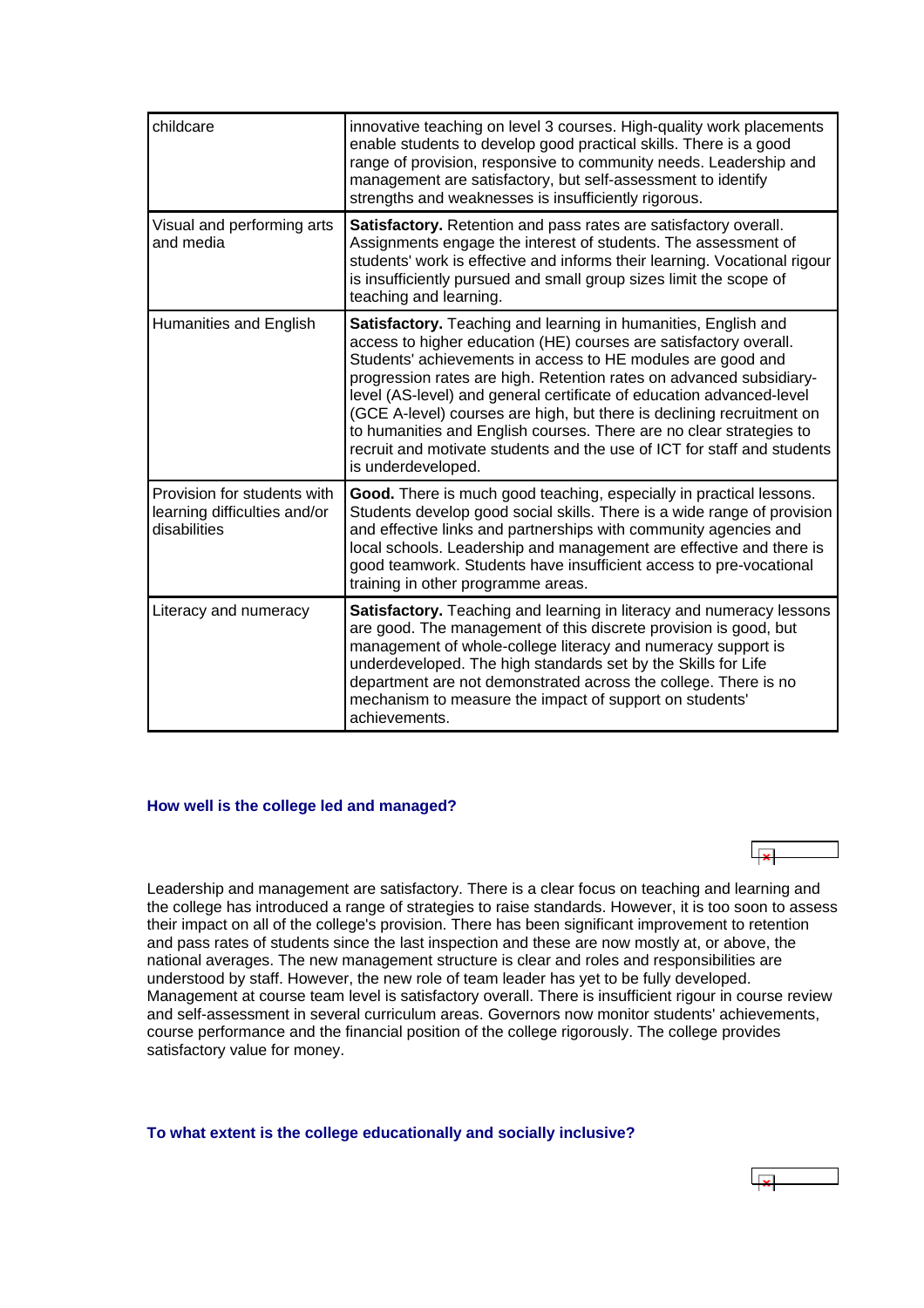<span id="page-6-0"></span>The college's response to educational and social inclusion is good. There is a commitment to meeting the social and economic needs of its community. Provision is made for many students who are experiencing the hardship associated with social deprivation or who are disaffected with education. Significant financial support is provided to help students stay on their course. Retention rates are high and rising. The college's commitment to equality and diversity is clear and strategies to embed equal opportunities are in place. The college offers courses in a range of community locations to provide for students who are not usually well represented in further education (FE). Provision for students with learning difficulties and/or disabilities is good.

# **How well are students and trainees guided and supported?**

Support for students is good. The tutorial system provides good support through a team of dedicated personal tutors and development mentors back this up with additional one-to-one support. A good range of support services is provided through student services at the main site and there are very good arrangements for assisting students with financial support. Students at other sites can access these services through the friendly and helpful reception staff. All full-time students have an initial assessment of their literacy and numeracy support needs. There is no systematic assessment for part-time students. Additional learning support is provided, but there is no evaluation of the quality or impact of this on students' achievements. Teachers provide much informal help and support which is valued highly by students. Appropriate advice and guidance are available for applying to HE and employment.

ا ت

#### **Students' views of the college**

Students' views about the college were taken into account and a summary of their main comments is presented below.

# *What students like about the college*

- o interesting lessons
- o helpful, supportive teachers
- o good support for personal issues
- o good enrichment activities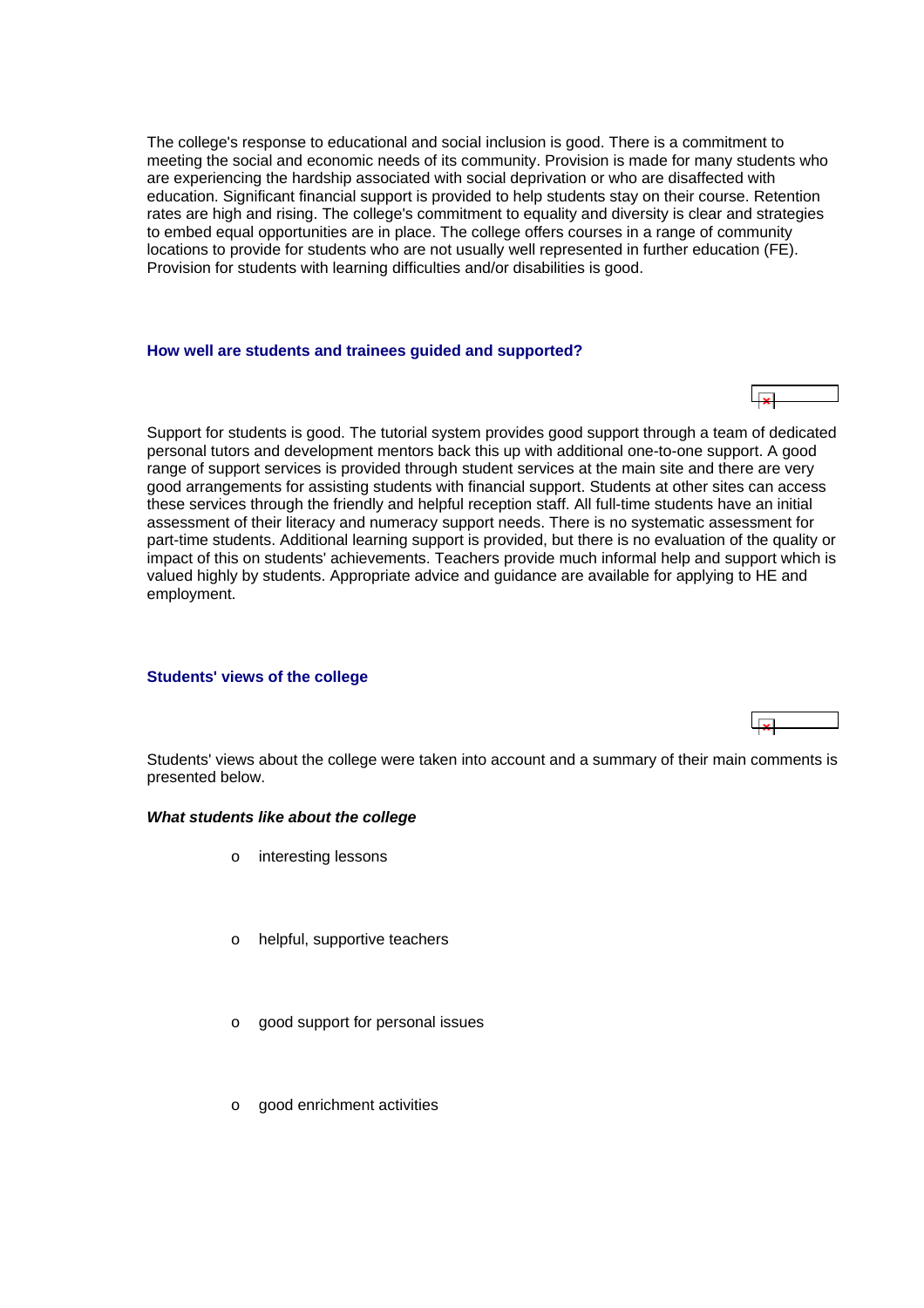o friendly atmosphere.

# <span id="page-7-0"></span>*What they feel could be improved*

- o insufficient restaurant facilities and expensive food
- o insufficient access to computers
- o too few social areas
- o lack of lockers and storage facilities.

# **Other information**

The college inspection report will normally be published 12 working weeks after the formal feedback of the inspection findings to the college. Once published, the college has two months in which to prepare its post-inspection action plan and submit it to the local LSC. The college's action plan must show what action the college will take to bring about improvements in response to issues raised in the report. The governors should agree it before it is submitted to the local LSC. The local LSC should send to Ofsted only action plans from colleges that have been judged inadequate or have been awarded a grade 4 or 5 for curriculum provision, work-based learning and/or leadership and management.

# **Part B: The college as a whole**



# **Summary of grades awarded to teaching and learning by inspectors**

| <b>Aspect &amp; learner</b><br>type | Graded good or better<br>(Grades 1 to 3) $%$ | Graded<br>satisfactory<br>(Grade 4) $%$ | <b>Graded less than</b><br>satisfactory<br>(Grades 5 to 7) $%$ |
|-------------------------------------|----------------------------------------------|-----------------------------------------|----------------------------------------------------------------|
| Teaching 16-18                      | 56                                           | 40                                      |                                                                |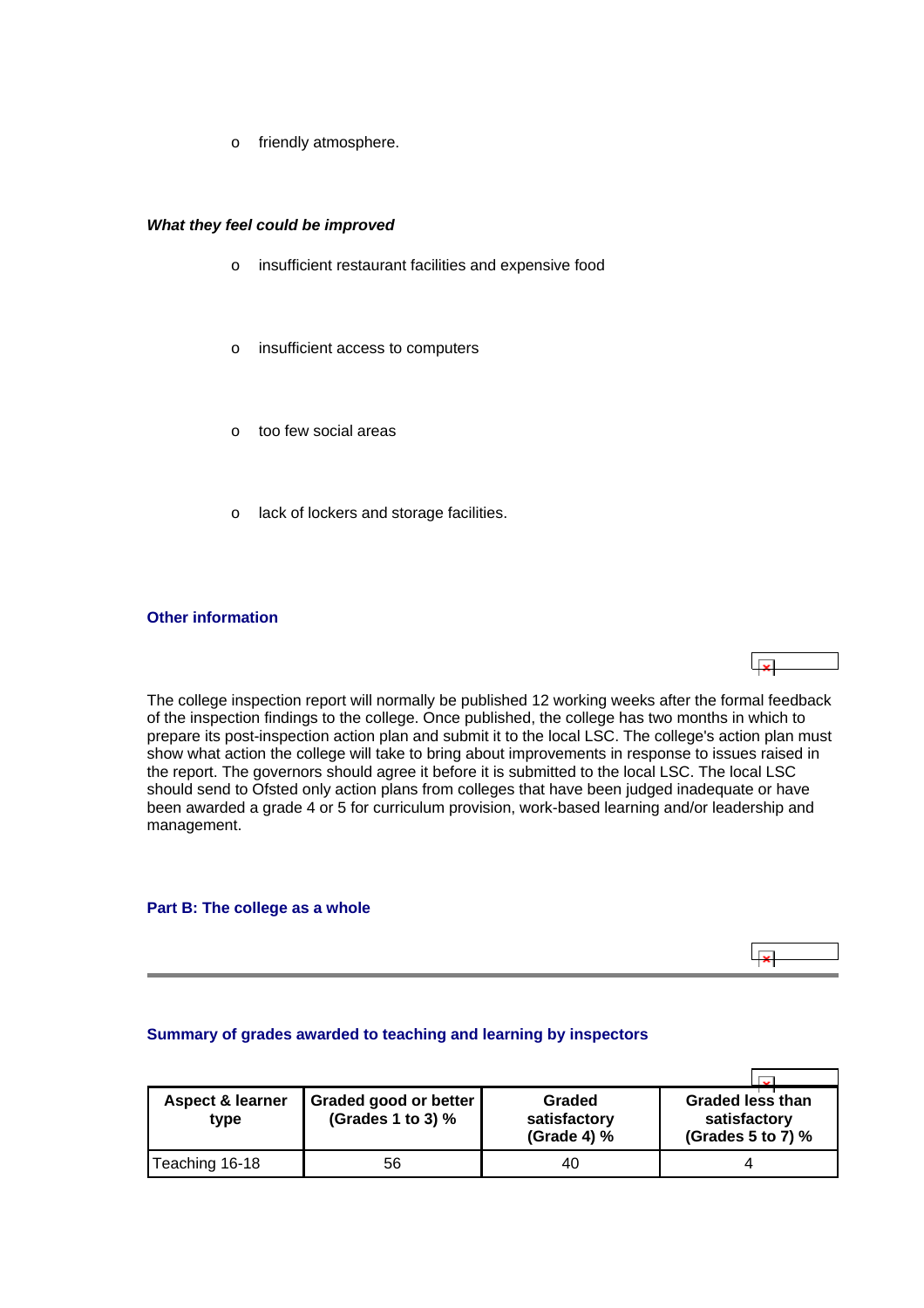<span id="page-8-0"></span>

| 19+ and $WBL^*$ |    |    |  |
|-----------------|----|----|--|
| Learning 16-18  | 54 | ∼  |  |
| 19+ and WBL*    |    | 26 |  |

*Key: The range of grades includes: Excellent (Grade 1), Very Good (Grade 2), Good (Grade 3), Satisfactory (Grade 4), Unsatisfactory (Grade 5), Poor (Grade 6) and Very Poor (Grade 7).*

*\*work-based learning*

# **Achievement and standards**

1. Achievements and standards have improved overall since the last inspection. Students are more likely to complete their courses and to achieve their qualifications. Average attendance in lessons during inspection was 80% which is slightly above the sector average. During the period 2001 to 2004, enrolments have declined for 16 to 18 year olds and the number of students on some courses is low.

2. Standards of work overall are satisfactory or better. Students on many vocational courses develop good skills to prepare them appropriately for work in the industry, for example, in construction, health and social care and childcare, hairdressing and beauty therapy. Students on access courses make good progress and achieve higher success rates than expected from their prior attainment levels. Adult students on Skills for Life programmes and students with learning difficulties and/or disabilities make particularly good progress in developing personal and social skills.

3. There have been improvements in achievements in key skills, from a low base. In 2003, the success rate of enrolled students who achieved the qualification for the key skills of application of number, communications and ICT, was 10% for students aged 16 to 18 and 17% for adults. These success rates are below the national average for the sector as a whole. The retention rates in 2003, at 84% and 86% for students aged 16 to 18 and adults, respectively, were high. In 2004, there is a trend of rising success rates for both students aged 16 to 18 and adults which are above the national averages. The best results are at level 2 with both retention and success rates being well above the national averages.

4. The completion of apprenticeship frameworks is low. Of the 151 apprentices who have started an apprenticeship at the college since 2001, 62% are still in learning and of those who have left, 30% achieved the full framework and 53% did not gain any qualifications. Of the 50 apprentices who have started an advanced apprenticeship since 2001, 74% are still in learning and of those who have left, 23% achieved the full framework and 38% did not gain any qualifications. However, at the time of inspection, there is evidence that students are making better progress and the standards in workbased learning provision are often high.

# *16 to 18 year olds*

5. Achievements for students aged 16 to 18 are generally satisfactory or better and have improved since the last inspection in November 2002. At levels 1 and 3, retention rates rose between 2001 and 2003 and have risen further in 2004. Retention rates on level 2 courses declined in 2003 to below the national average, but recovered in 2004. In 2004, retention rates at all levels are above the national average figure. Pass rates at all levels in 2004 are above the national average.

# *Adult learners*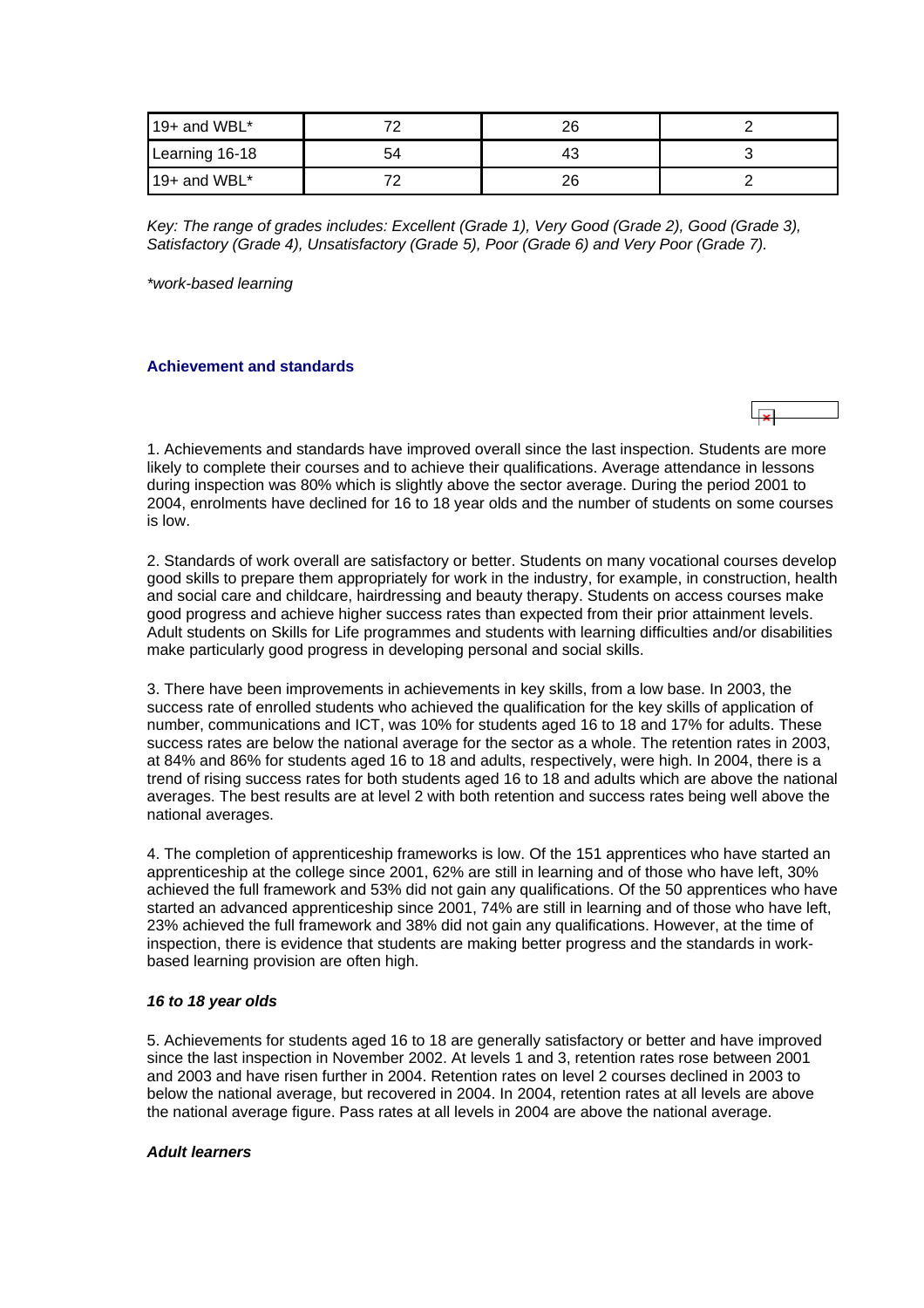<span id="page-9-0"></span>6. Achievements of adult students have also improved since the last inspection. Retention and pass rates at all levels are above the national average for similar colleges in 2004, with the exception of pass rates at level 1. There are some high success rates for students who engage in distance learning, for example, in health and social care and supervisory management.

### **Quality of education and training**

7. The quality of teaching, learning and attainment was graded in 157 lessons. Teaching was good or better in 62% of lessons, satisfactory in 34% and less than satisfactory in 3%. This is close to the national average, but the college has less unsatisfactory teaching than the sector average. The grades awarded for learning are similar to those for teaching, though those for attainment are lower. Teaching grades have improved since the last inspection in November 2002. Generally, teaching and learning are better for adults than for students aged 16 to 18. Teaching and learning on workbased learning programmes are good. Some of the best teaching and learning is on entry level courses, especially foundation programmes, where the grades are much higher than the average for the college. At level 2, teaching grades are the lowest in the college. At this level, there is much teaching that is satisfactory.

8. There is significant variation in the quality of teaching between different areas of learning. The best teaching is to students with learning difficulties and/or disabilities, and on health and social care and childcare, sport and leisure and hairdressing and beauty therapy courses. The more effective lessons are well planned and organised. In the best lessons, teachers have good subject knowledge and industrial experience which they share with students. Effective use of questioning allows teachers to check learning thoroughly. Teachers have high expectations of their students. In health, social care and childcare, teachers use praise effectively to motivate students. Good practical demonstrations develop clear understanding of complex situations. In hairdressing and beauty therapy, teachers provide good explanations, and in practical lessons, they respond effectively to the needs of individual students.

9. Unsatisfactory teaching was found in only 3 of the 10 curriculum areas inspected: literacy and numeracy; land-based provision; and visual and performing arts, and there were only 5 unsatisfactory lessons in total. There was no unsatisfactory teaching in the other seven curriculum areas. However, in some of these, much of the teaching is only satisfactory and fails to inspire or motivate students. There is insufficient use of ILT to support learning in several curriculum areas. Where teaching is less effective, planning is weaker, teachers talk too much and there is insufficient attention paid to achieving good learning outcomes for all students. Small class sizes on several courses restrict the range of practical activities and limit the opportunities for learning from other students in the group.

10. Accommodation is satisfactory overall and there is some good specialist equipment and resources. Internal accommodation on all the sites is well maintained and most provide a good learning environment. Specialist equipment is adequate in most areas to meet the needs of the curriculum. There are good sports facilities, including two sports halls, an outdoor all-weather pitch and an Olympic-size boxing ring. However, in some areas the accommodation is not satisfactory. Accommodation and resources in hairdressing and beauty and hospitality are particularly poor and they have a detrimental effect on the students' experience. Refectories at the three main sites are good. Computers are well maintained and available on all sites.

11. Reasonable adjustments have been made to comply with the legislation under the disability discrimination act, but some accommodation is still not accessible. The college has made an application for funds to help support a new build, which is designed to address all the shortcomings and restrictions that the current accommodation presents. The plans are linked to the overall strategy and mission of the college. Currently, there is under-utilisation of space in many areas. The estates team have made considerable financial efficiencies by making alterations to accommodate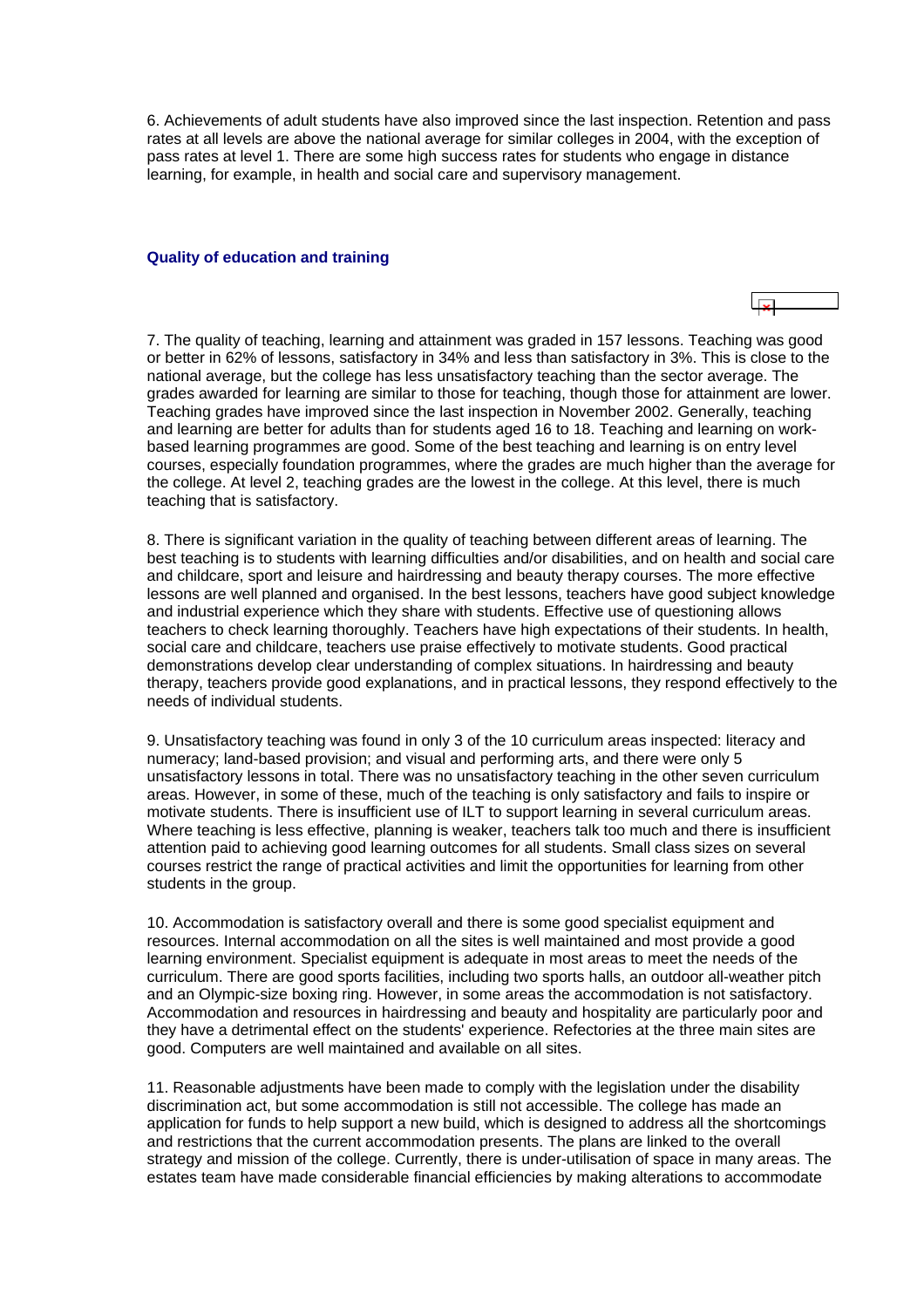changes to meet curriculum needs.

12. There are sufficient qualified and experienced staff in most curriculum areas to meet the needs of the programmes, and the range of students. Advanced practitioners work with new staff to develop the quality of their teaching skills. Staff have good access to professional development and industrial updating. The college has been highly successful in forging links with local industry and businesses through the workforce development unit. Careful recruitment of staff for this area has helped to ensure that, in addition to having the necessary qualifications and background, staff also have the skills to engage employers.

13. The college has developed comprehensive internal verification, standardisation and moderation procedures which are supplemented with more detailed course-specific procedures in different curriculum areas. These operate effectively in most areas. In a minority of cases, internal verifiers provide too little feedback to assessors. The requirements of awarding bodies are met. Issues identified in external verifiers' and moderators' reports are acted upon through a systematic process which is monitored effectively by managers. Staff development days allow time for teachers to undertake standardisation and moderation of coursework. An audit process is used to ensure compliance with college-wide procedures and this is targeted at areas of concern.

14. Initial assessment of students' literacy and numeracy skills is routinely carried out for all full-time students, but not for part-time students. In most areas, too little use is made of this information in planning teaching and learning and determining whether students are on the right course. Initial assessment of students with specific learning difficulties is particularly thorough and includes assessment of social skills and behaviour. This information is used well in placing students on courses and in groups, as well as developing individual learning plans.

15. Assessment is generally well planned. On vocational courses such as construction and hairdressing, students are involved in decisions about the timing of assessments of practical vocational skills. Assessment schedules are designed to ensure that students' assignment workload is evenly spread. In many curriculum areas, there are effective tracking systems in place to monitor students' progress, although these do not always make use of the formal course monitoring record designed to support the process. Assignments are well designed and fit for purpose. Teachers mostly monitor assignment work carefully. Occasionally, students are less well monitored and fall behind. In most areas good feedback, both written and verbal, is given to students, which helps them improve their written and practical work.

16. There are examples of the developing use of a wide range of assessment methods. In hairdressing, students' self-assessments are used to plan teaching and learning in future lessons. Workforce development assessors make good use of recordings of students' answers to questions, as well as digital images of their work. Art and design students identify their own strengths and weaknesses before teachers assess their work. Peer observations are used in assessing singing in music.

17. The college has developed its own individual target setting system for advanced level courses such as GCE A level and AVCE. In some areas, this is used effectively to motivate students to attain the best possible grades and to monitor progress, but in others it is not applied consistently.

18. Overall, the college provides a good range of courses for the East Durham community. It has successfully attracted additional funds to enable it to work with smaller groups and involve those in the community who might not otherwise be attracted into FE. Good collaboration with other providers and organisations within the community provides flexible provision to meet their needs. There is good collaboration with local training providers and employers, and highly effective targeting of specific sectors by the workforce development team. For example, the college has worked very successfully with the care sector in the East Durham area and has provided on-site English for speakers of other languages (ESOL) provision for one local employer. Students at the college are involved in a range of enrichment activities which include sporting, social and cultural events. These broaden students' knowledge and increase their employability.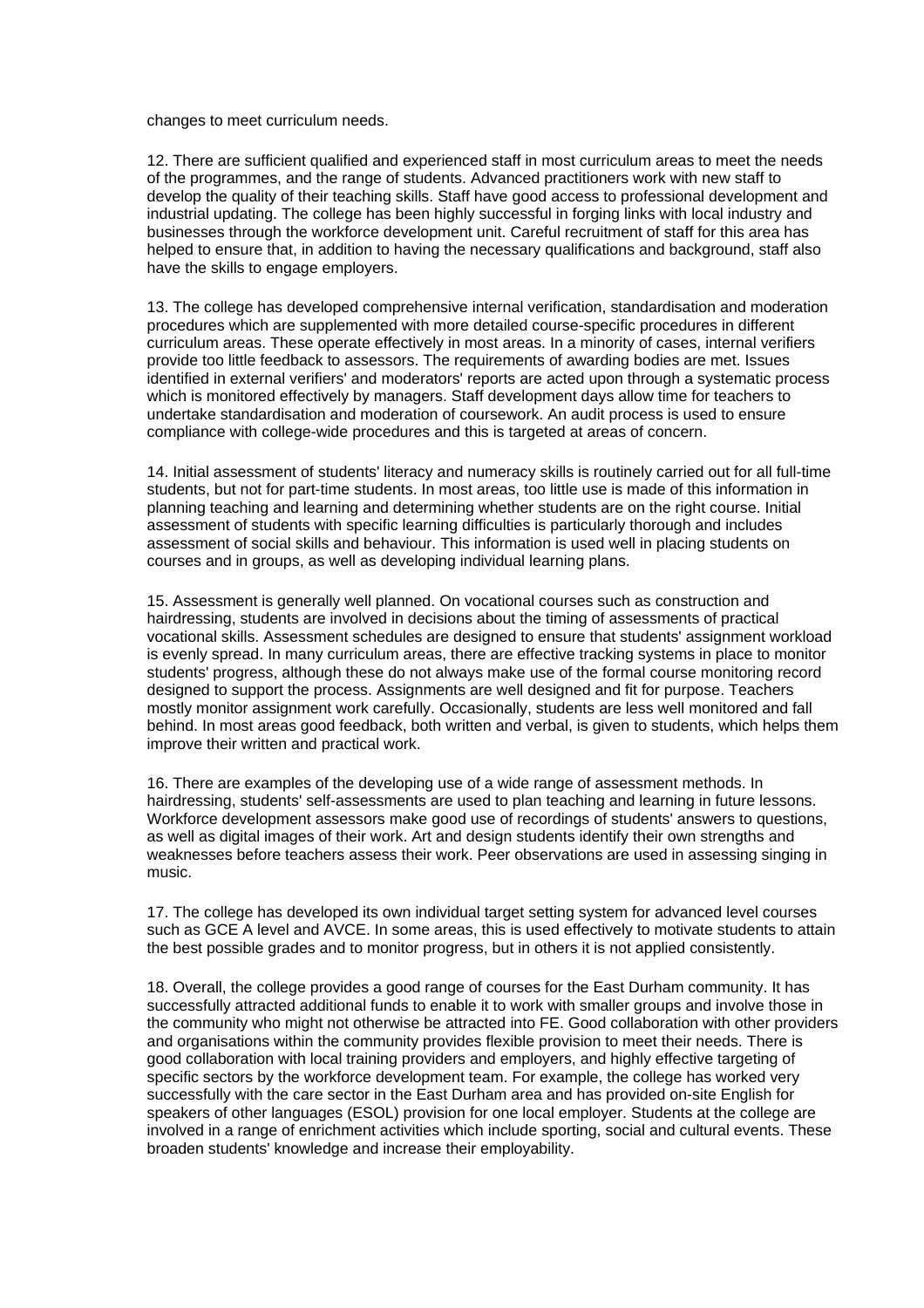19. Since the last inspection, greater emphasis has been placed on making sure that students are on the right programme. Low class numbers have also been a significant factor in curriculum planning and this has resulted in significant reductions in some areas. For example, the number of AS-level and GCE A-level subjects available has reduced from 37 to 15. As a result, students from the area have to travel elsewhere for GCE A-level courses, for example, in mathematics and science. Overall there is a wide range of provision, but there is insufficient opportunity for progression in some areas. For example, neither hairdressing nor construction provide the opportunity for students to progress into employment through the work-based learning route and in construction there is no level 3 provision. There is insufficient provision in numeracy and literacy.

20. A successful programme of vocational courses for 14 to 16 year olds has attracted 440 school pupils in the current academic year. Good progression is offered into other college courses and to employment. Although the college works effectively with local schools at an operational level, there are severe difficulties at a strategic level, and these relationships have not improved since the last inspection. There has been a decrease in the number of year 11 leavers progressing to full-time courses at the college from some local schools. This is contributing to the low enrolments in some areas which challenge the viability of some provision.

21. Support for students is good. Potential students receive information about the college and its courses in a variety of ways: through the prospectus and other literature; in schools; and through events such as open evenings and taster days. Interviews for substantial courses are normally arranged through student services with the relevant subject or vocational teachers.

22. The tutorial system for full-time students provides good support through a team of specialist personal tutors who deliver group tutorials on a range of appropriate topics and who also carry out individual reviews at least 3 times each year. Individual learning plans are used as the basis for individual reviews and their use is developing, although some agreed actions are too general and lack precise deadlines. Subject teachers contribute to individual learning plans, but targets set in relation to additional learning support are treated separately. Development mentors provide back up to the tutorial system with additional one-to-one support, for example, where students require considerable support with organisational skills or need help to catch up with a backlog of work.

23. A good range of support services is provided through student services at the main Peterlee site and there are very good arrangements for financial support. Helpful staff assist students with enquiries, such as those about finance, including educational maintenance allowances and adult learning grants, transport and careers. Students at other sites can access these services through the friendly and helpful reception staff who make phone calls and appointments, but accommodation and facilities for student services on these sites are limited. Information about student services is provided through the student diary, personal tutors and at induction. There is little written information to supplement this throughout the year. For example, there are no leaflets about counselling and other services. Student services provide appropriate support for students with specific learning difficulties and/or disabilities such as hearing impairment and dyslexia. Free childcare for pre-school children is normally available to those who need it at one of the two college nurseries.

24. All full-time students have an initial assessment of their literacy and numeracy support needs. The results of these assessments are used to determine key skills levels where appropriate, and they are passed to course leaders and personal tutors. Too little use is made of them in planning the teaching and learning of subjects and vocational skills. There is no systematic assessment for parttime students. Additional learning support is provided in a variety of ways, including in lessons and workshops. There is insufficient evaluation of the quality or impact of this. There are no formal arrangements for ensuring that learning support staff and subject teachers plan learning together, although there is an assumption that subject teachers will pass on schemes of work. This does not always happen and some learning support workers have little knowledge about the level or course being studied by the students they are supporting.

25. Appropriate advice and guidance are available for applying to HE and employment. A careers library and a range of careers software are available at the main site. There is insufficient specialist careers information at the Houghall site where land-based courses are delivered. Across the college, personal tutors and teachers are regarded as the main source of careers information, advice and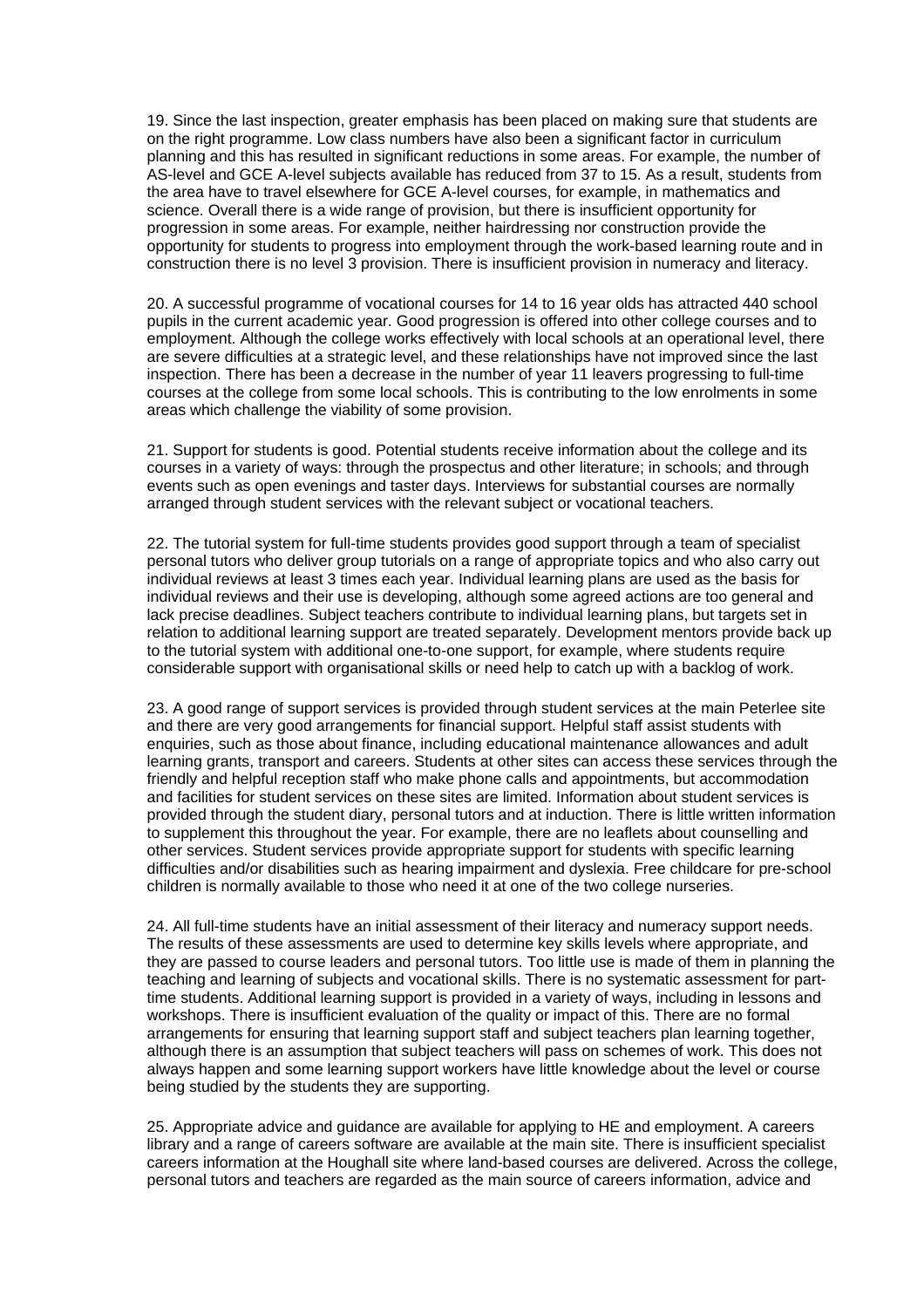<span id="page-12-0"></span>guidance, particularly for younger students.

26. Teachers provide much informal help and support which are valued highly by students. Arrangements for following up absence are good in some areas, but in others they rely too heavily on teachers completing a form to report unauthorised absences. There are plans to address this and improve the early follow up of absence more systematically. Parents are informed about progress through individual learning plans, parents' evenings and informal contact. The college has appropriate policies in place covering child protection and bullying. Welfare staff support residential students on the Houghall site.

27. The various aspects of student support are managed by different senior managers and the overall management of student support relies heavily on the work of a sub-committee of the academic board. There is insufficient co-ordination of the provision of literacy and numeracy support with other aspects of student support.

#### **Leadership and management**

28. Leadership and management are satisfactory. Since the last inspection, there has been good progress in improving many aspects of leadership and management. Two new senior managers have been appointed to help address the inspection weaknesses. These appointments have been well received by college staff and have contributed to the many improvements. There has been a strong focus on teaching and learning, improving retention and pass rates, quality assurance, curriculum and data management. Two new heads of faculty and 27 new team leaders are now in place to strengthen the management and accountability within the curriculum. The college has introduced a range of strategies to raise standards. These include the appointment of six advanced teacher practitioners, new quality procedures, an assessment policy and audit practices and a clear focus on recruitment with integrity called `Right Student, Right Course'. Staff at all levels are committed to the college's improvement strategies. However, it is too soon to assess their impact on all of the college's provision.

29. There has been significant improvement to retention and pass rates of students since the last inspection. Senior managers set targets for students' pass and retention rates and their attendance. All heads of faculty and team leaders meet with senior managers annually to agree their targets. They evaluate termly, through the curriculum review process, the extent to which targets are achieved. Arrangements for reviewing performance in the college are well understood. However, whilst these reviews are rigorous, targets set within the plans are not always specific or measurable.

30. The new management structure is clear, and roles and responsibilities are understood by staff. However, the new role of team leader has yet to be fully developed. Team leaders have received some training, but they have not participated in a structured management development programme nor do they observe their teaching staff. The management of both additional learning support and the Skills for Life strategy are underdeveloped. There is not a coherent system for additional learning support and no Skills for Life policy, which has led to some confusion for staff. The principal holds termly staff meetings when key college priorities are discussed. There is a regular newsletter and a staff intranet. There are regular faculty and course team meetings, all of which have standard agenda items, such as teaching and learning and students' performance. The principal and senior managers are perceived by staff to be approachable.

31. The college's development plan sets out the priorities and targets for the next three years. Governors, managers and staff have been involved in establishing the direction of the college. However, the college does not have any operational plans at curriculum level and some strategies are unclear. There is no clear strategy for the off-site provision and for recruiting more students in the community on to numeracy and literacy courses. Some staff are uncertain about the key college priorities. There is insufficient evidence of labour market intelligence being used to inform curriculum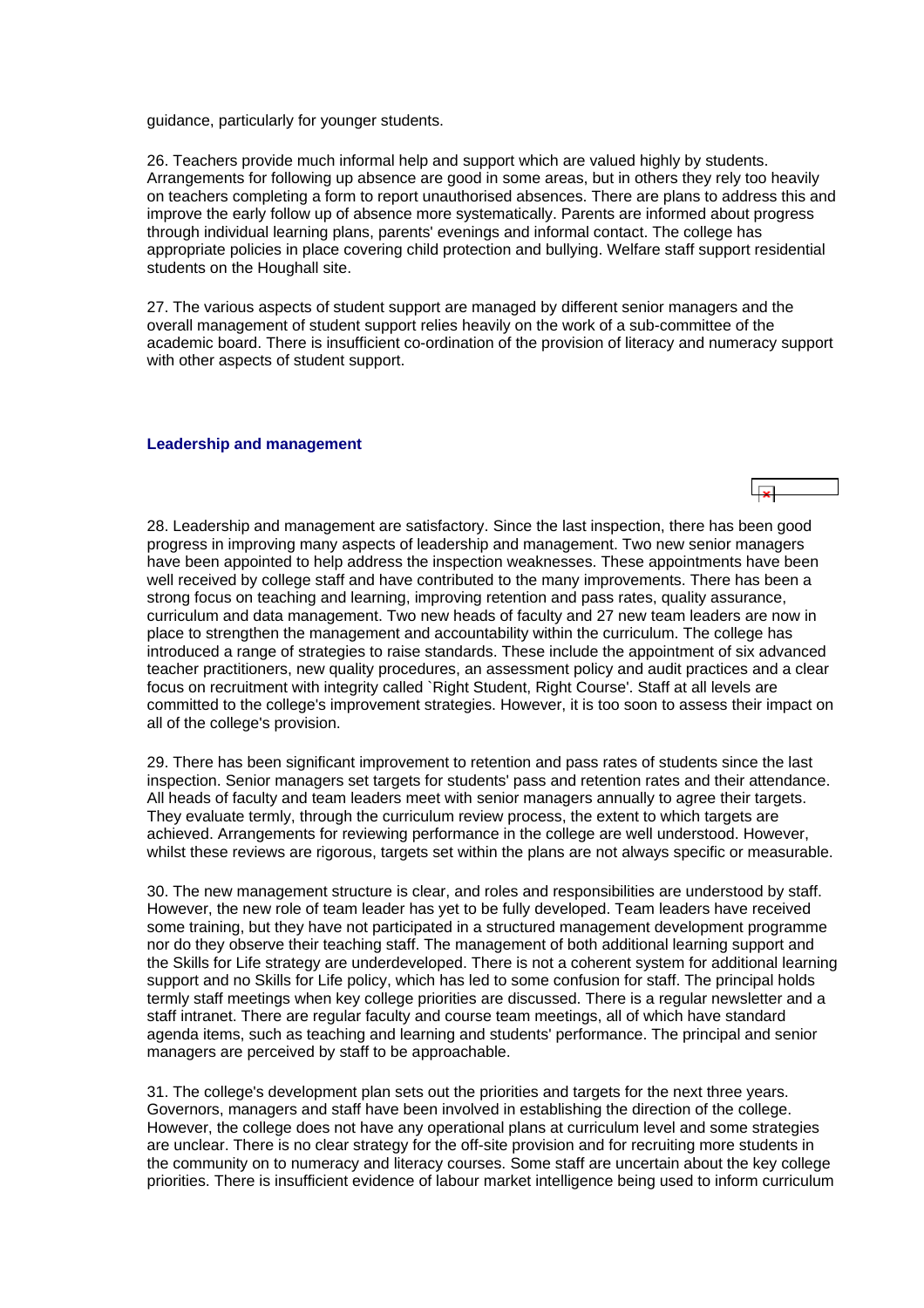planning. Self-assessment, although thorough and well monitored by senior managers, is too descriptive and lacks sufficient quantitative evidence in some curriculum areas. Although the selfassessment report is subject to a validation process, which is attended by managers from other local colleges, it lacks rigour.

32. Management at course team level is satisfactory overall. It is good in hairdressing and beauty therapy, sport and recreation and in provision for students with learning difficulties and/or disabilities. The management of work-based learning is now satisfactory and improvements have been made to framework completion, although this is still low. The management of workforce development is good. Since the last inspection, significant improvements have been made to the quality and use of data by managers. Heads of faculty and team leaders have received training in analysing data. They use a good range of information to make judgements on the quality of their courses. The range includes detailed analysis of performance data benchmarked against similar colleges and lesson observation grades. However, some team leaders are still not confident with data and need more substantial training and development.

33. The college has a clear focus on improving teaching and learning, and these are now satisfactory overall. A lesson observation process has been introduced that requires all staff to be observed every two years. All observers have been trained to fulfil their role. Even staff who are graded as satisfactory receive support from an advanced practitioner to enable them to improve. In some areas, the grades awarded for teaching and learning in internal observations were more generous than those awarded by inspectors.

34. There is a clear quality assurance framework. The performance and standards unit oversees the co-ordination of quality processes. Central to the implementation of the quality policy is the curriculum review which is held termly to monitor course performance. This has contributed to the data issues in the college being resolved and to a greater ownership of data by managers. The course review process informs the self-assessment process, but is insufficiently self-critical. The analysis of the views of students by teams is variable. Students are surveyed at key times in the year and at the end of their programme. The college also receives feedback from focus groups of students. Responses by senior managers to issues raised by students are posted around the college.

35. Governors are now better informed about the educational performance of the college. Their commitment is clear and they have played a key role in driving forward improvements. After the last inspection, governors met monthly to monitor progress and established a quality and standards subcommittee. There are clear lines of communication between the chair and the principal who meet weekly. However, the principal has not yet been appraised. The chair also holds an open forum at the college for staff. Governors take opportunities to meet with students and staff at presentation and open evenings. A residential event provides governors with opportunities to review college strategy. The chair and vice chair have attended training on the college's information system to enable a better understanding of the data reports. Governors have also produced a self-assessment report devised from service standards. Monitoring of students' achievements, course performance and the financial position of the college is rigorous. Governors have a good range of expertise which the college uses to good effect.

36. Staff development is given a high priority. Considerable training on teaching and learning has been organised for all teams and part-time teachers are paid to attend events. All teachers are now required to attend 30 hours of teaching and learning staff development which is monitored by their line manager. However, not all staff have participated in training. Most staff have had their annual appraisal although for some teachers this has been delayed. There is insufficient sharing of good practice. Newly appointed staff are supported through a good induction programme. Mentors support all new staff and established staff are supported through advanced practitioners.

37. The college has a number of effective partnerships that benefit students and the local community. There are a number of successful projects with local schools, private training providers and employers through workforce development. The college has a positive relationship with a local HE establishment that helps students to progress to degree courses. The college is involved with the Aim Higher and Excellence Challenge initiatives. However, the poor relationships at the last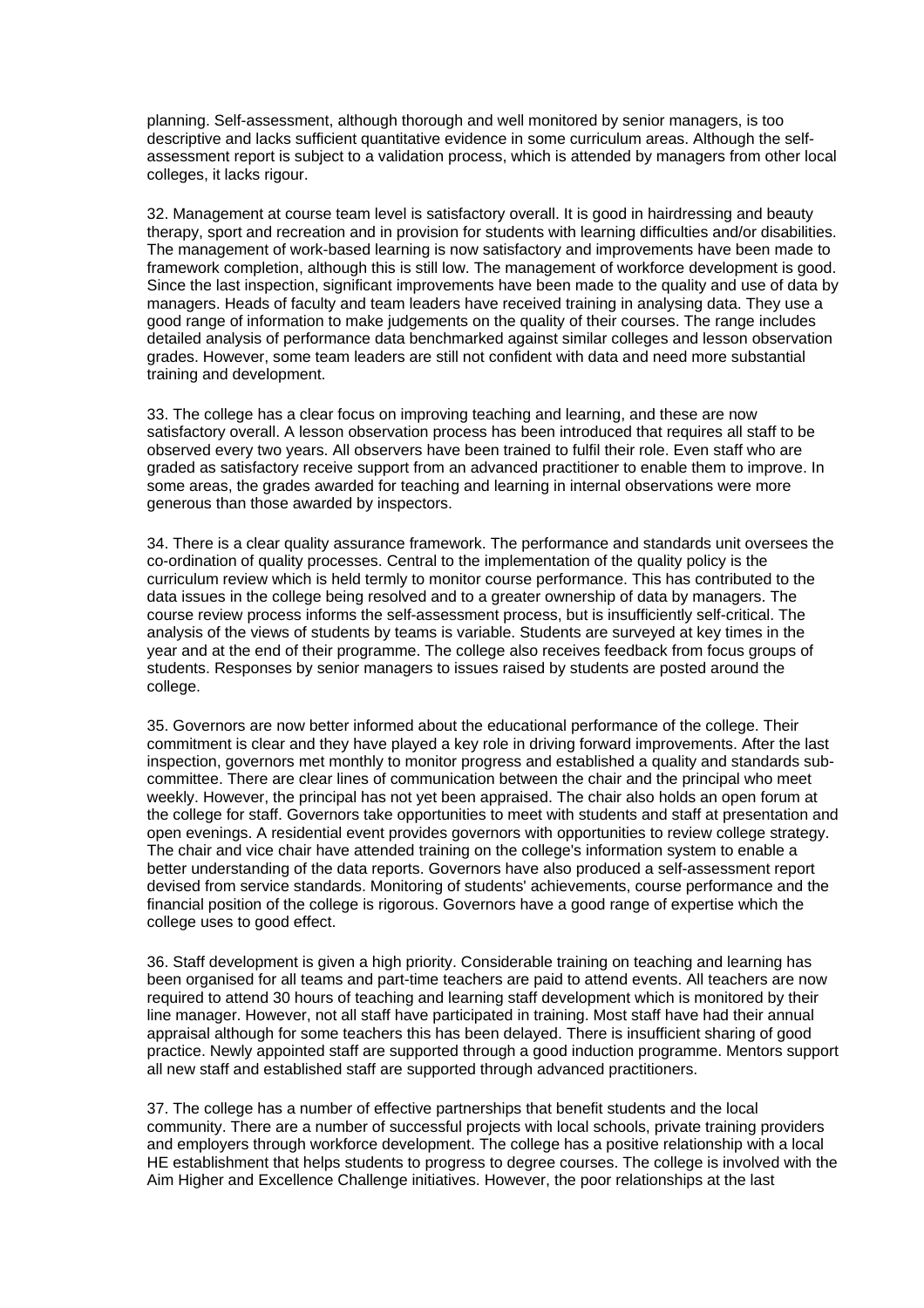<span id="page-14-0"></span>inspection that existed between the local schools, the local education authority and the management at senior level in the college still exist.

38. The college's commitment to equality and diversity is clear. The advanced practitioner for equality and diversity is working to embed equal opportunities in all aspects of college activity. The lesson observation process now comments on equality and diversity issues. Training has been undertaken by approximately 75% of the staff. There is a range of policies and implementation plans that meet the requirements of the Special Educational Needs and Disability Act 2001 (SENDA), disability discrimination legislation and the Race Relations (amendment) Act 2000. Progress with the associated action plans is monitored by the equal opportunities committee. The college analyses students' retention and pass rates by gender, disability and race. The promotion of the Race Relations (amendment) Act 2000 has been slow and measures for addressing issues raised by the legislation have yet to be developed. The college has been slow to recognise the positive aspects of its diverse student population.

39. Financial management of the college is satisfactory. Senior managers monitor the college's financial position carefully. Despite significant changes following the last inspection, the college has met its student number targets and recurrent funding targets in the last two years. During the inspection, the average class size was 10 which is close to the national average and an improvement from the last inspection. Retention and pass rates are satisfactory overall and all of the provision is satisfactory or better. The college provides satisfactory value for money.

لبجابا

# **Part C: Curriculum and occupational areas**

# **Land-based provision**

Overall provision in this area is **satisfactory (grade 3)**

#### *Strengths*

- o high pass rates on national certificate in animal care and equine
- o some good resources in horticulture and arboriculture
- o good assessment practice on NVQ courses
- o effective tutorial support.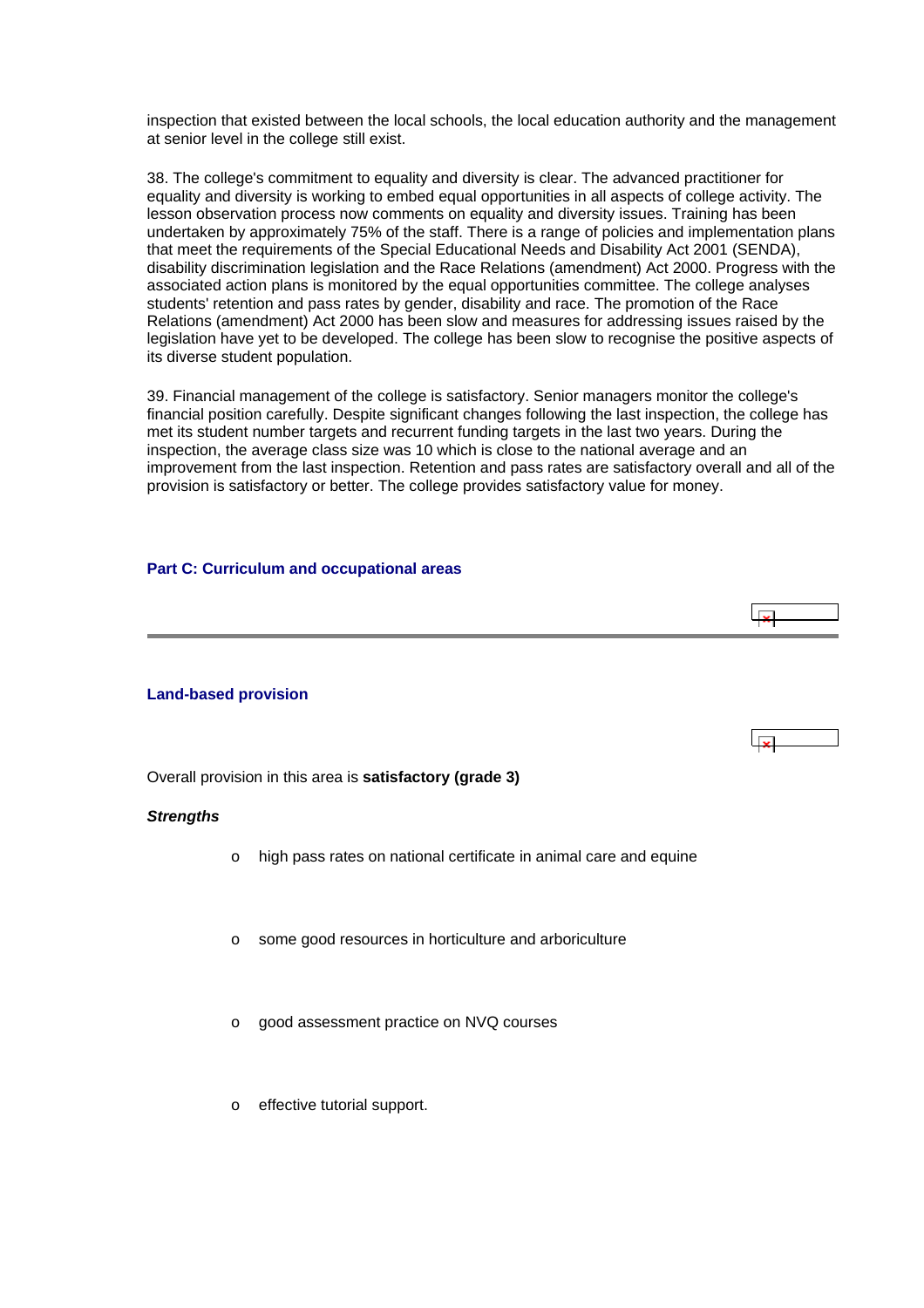# *Weaknesses*

- o poor resources and accommodation in several areas
- unsatisfactory teaching in some areas of animal care and equine
- low achievement by work-based learners.

# *Scope of provision*

40. The college offers a range of full-time and part-time land-based courses including agriculture, animal care, arboriculture, equestrian, horticulture and floristry on a specialist campus in Durham. In most areas, there are opportunities for progression from foundation to level 3. Short courses are available in most areas. There are currently 606 students, of whom 207 are aged 16 to 18. In total, there are 378 female students. There are approximately 210 students on full-time courses and 99 on NVQs; 76 are on work-based learning programmes, mainly in horticulture. There has been intermittent recruitment on some courses which has resulted in their cancellation, thus creating a gap in the provision. Low recruitment has meant that progression to level 3 has not been possible, for example, in the national diploma in agriculture.

# *Achievement and standards*

41. Retention rates are higher than the national average with the exception of those for 16 to 18 year olds on the national diploma course in animal management. Pass rates have risen over the last two years and are higher than the national average with the exception of adults on courses of less than one year. Retention and pass rates have generally risen over the last two years and are high for NVQ livestock markets and the national certificate in horse care. The pass rate for the national certificate in animal care is high. Completion of apprenticeship frameworks is low, but rising in 2004.

42. The standards of most students' practical work are satisfactory and many students in animal care and equine handle animals with confidence. Work is good in floristry. Students observed were able to construct a floral garland and complete this work to commercial standards. Written work is at least satisfactory and some is good in NVQ equine and horticulture garden design. Students' attendance, at 86%, is above the national average.

| Qualification                                      | Level | <b>Completion year:</b> | 2002  | 2003  | 2004 |
|----------------------------------------------------|-------|-------------------------|-------|-------|------|
| City and Guilds national                           | 2     | No. of starts           | 29    | 25    | 33   |
| certificate animal care                            |       | % retention             | 86    | 76    | 91   |
|                                                    |       | % pass rate             | 92    | 100   | 100  |
| City and Guilds national<br>certificate horse care | 2     | No. of starts           | 12    | 17    | 13   |
|                                                    |       | % retention             | 75    | 76    | 85   |
|                                                    |       | % pass rate             | 100   | 92    | 91   |
| City and Guilds national                           | 2     | No. of starts           | $***$ | $***$ | 40   |

# *A sample of retention and pass rates in land-based provision, 2002 to 2004*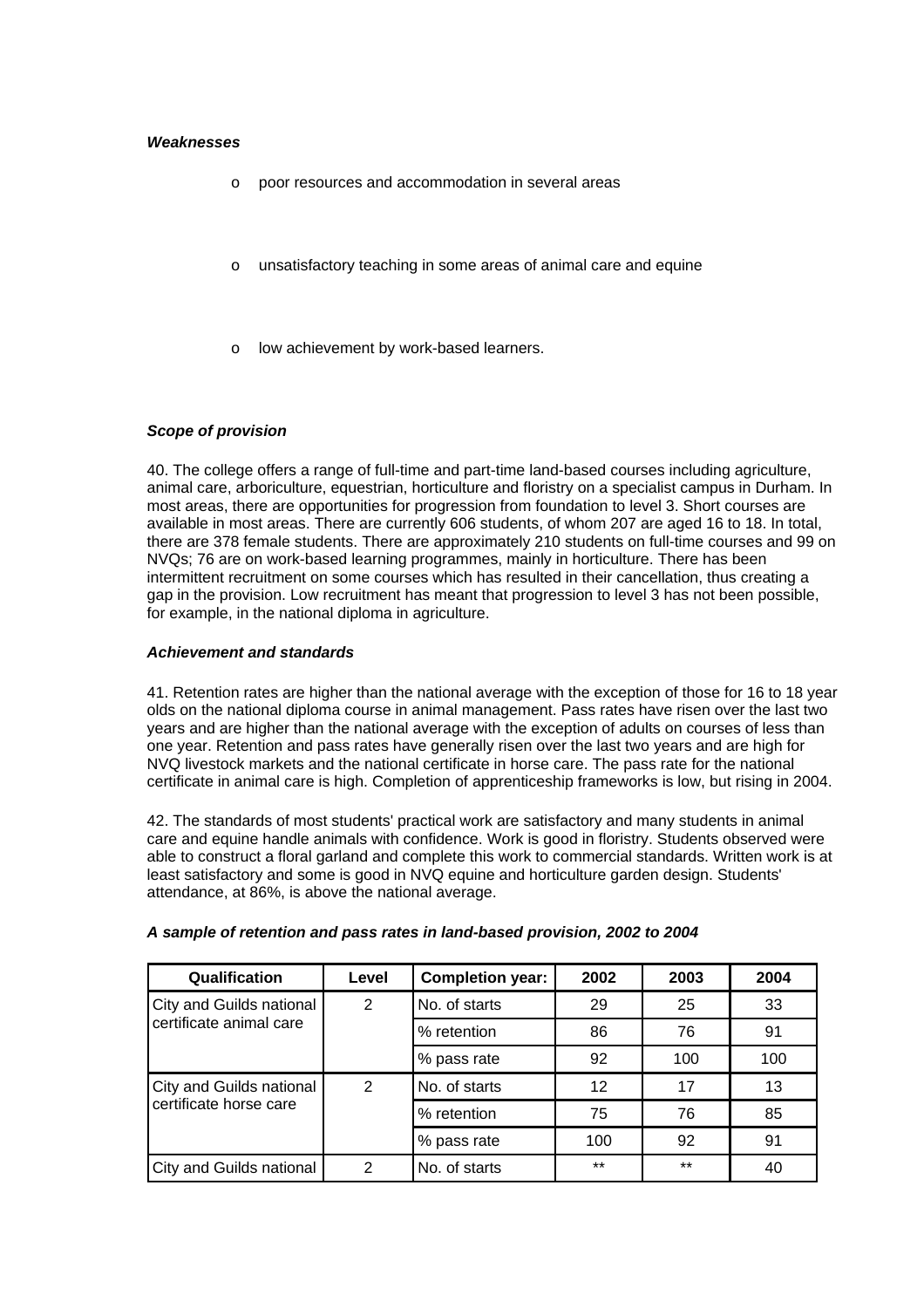| certificate horticulture                                          |   | % retention   | $***$ | $***$ | 85      |
|-------------------------------------------------------------------|---|---------------|-------|-------|---------|
|                                                                   |   | % pass rate   | $***$ | $***$ | 82      |
| <b>BTEC</b> national<br>certificate forestry and<br>arboriculture | 3 | No. of starts | 23    | 22    | $\star$ |
|                                                                   |   | % retention   | 52    | 73    | $\star$ |
|                                                                   |   | % pass rate   | 83    | 100   | $\star$ |
| City and Guilds national                                          | 3 | No. of starts | 32    | 32    | 30      |
| diploma animal<br>management                                      |   | % retention   | 66    | 66    | 73      |
|                                                                   |   | % pass rate   | 76    | 95    | 100     |

*Source: ISR (2002 and 2003), college (2004)*

*\* BTEC national certificates level 3 were changed to City and Guilds national certificate level 2*

*\*\*course did not run*

# *Quality of education and training*

43. Teaching and learning are satisfactory. The more successful lessons are well planned, learning objectives are clearly stated and they incorporate a variety of learning activities. Teachers' enthusiasm motivates students. Effective learning strategies are applied in many lessons. In one lesson, foundation level students used an interactive whiteboard to improve their understanding of plant structures. This also provided opportunities for group participation and for students to improve their writing skills. The weaker lessons fail to engage students, especially in animal care and equine. In one lesson, too much emphasis was placed on verbal questioning of students. They showed discomfort and disengaged themselves from the lesson. Many questions were directed inappropriately and were too difficult to answer for the level of study.

44. There are good resources in horticulture and arboriculture, including an extensive garden, which is open to the public, a plant sales area, and an arboretum, which includes 700 different tree species, some of which are unusual and rare. There are high quality hand tools, demonstration plots, a large practical teaching room, and modern glasshouses.

45. In animal care and equine some classrooms are poor. They are cramped, cold and noisy. An adjacent aviary makes it difficult to hear the teacher in one classroom. The dog-grooming room is small and only accommodates one dog. There is no social area for students, who may have break periods of up to 3 hours between lessons. Moving from the main site to the animal care, equine and farm units is difficult as they are a considerable distance apart. The roadway is muddy, slippery and illuminated poorly; this deters students from making good use of the resources.

46. Good links with industry are promoted through industrial liaison groups. These groups cover most aspects of the curriculum. The faculty has responded to the training requests that come from these groups, including a more practical skills-based national certificate course for horticulture and arboriculture. A further valuable link is the arboricultural enterprise company which is managed by staff. This offers full-time arboriculture students essential work experience within the industry.

47. Initial assessment is satisfactory. It is carried out during the induction week when students at risk of not completing their course and those with additional support needs are identified. In equine, initial assessment takes account not only of basic skills, but also of vocational experience. The tutorial system is effective. Group tutorials are held weekly and individual tutorials are held every 8 weeks. Tutors provide valued additional support when it is required. Students appreciate the approachability of the student support service. A designated support tutor provides useful support for those students at risk of leaving their course.

48. Progress reviews take place every 12 weeks for work-based learners. However, some of the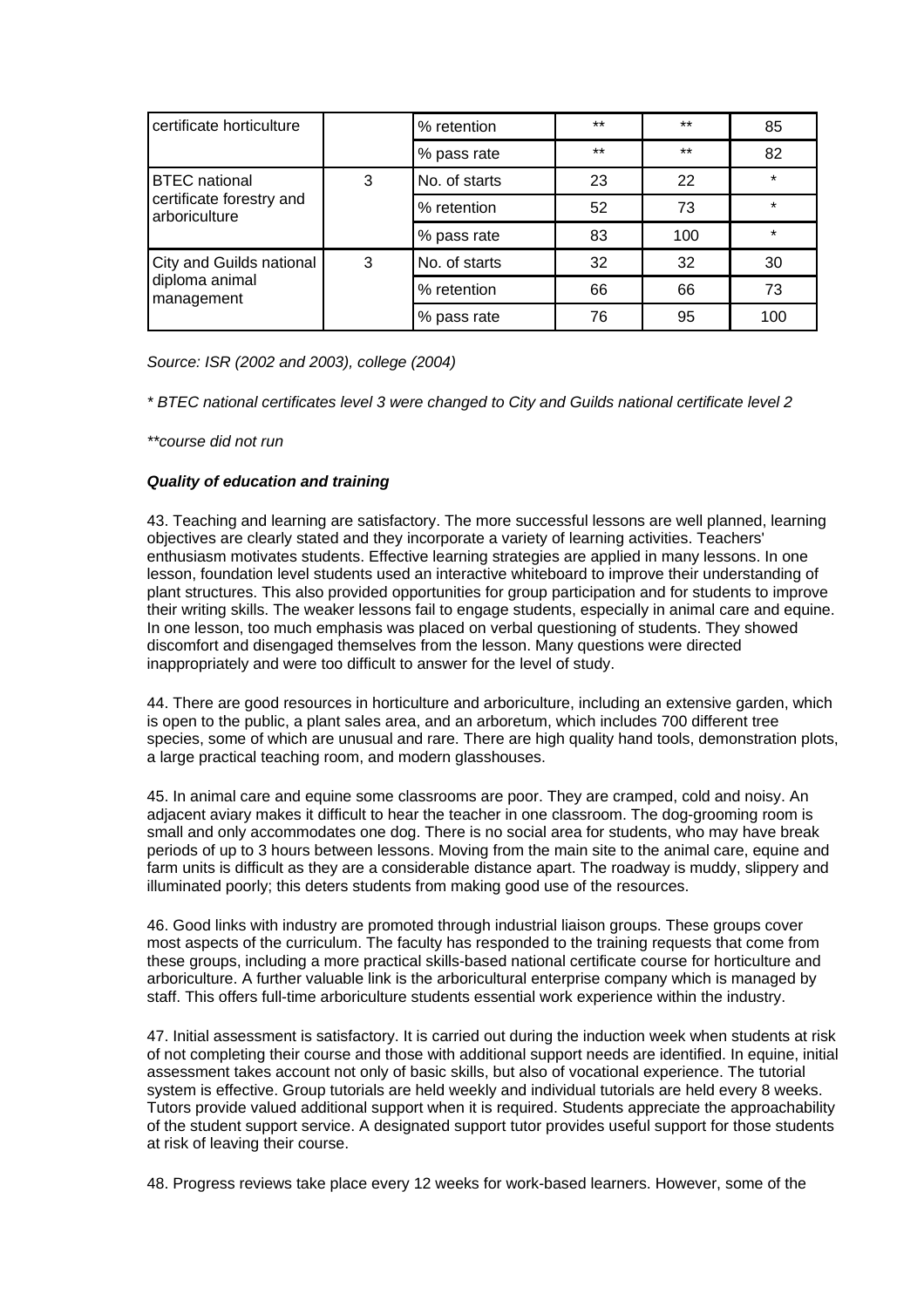<span id="page-17-0"></span>targets set are not specific enough and do not provide sufficient detailed guidance to enable students to complete an element of work. Work-based learning NVQ assessment is well planned and recorded. Feedback is accurate and structured and helps the students to evaluate their own performance and prepare for further assessments. The quality of feedback on assessments is variable on full-time courses.

### *Leadership and management*

49. Leadership and management are satisfactory. Improved teamwork and staff development have assisted managers in bringing about significant improvements to teaching and learning. Communication within the faculty has improved as a result of the introduction of team leaders into the organisational structure. Regular course team meetings are held at least monthly. However, minutes record discussion insufficiently and the subsequent action points are rarely assigned or reviewed at further meetings. Course reviews lack thoroughness. The analysis of data in some reviews is weak and target setting is poor. The self-assessment report accurately identified many of the strengths and weaknesses of the provision.

# **Construction**

Overall provision in this area is **satisfactory (grade 3)**

### *Strengths*

- o high pass rates on most courses
- o good practical training and learning in brickwork
- o highly effective provision for 14 to 16 year olds.

#### *Weaknesses*

- $\circ$  low retention rates on the intermediate construction award
- o inadequate range of provision
- o poor specialist resources in some wood and decorative areas.

# *Scope of provision*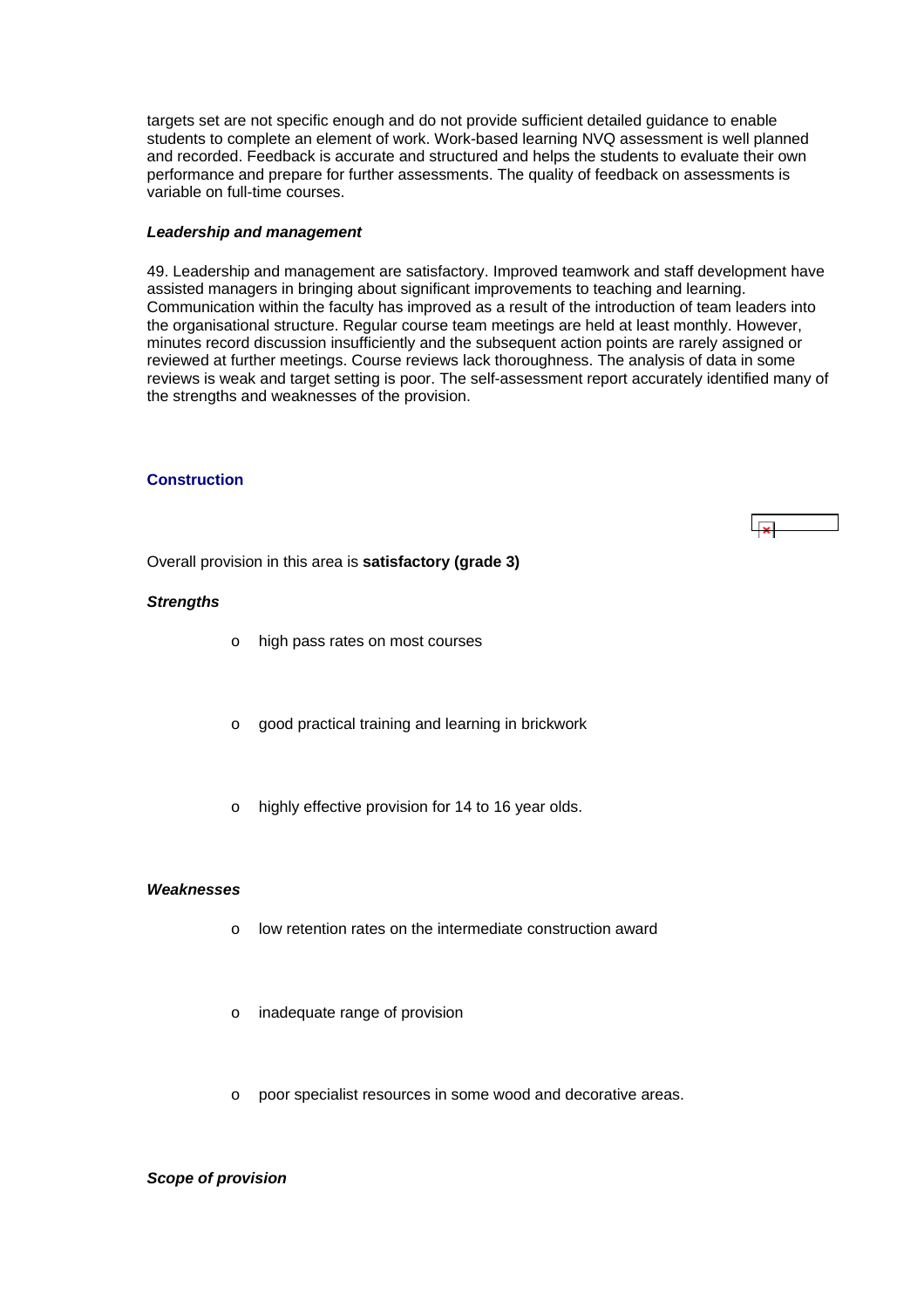50. The college provides a narrow range of construction courses from pre-foundation to advanced levels in brickwork, wood occupations and painting and decorating. There are currently 317 students, of whom 23 are females. This proportion of females is above the national average for those studying construction. The majority of students are aged 16 to 18. Most programmes are full time with a small amount of part-time day and evening provision, mainly for adults. There are currently 60 students on foundation courses and 75 on the intermediate construction course. Few students progress to advanced courses. The college does not offer apprenticeship programmes for work-based learners. In partnership with a local training provider, the college offers a series of short courses for gas technicians. There are 182 students on these courses. There are also 77 school pupils aged 14 to 16 following a range of craft courses.

# *Achievement and standards*

51. Pass rates on foundation construction courses for 2003/04 are at, or above, the national average. Those for gas domestic heating courses have been consistently high over a three year period. Pass rates for the NVQ in domestic natural gas rose to above the national average in 2004. The intermediate construction course had high pass rates in 2003 and 2004, but the retention rate was low at 47%. Some of the early leavers from this course have gained employment in the industry. Retention and pass rates for adult students are satisfactory overall. Most adult students make good progress and produce work of appropriate standards early in their studies.

52. The standards achieved by brickwork students are high. Most students develop good vocational skills early in their programme and above what would be expected for their level of study. They are able to build walls with complex shapes using a variety of bonding systems, they can construct raking brickwork and semi-circular arches and build cavity walls. Students' work in carpentry and joinery and painting and decorating is satisfactory. One intermediate course student had designed the interior decoration for a room and then carried out the painting of walls and woodwork to a high standard. Most students have a satisfactory understanding of theory. Students' attendance at lessons during inspection was high at 87%, which is around 10% above the national average for the construction area.

| Qualification                   | Level | <b>Completion year:</b> | 2002    | 2003 | 2004 |
|---------------------------------|-------|-------------------------|---------|------|------|
| Foundation construction         | 1     | No. of starts           | $\star$ | 22   | 49   |
| award                           |       | % retention             | $\star$ | 100  | 80   |
|                                 |       | % pass rate             | $\star$ | 70   | 77   |
| Domestic gas central<br>heating | Short | No. of starts           | 131     | 232  | 157  |
|                                 |       | % retention             | 100     | 100  | 100  |
|                                 |       | % pass rate             | 95      | 94   | 98   |
| NVQ domestic natural<br>gas     | 2     | No. of starts           | $\star$ | 52   | 18   |
|                                 |       | % retention             | $\star$ | 67   | 83   |
|                                 |       | % pass rate             | $\star$ | 57   | 73   |

# *A sample of retention and pass rates in construction, 2002 to 2004*

*Source: ISR (2002 and 2003), college (2004)*

*\* course did not run*

# *Quality of education and training*

53. All the teaching and learning observed by inspectors was satisfactory or better. The best lessons are in brickwork. Most lessons are planned well and have good schemes of work. In the effective lessons, teachers vary the learning activities and make good use of questioning and answers to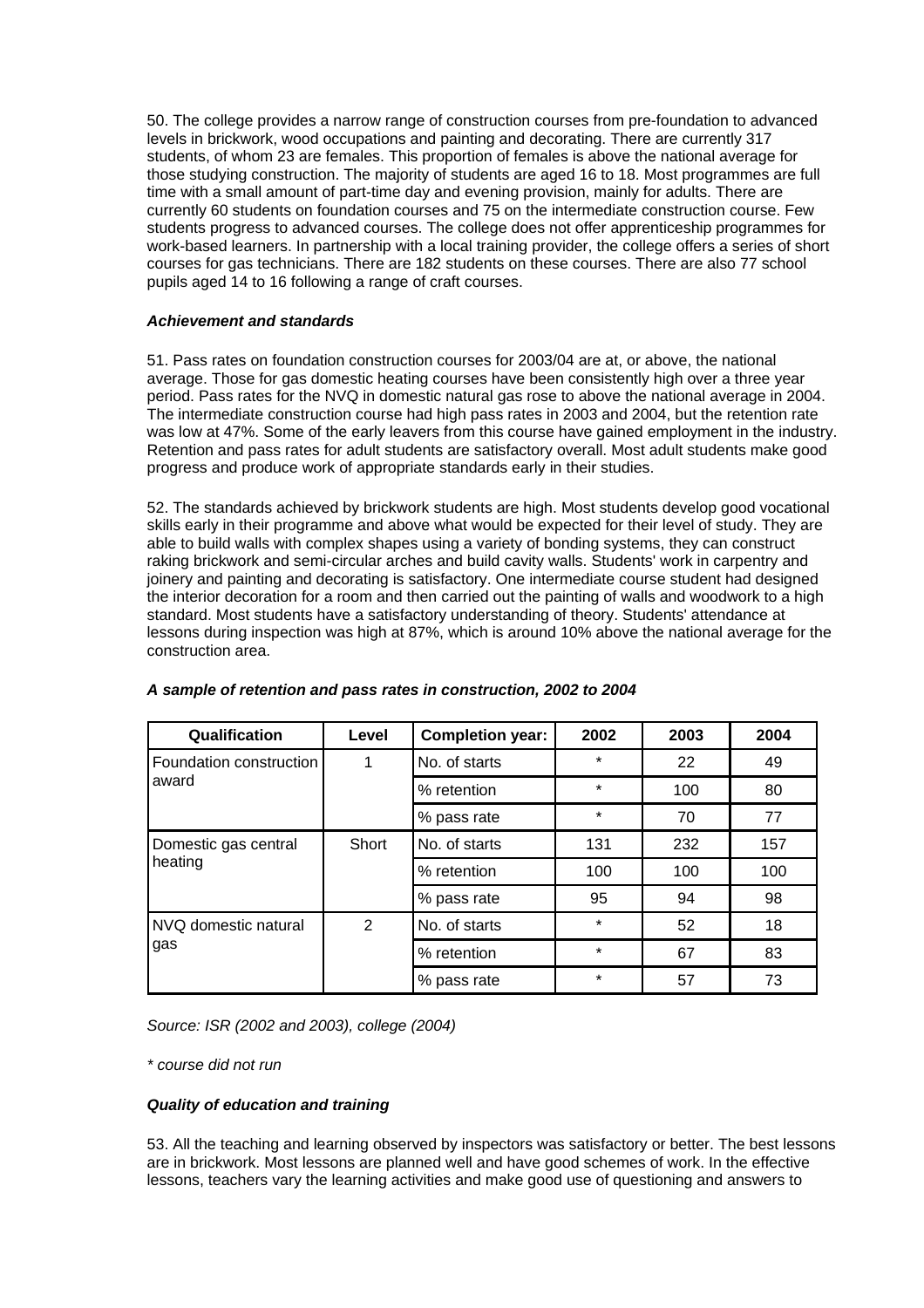<span id="page-19-0"></span>develop their students' knowledge and understanding, which they check regularly. Theory teaching is generally satisfactory. A few teachers make effective use of ILT in teaching. In the less effective lessons, students retrieve information passively from textbooks and fill in the blank spaces in their assessment books. Students do this with little understanding of the principles involved. Teachers dominate the learning process by excessive intervention and they talk too much. When this happens students are unreceptive and their learning is poor.

54. Most students are well motivated to succeed and have good relationships with their teachers. Students with additional learning needs are supported effectively in lessons by specialist tutors and they make good progress towards their learning goals. Teachers are appropriately qualified and experienced to teach and assess students. Short-term targets are set regularly and the progress of students is reviewed frequently against these targets. Regular assessment takes place and students' progress is recorded carefully on wall charts in the workshops. Students are clear about what they have achieved and what they have to do to progress. Teachers' feedback on assessment is constructive and identifies clearly the areas that need improvement and what needs to be done to satisfy industrial standards. The assessment and internal verification process is satisfactory and complies with awarding body requirements.

55. Some learning is restricted by the lack of specialist resources particularly in the carpentry and joinery and painting and decorating workshops. The bays in the carpentry and joinery workshop are inadequate to enable students to produce work at the necessary standards and develop the range of skills and variety of work required. The roofing rig is outdated and has been used so much that students have difficulty in producing high standards of roofing work. In the painting and decorating workshop the windows and doors have been painted many times, making it difficult for students to demonstrate the necessary industrial standards of paint finish. Classrooms are well resourced and close to the workshops, which helps teachers to relate the theory to practical work effectively.

56. The college has a useful partnership with a local training provider to deliver training in gas installation. The standard of education and training is high and students gain good skills and technical knowledge in many aspects of the gas installation industry. The retention and pass rates for these students are high and, in 2004, they were well above the national average.

57. The college has good partnerships with local schools to extend opportunities and encourage participation in construction education and training for 14 to 16 year olds. These students are motivated and enjoy the programme, which allows them to develop skills in bricklaying, painting and decorating, and joinery. Skills achieved by some students in bricklaying are especially high. Retention and pass rates are high on the programme and the vocational award achieved by successful students is recognised by industry. Students benefit from good purpose-built workshops that are equipped appropriately and meet industry standards. Learning materials are of a high standard and well presented.

# *Leadership and management*

58. Leadership and management are satisfactory. There are good communications between construction staff and their specialist colleagues who provide a student support service to construction courses. Regular meetings are held, they are minuted and action points are agreed and progressed. Targets are set for retention and pass rates and these are monitored adequately. A process for formally monitoring the quality of provision has not been established. Course reviews and the self-assessment report are descriptive and do not critically evaluate the provision. The selfassessment report overstates the strengths and does not recognise the main weaknesses.

**Business and information and communications technology**

Overall provision in this area is **satisfactory (grade 3)**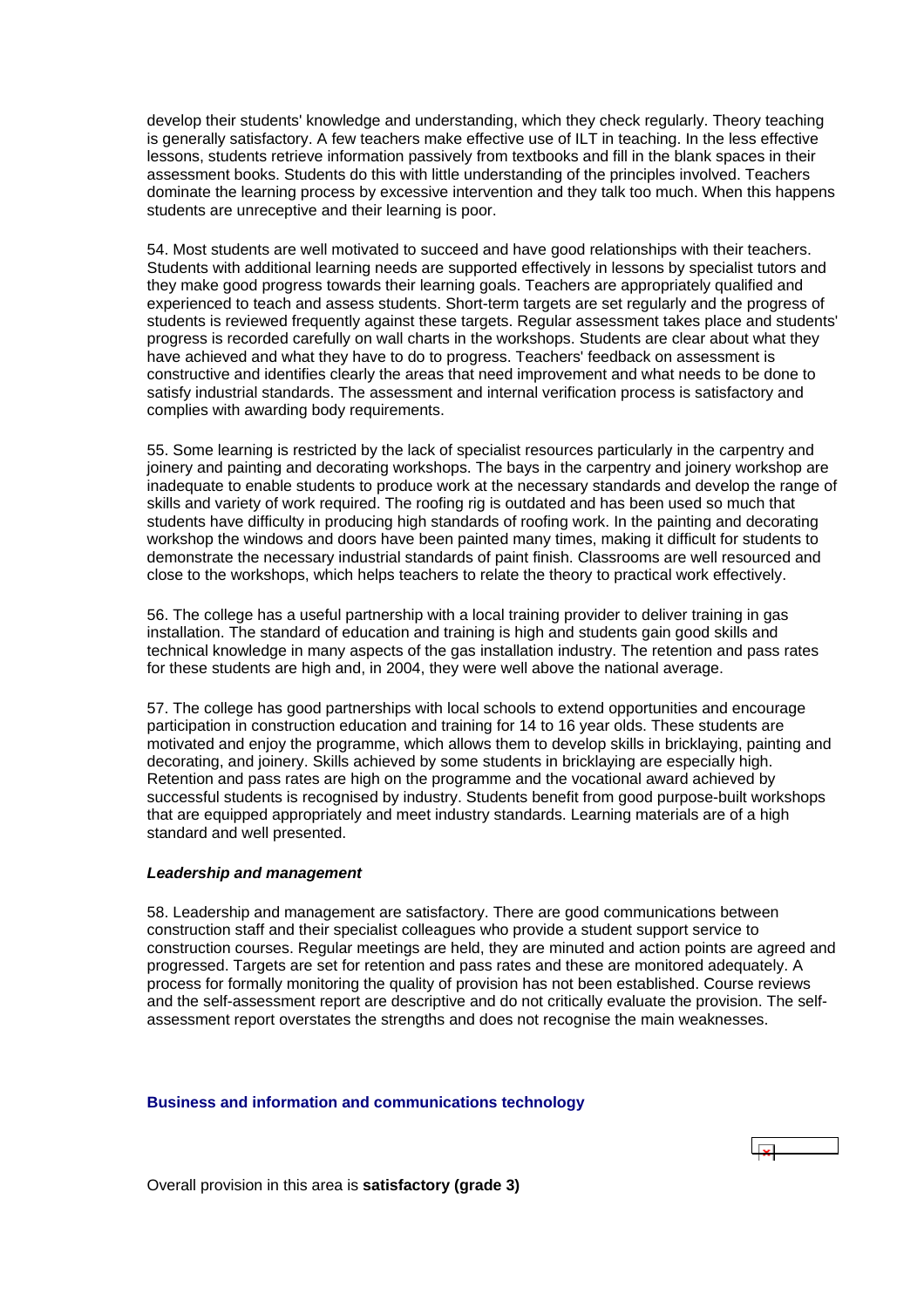# *Strengths*

- o high success rate on the certificate in supervisory management
- o good teaching of ICT applications
- o a wide range of ICT courses with clear progression routes
- o a very effective apprenticeship programme in administration.

# *Weaknesses*

- o low retention rates on AVCE ICT and ICT workshop courses for adults
- o much uninspiring teaching of theory
- o insufficient work experience for full-time ICT students.

# *Scope of provision*

59. The college offers a range of full-time and part-time courses in ICT and business. The wide range of full-time courses in ICT offers good progression opportunities from foundation to advanced levels. There are 60 full-time students taking general national vocational qualification (GNVQ) courses at foundation and intermediate levels in ICT, AVCE, AS level and GCE A level. Part-time ICT courses include European computer driving licence (ECDL) and a range of qualifications for information technology (IT) users at introductory and intermediate levels. In addition to flexible workshops, part-time ICT courses are also held in several community centres. Computer workshops in Peterlee have extended opening hours and offer flexible attendance patterns. Specialist qualifications offered include digital imaging and there is an access to HE course in ICT. Most of the 350 part-time students are taking courses in ICT. In business studies, the range of courses is less extensive and there are 33 full-time business and administration students. Courses include AS-level and GCE A-level business, and NVQ levels 2 and 3 in administration and accounting. The college also offers an apprenticeship programme in administration with provision for both apprentices and advanced apprentices. A supervisory development certificate is offered through distance learning with tutor support.

# *Achievement and standards*

60. Pass rates are satisfactory overall. AS-level and GCE A-level business pass rates are high, but in Association of Accounting Technicians (AAT) foundation accounting courses, they are below the national average. Pass rates on GNVQ foundation and intermediate ICT courses have declined. An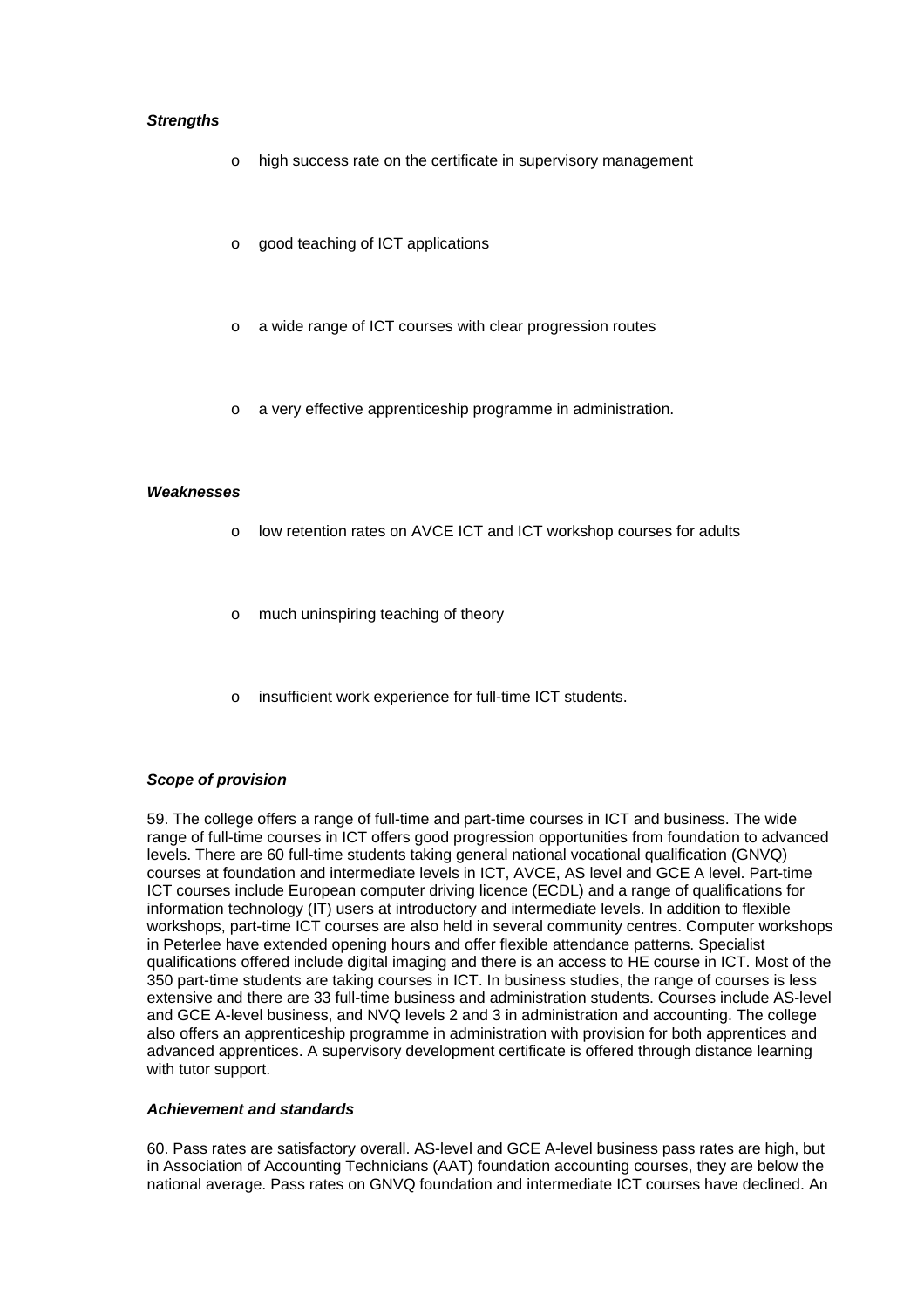increasing number of administration apprentices who complete their work-based training are achieving full frameworks.

61. Retention and pass rates are high on the certificate in supervisory management course studied through a correspondence route. The retention rate is below the national average on the AVCE in ICT. At the time of the inspection, in-year retention rates on full-time courses had risen compared to the same period in 2003. Many adults studying ICT fail to complete their studies and retention rates are significantly below national averages on introductory courses.

62. Students develop good practical skills in using a range of software applications. Full-time ICT students do not have work experience placements. Few students adopt current business practice and standards in their work. However, the college has established good relationships with employers for administration students and apprentices. Full-time administration students enjoy spending half of their studies with local businesses and much assessment relates to work activities. Portfolios of work are well presented and provide evidence of a wide range of administrative skills. Apprentices are keen to develop understanding through their work placements and several have recently gained technical certificates to demonstrate additional skills in business. AS-level and GCE A-level business students understand the nature and demands of advanced courses and analyse information carefully before presenting their findings. All full-time students work diligently in lessons. Teachers do not tolerate poor timekeeping, student absences are quickly followed up and students' behaviour in lessons is good.

| Qualification                               | Level          | <b>Completion year:</b> | 2002    | 2003 | 2004 |
|---------------------------------------------|----------------|-------------------------|---------|------|------|
| Certificate for IT users                    | 1              | No. of starts           | $\star$ | 444  | 186  |
|                                             |                | % retention             | $\star$ | 36   | 33   |
|                                             |                | % pass rate             | $\star$ | 92   | 80   |
| GNVQ intermediate IT                        | $\overline{2}$ | No. of starts           | 38      | 23   | 41   |
|                                             |                | % retention             | 79      | 83   | 86   |
|                                             |                | % pass rate             | 83      | 89   | 67   |
| <b>ECDL</b>                                 | $\overline{2}$ | No. of starts           | 149     | 103  | 49   |
|                                             |                | % retention             | 69      | 61   | 73   |
|                                             |                | % pass rate             | 56      | 79   | 47   |
| NVQ administration                          | $\overline{2}$ | No. of starts           | 32      | 27   | 46   |
|                                             |                | % retention             | 78      | 56   | 67   |
|                                             |                | % pass rate             | 68      | 73   | 65   |
| Certificate in<br>supervisory<br>management | $\overline{2}$ | No. of starts           | 211     | 170  | 133  |
|                                             |                | % retention             | 76      | 82   | 82   |
|                                             |                | % pass rate             | 92      | 89   | 96   |
| <b>AVCE ICT</b>                             | 3              | No. of starts           | 28      | 25   | 33   |
|                                             |                | % retention             | 46      | 60   | 58   |
|                                             |                | % pass rate             | 92      | 93   | 79   |
| <b>AS-level business</b>                    | 3              | No. of starts           | 24      | 19   | 15   |
|                                             |                | % retention             | 71      | 84   | 100  |
|                                             |                | % pass rate             | 88      | 56   | 93   |

*A sample of retention and pass rates in business and information and communications technology, 2002 to 2004*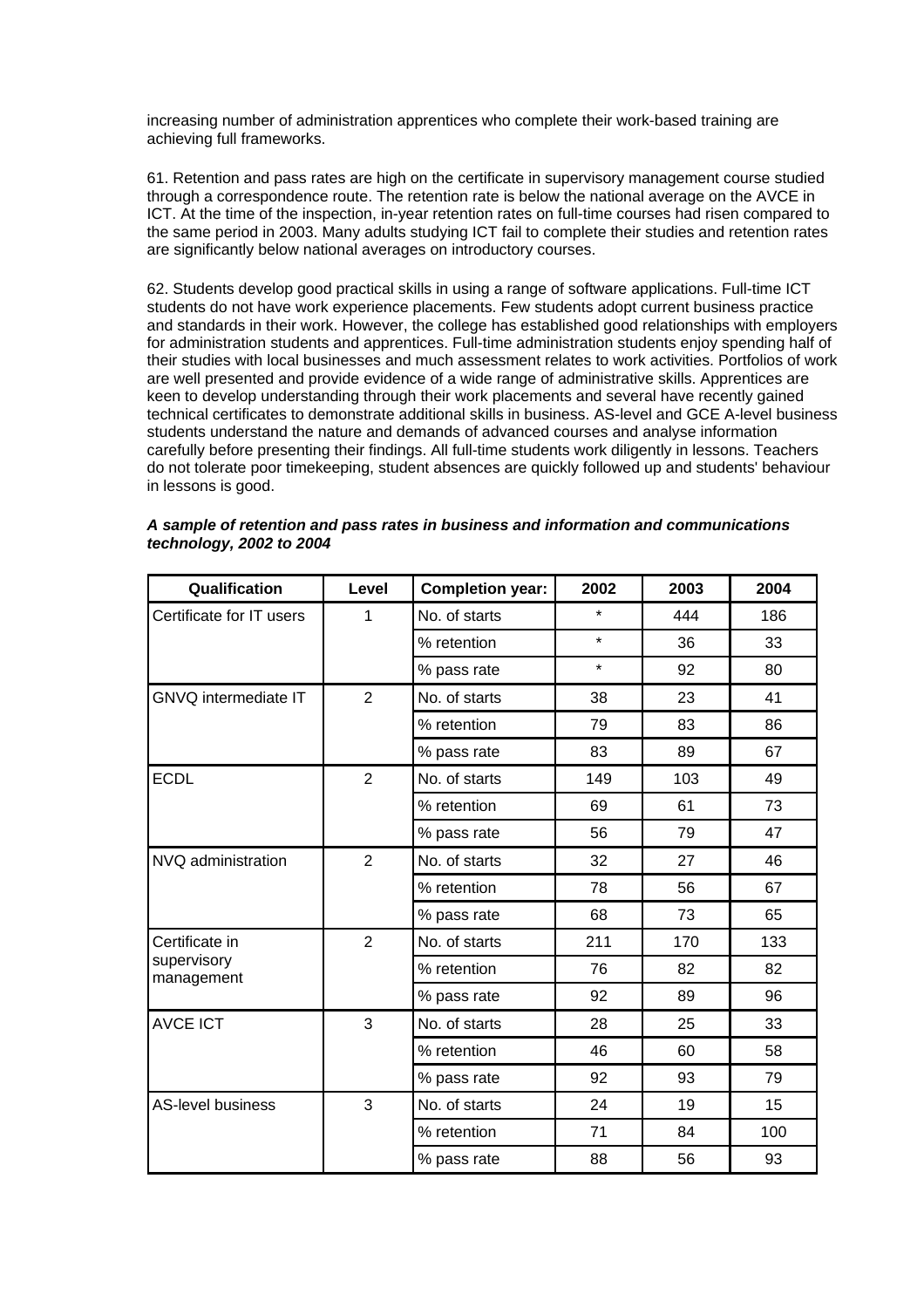<span id="page-22-0"></span>*Source: ISR (2002 and 2003), college (2004)*

*\* course did not run*

# *Quality of education and training*

63. The teaching of practical skills is good and motivates students. Teachers design interesting projects to encourage full-time students to try out various formats and tools to maximise the potential of various software applications. Several GNVQ foundation ICT students who achieved low general certificate of secondary education (GCSE) grades at school recognise what they now need to do to succeed in their studies. They work enthusiastically with teachers and learning support assistants to learn new skills. Teaching is stimulating and places emphasis on promoting students' creativity and initiative through practical tasks. In one lesson, students had poor skills in business correspondence before the teacher encouraged them to improve. By the end of the lesson, each student had successfully written a business letter to an acceptable standard using word processing. Teaching on ICT courses in the community and in flexible workshops is also good. Teachers understand students' initial lack of confidence and deal sensitively with groups of mixed ages and a wide range of abilities. Adults work with standard texts to develop and practise their skills, but teachers adapt these to meet individual needs.

64. Much teaching of theory is unimaginative. Although teacher exposition is clear with supporting learning materials or visual aids, there are few instances of topical business issues or case studies being used to enliven debate and learning. On AVCE courses, the teaching of complex theory is not put into an appropriate context and students find it difficult to apply the theory. Occasionally the pace of lessons is too slow. Students sit passively and are reluctant to ask questions. Accounting students have insufficient opportunities and resources to undertake independent study effectively.

65. Apprenticeship programmes are well organised. Careful thought is given to the choice of work placement and apprentices are well supported during induction. Realistic on-the-job training plans are well developed. Apprentices receive detailed individual guidance from assessors who encourage them and expect high levels of commitment. Their progress is reviewed regularly and they receive constructive feedback indicating how they can improve. Apprentices attend college for half a day each week where they follow an efficient approach to the development and assessment of key skills.

66. Accommodation and computer equipment at the main sites are satisfactory overall. Some classrooms have poor audio-visual equipment that occasionally restricts approaches to teaching and learning. The computer workshops in Peterlee are furnished and equipped to a high standard. Some community centres are drab and unwelcoming. However, they have satisfactory standards of ICT facilities. Teachers are qualified appropriately for the subjects and levels they teach.

67. Full-time students receive effective tutorial support that includes help with personal issues. Students know where to go for advice and are well supported when making decisions about progression. The quality and sufficiency of oral and written feedback to students are satisfactory. Internal verification procedures are thorough.

# *Leadership and management*

68. Leadership and management are satisfactory. The management of the provision is spread across several departments. Most full-time and part-time courses come under one faculty, though the distance learning, community and apprenticeship provision are each managed separately. Managers meet to review and evaluate the provision. However, the overall planning of the provision takes little account of industry's needs, particularly in business. Self-assessment processes involve staff across departments, but the self-assessment report is not sufficiently evaluative of the business and ICT provision.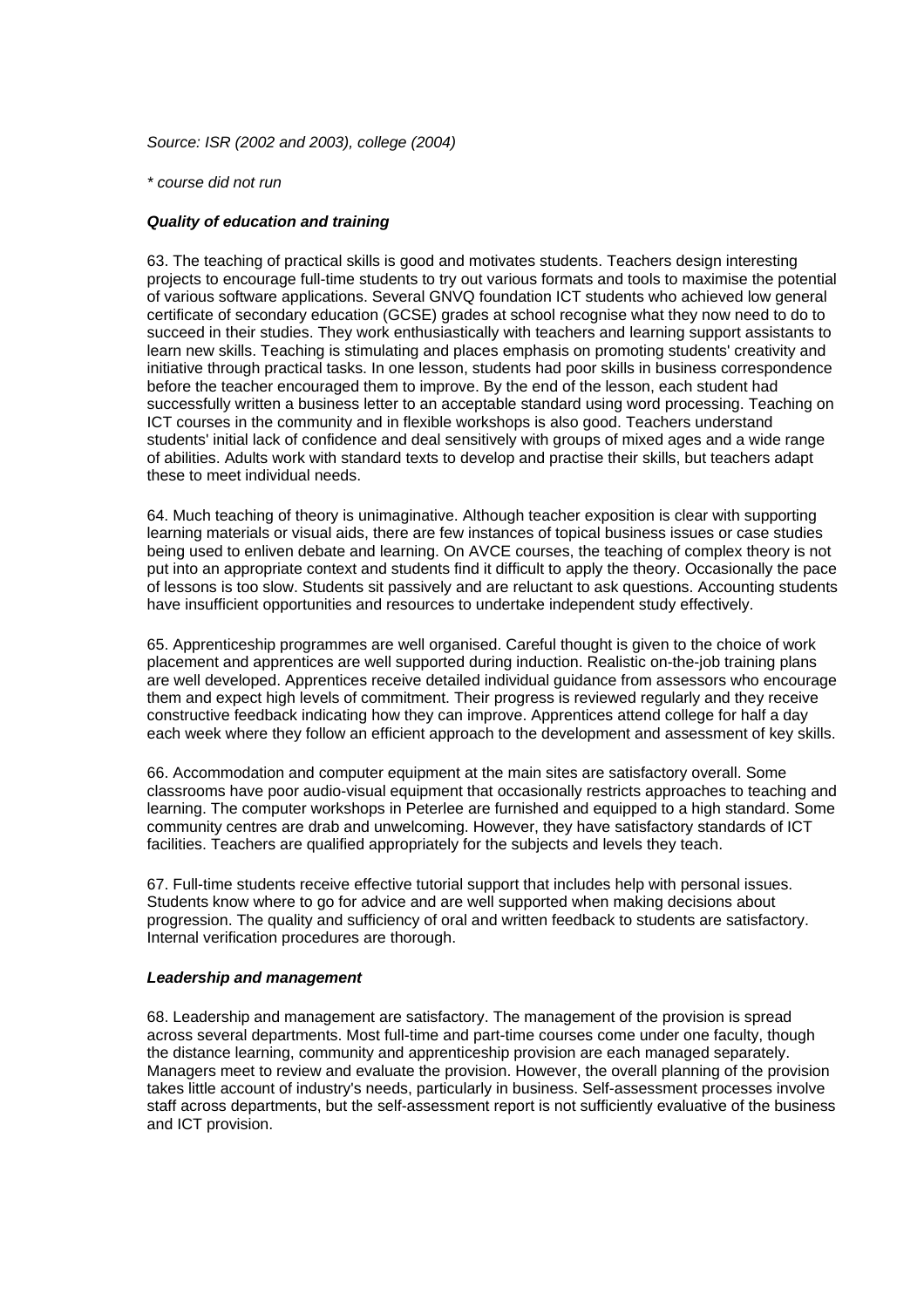# **Hospitality, sports and leisure**

Overall provision in this area is **good (grade 2)**

Contributory grade for hospitality and catering is **satisfactory (grade 3)**

# *Strengths*

- o high pass rates on most courses
- o good teaching and learning in sports and recreation
- o very good sports facilities and opportunities
- o good support for students
- o good community and schools links
- o good management of workforce development in NVQ food and drink manufacturing operations.

# *Weaknesses*

- o low retention rates on some courses
- o insufficient opportunities for developing higher level skills in hospitality
- o poor resources in hospitality.

# *Scope of provision*

69. The college offers a wide range of courses from levels 1 to 4. Students can gain qualifications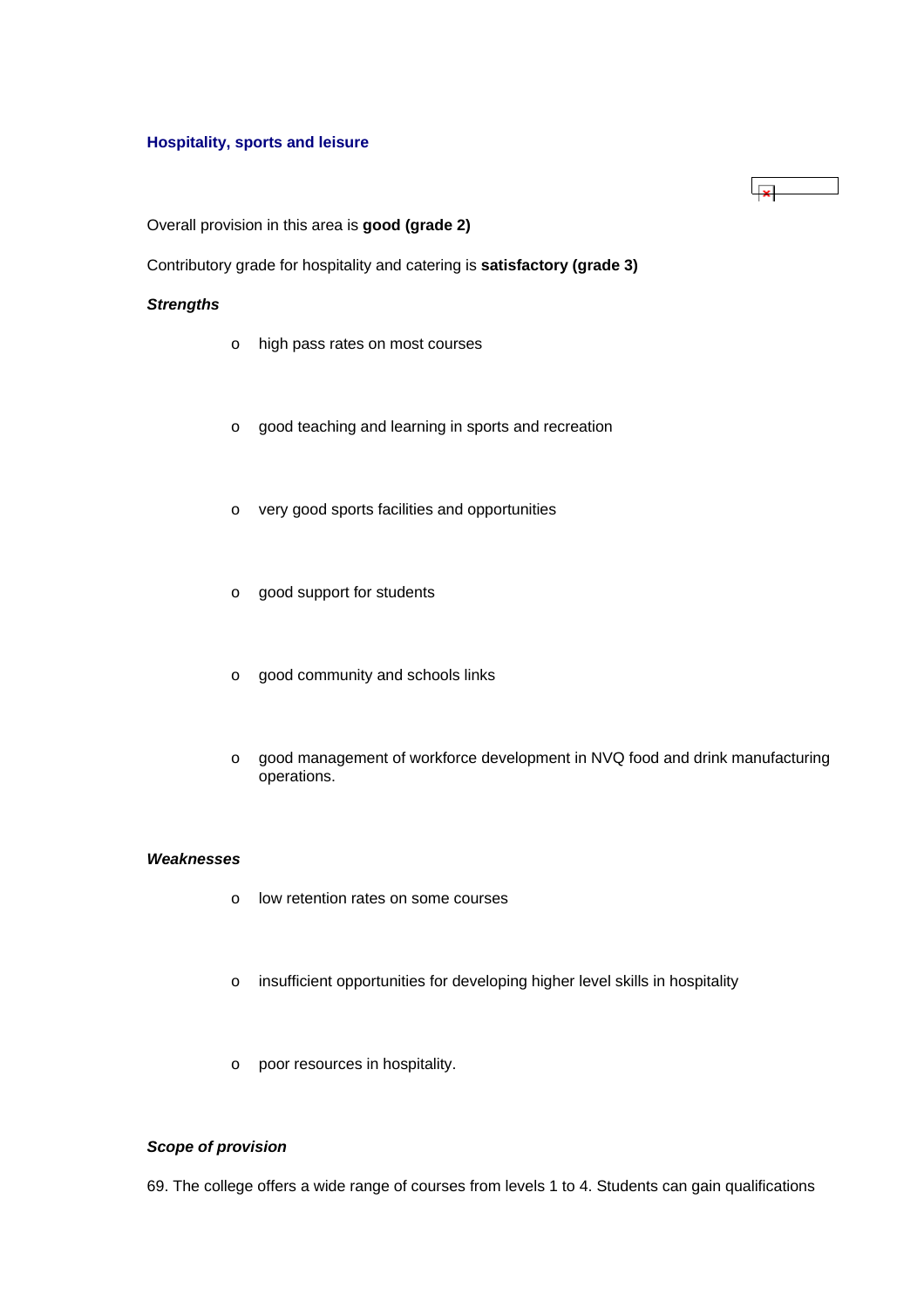through full-time, part-time, work-based learning, distance learning and franchised modes of study. Full-time students also work towards appropriate additional qualifications. There are currently 920 students enrolled on courses, 163 of whom are on full-time courses in sport, leisure and recreation, mainly at level 3. The college has four well-established sports academies providing specialist skills coaching for 204 students who are following full-time courses alongside their sporting activity. The college has achieved FA Charter Status for women's football and is an approved centre for coaching courses. There are 29 full-time and 12 part-time students in hospitality and catering, 170 enrolments on distance learning and franchise courses in food hygiene and healthy eating and 152 on NVQ in the workplace.

# *Achievement and standards*

70. There are high pass rates on most courses, including NVQ level 2 food and drink manufacturing and NVQ level 1 food preparation and cooking, GCE A2 sport, BTEC national diploma sports science, and GNVQ leisure and recreation. A number of courses had 100% pass rates in 2004. However, retention rates on some courses, for example, the City and Guilds sports progression award and BTEC national diploma in sports science, were low in 2004. The college has taken steps to improve retention rates. Full-time programmes in hospitality have an extended induction which has resulted in a better match of students to courses and improved retention rates in the current year. On many full-time courses, the retention rate is currently 100%.

71. Students' attendance and punctuality on full-time courses are good and the standard of students' work observed at the time of inspection was satisfactory or better. Students are able to work well both independently and collaboratively and there is good development of technical and practical skills. In cake decorating, detailed work produced is of a very high standard and students' portfolios show clear progression from planning to execution of designs. Students in hospitality are well prepared for employment and progression to higher level courses. They demonstrate good customer and social skills. Sport and recreation students at all levels produce good written work using appropriate technical language and terms. In practical lessons, students demonstrate a high level of technical and analytical skills appropriate to future careers in coaching.

| Qualification                          | Level | <b>Completion year:</b> | 2002 | 2003    | 2004 |
|----------------------------------------|-------|-------------------------|------|---------|------|
| City and Guilds 6951                   | 1     | No. of starts           | 51   | 24      | 15   |
| progression award<br>sport and leisure |       | % retention             | 78   | 67      | 53   |
|                                        |       | % pass rate             | 78   | 81      | 100  |
| GNVQ leisure and                       | 2     | No. of starts           | 33   | 26      | 19   |
| recreation                             |       | % retention             | 70   | 88      | 89   |
|                                        |       | % pass rate             | 91   | 100     | 100  |
| NVQ food and drink                     | 2     | No. of starts           | 129  | $\star$ | 74   |
| manufacturing<br>operations            |       | % retention             | 96   | $\star$ | 88   |
|                                        |       | % pass rate             | 100  | $\star$ | 95   |
| AVCE in leisure and                    | 3     | No. of starts           | 45   | 19      | 27   |
| recreation (double<br>award)           |       | % retention             | 40   | 58      | 74   |
|                                        |       | % pass rate             | 39   | 91      | 100  |
| <b>BTEC</b> national diploma           | 3     | No. of starts           | 16   | 33      | 19   |
| sports science                         |       | % retention             | 94   | 64      | 47   |
|                                        |       | % pass rate             | 80   | 100     | 100  |
| AS-level sports games                  | 3     | No. of starts           | 29   | 45      | 32   |

# *A sample of retention and pass rates in hospitality, sports and leisure, 2002 to 2004*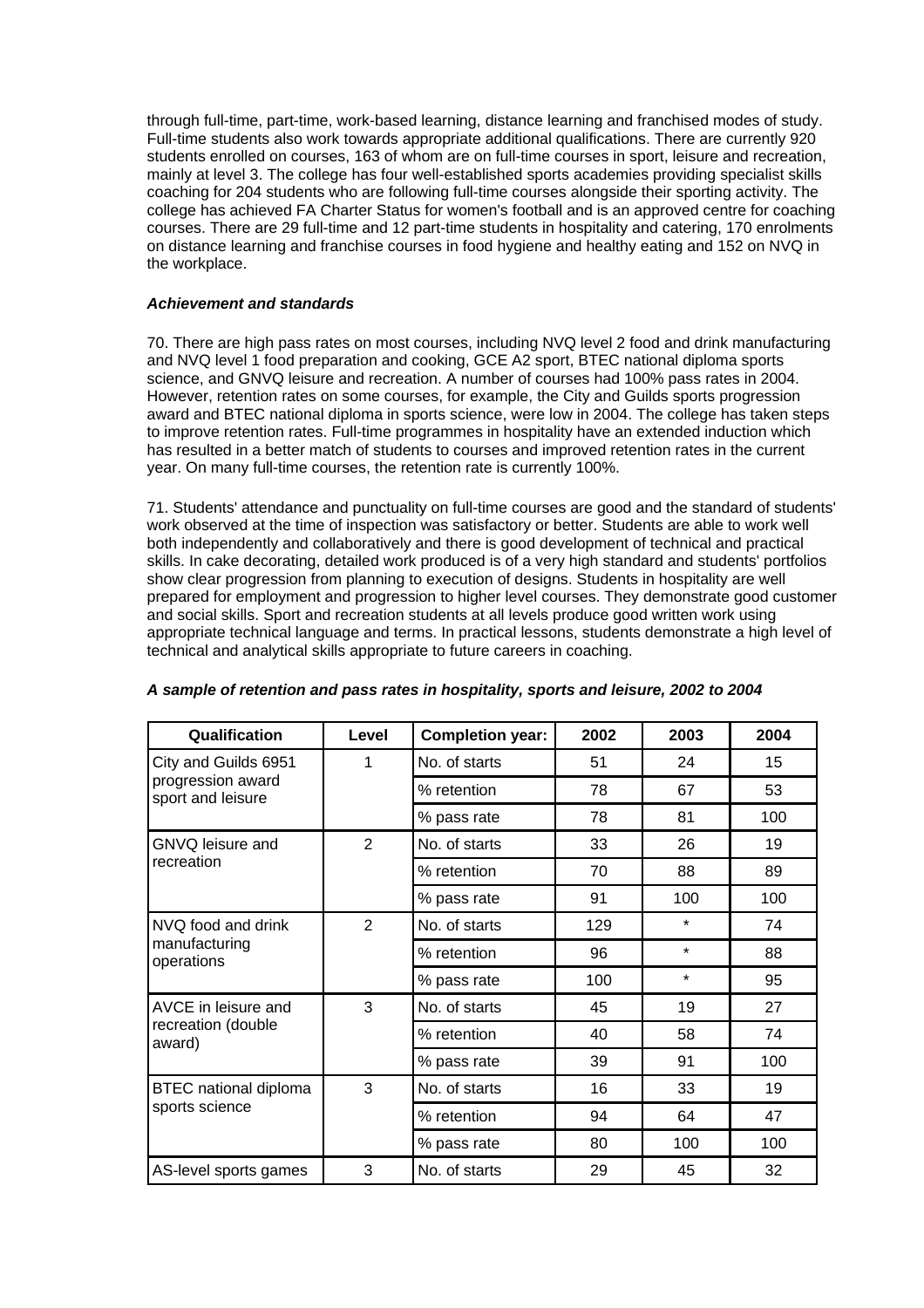| and recreation  |   | % retention   | 83 | 82  | 91  |
|-----------------|---|---------------|----|-----|-----|
|                 |   | % pass rate   | 71 | 89  | 72  |
| GCE A2 physical | 3 | No. of starts | 20 | 18  | 22  |
| education       |   | % retention   | 95 | 100 | 100 |
|                 |   | % pass rate   | 68 | 100 | 100 |

*Source: ISR (2002 and 2003), college (2004)*

*\* course did not run*

# *Quality of education and training*

72. There is much good and some very good teaching and learning on sports and recreation courses. Detailed planning underpins effective teaching of both the practical and theoretical aspects of sport. Aims and objectives are shared with the students and are reviewed effectively at the end of the session. In the best lessons, teachers encourage reflective practice. In one excellent coaching session, students were encouraged to develop their own analytical skills through activities facilitated by the coach tutor. A theory lesson on blood pressure involved students taking a partner's blood pressure under supervision and, through a well constructed worksheet, interpreting the results.

73. In hospitality lessons teaching and learning are satisfactory. In the better practical and theory lessons, teachers build upon students' experiences effectively and make clear links to related theory and technical language. However, there are insufficient opportunities for students to develop higher level skills. The lack of a lounge area results in students losing additional opportunities to practise their bar service and to develop further and review customer service skills. Different groups of students have to share the kitchen and its limited facilities. This hampers the development of higher level skills for the more able students and reduces opportunities for them to work on individual tasks.

74. Across the area, staff are well qualified in their vocational specialism and all have, or are working towards, a recognised teaching qualification. Most have relevant industrial experience which is used to good effect to assist learning and which benefits students. There are very good resources within sports and recreation that promote good teaching and learning. Sports facilities are very good and include floodlit artificial pitches, extensive playing fields, an on-site sports centre which includes boxing and judo gyms and a sports hall, and three well-equipped fitness areas. There is also an onsite physiotherapy clinic. However, some of the equipment is old and in need of replacement and some library resources are very dated.

75. Resources for hospitality are poor. Some machinery is dated and there is inadequate ventilation in either the public restaurant or the training kitchen. Students' changing facilities and storage are unsatisfactory. There is inadequate stock control with some frequently used items exceeding their use by date.

76. Extensive links with external organisations promote and widen inclusion. Well-developed and effective employer links through the workforce development unit of the college contribute significantly to student numbers, employer engagement, and retention and pass rates in hospitality and catering. An effective Increased Flexibility (IF) programme offers good progression opportunities and there are currently 40 students aged 14 to 16 from 5 local schools studying catering craft courses. There are good community and school links and the sports facilities are well used by local community groups. `Courses through sport' provision enables parents to achieve certificated qualifications in a range of courses. Pupils from local schools participate in after school sports activities, for example, some 3,000 girls play football. Plans are well advanced for an academy for Sports Students who have a disability.

77. The assessment process and practices are satisfactory and written feedback enables students to improve their performance. Support for students, including for work-based learners and part-time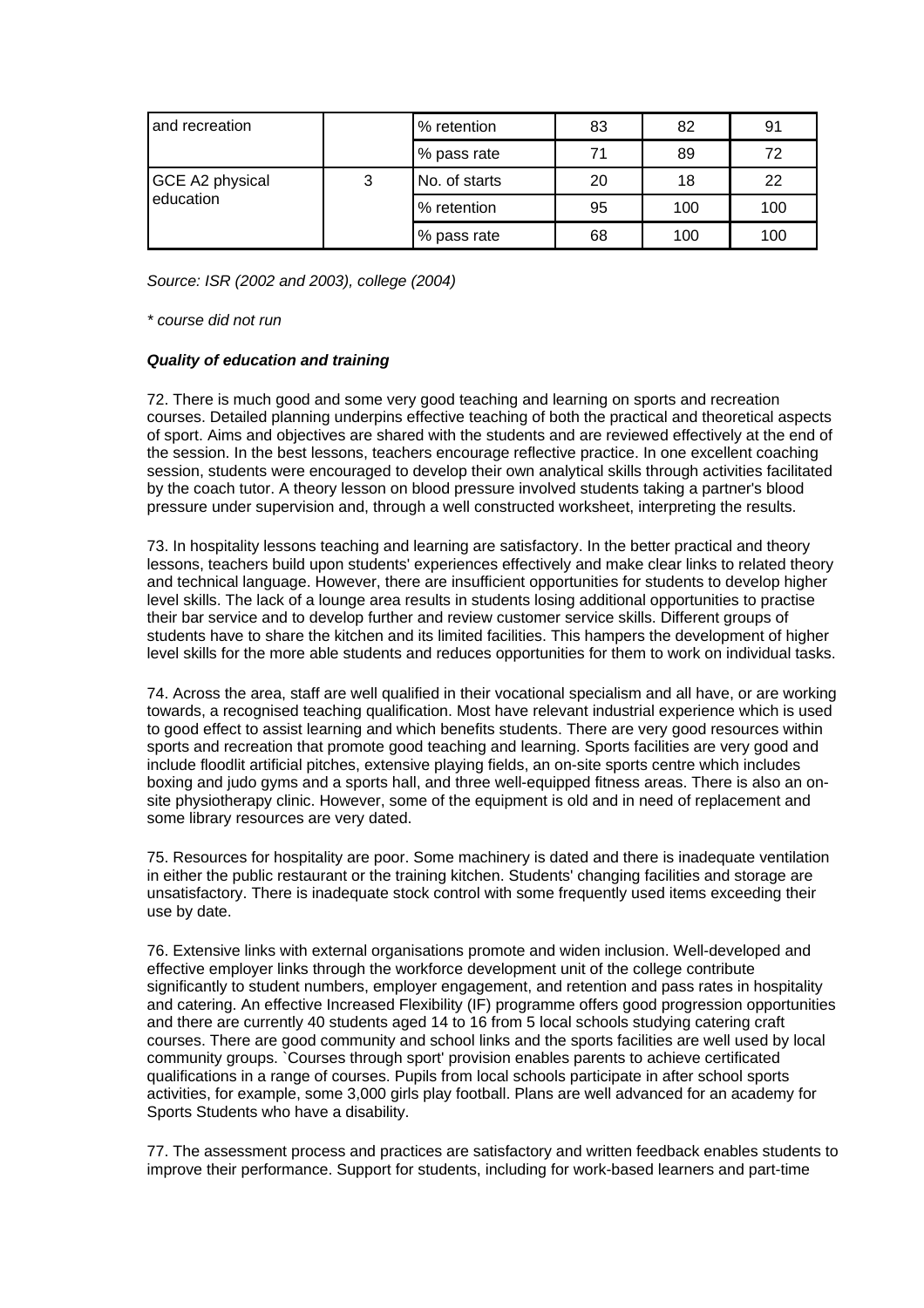<span id="page-26-0"></span>students, is good. Initial assessment is effective and additional support is provided quickly when required. Students benefit from focused and directed individual reviews. The effective use of individual learning plans helps students to manage their learning.

# *Leadership and management*

78. Leadership and management are satisfactory. The faculty management team have set a clearer direction which is leading to an improved quality of education and training. However, there is insufficient sharing of good practice between the sports and hospitality sections. The sport academies are well managed with effective systems that support academic and sports development. The appointment of a new curriculum leader for hospitality has been welcomed by staff and students. The management of the work-based learning and franchised provision is good. There is effective management of the workforce development programme in NVQ food and drink manufacturing operations.

### **Hairdressing and beauty therapy**



Overall provision in this area is **good (grade 2)**

# *Strengths*

- o high pass rates on most courses
- o interesting teaching which motivates students
- o a comprehensive enrichment programme
- o effective feedback and monitoring of students' work
- o effective provision for 14 to 16 year olds
- o good curriculum leadership and effective communication.

#### *Weaknesses*

o deficiencies in accommodation and some resources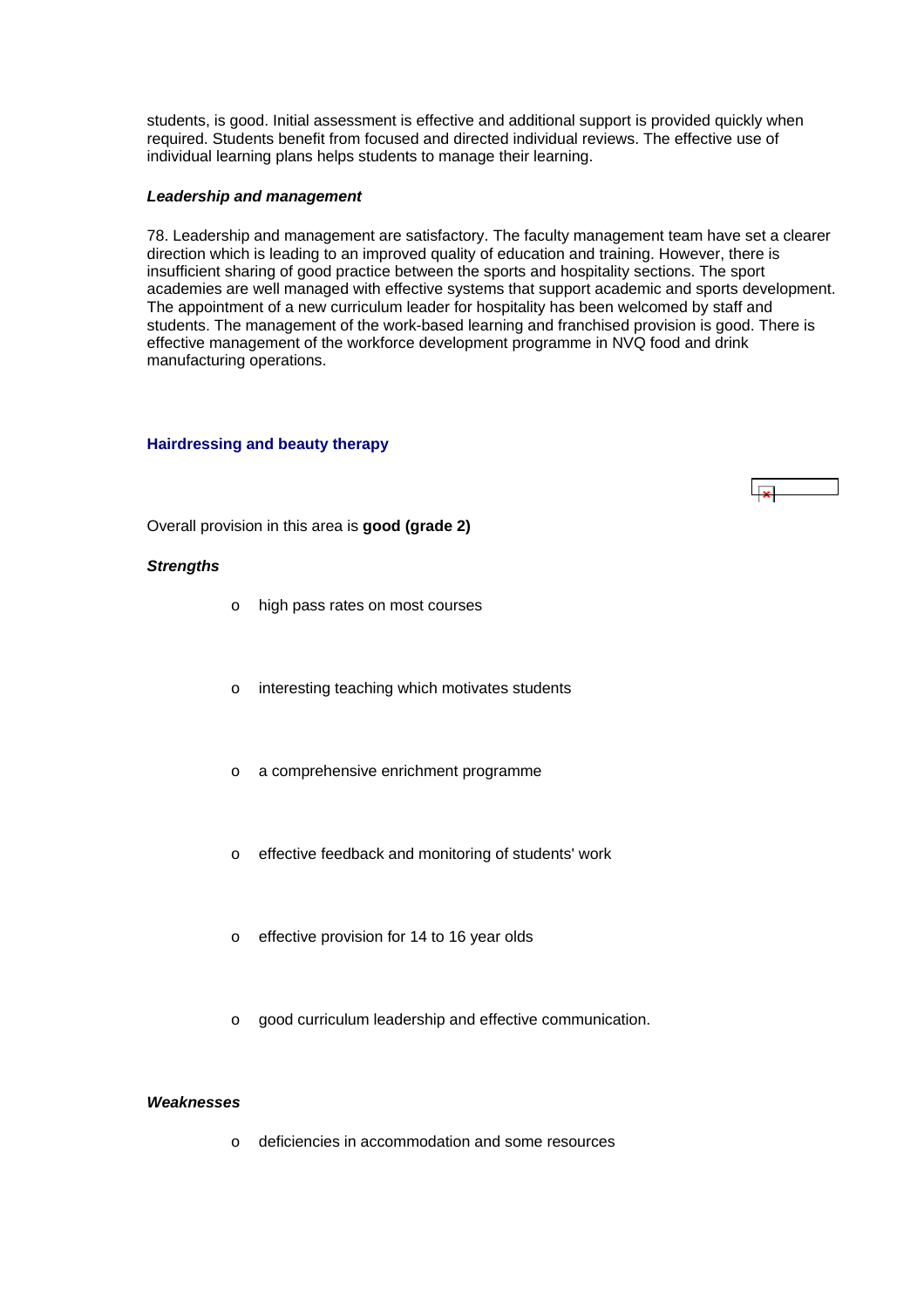o lack of opportunities for key skills assessment.

# *Scope of provision*

79. The college provides a range of full-time and part-time courses from entry level to level 3 in hairdressing, beauty, and holistic therapies. There are a total of 417 students, 121 of whom are aged 16 to 18. Full-time courses range from NVQ levels 1 to 3 in hairdressing and beauty and holistic therapies. Part-time courses, mainly followed by adults, are offered in a range of holistic therapy courses and NVQ levels 2 to 3 in hairdressing and beauty therapy. Taster courses are offered to give prospective students an insight into their chosen course or career. The college has 60 pupils from 6 local schools attending a vocational programme for 14 to 16 year olds. There are few males in training in this area.

# *Achievement and standards*

80. There are high pass rates on most courses. In 2004, the pass rate in hairdressing level 1 was 100% and at level 2 it was 98%. Pass rates on beauty therapy courses are all above national averages and retention rates are high. There were high pass rates in 2004 on NVQ level 2 beauty therapy courses at 90% and on the aromatherapy diploma course at 100%. However, retention rates declined on the diploma in reflexology course.

81. The development of practical skills is generally good. The best lessons are well planned to support every individual to progress and achieve satisfactory outcomes. The commercial practice lessons for level 2 hairdressing and beauty therapy are very good examples of students working in a demanding and realistic working environment. There are good practical assessments in nail enhancements and most students achieve at least one assessment in each lesson. Students have excellent practical and customer care skills. Too few students progress to a full-time level 3 programme. Progression from level 1 hairdressing and beauty to level 2 qualifications is 100%. Progression to employment is good at 88% in 2004.

| Qualification        | Level          | <b>Completion year:</b> | 2002    | 2003 | 2004 |
|----------------------|----------------|-------------------------|---------|------|------|
| NVQ hairdressing 1   | 1              | No. of starts           | 50      | 41   | 28   |
| year                 |                | % retention             | 90      | 76   | 77   |
|                      |                | % pass rate             | 76      | 100  | 100  |
| NVQ hairdressing 2   | $\overline{2}$ | No. of starts           | 15      | 58   | 60   |
| year                 |                | % retention             | 60      | 59   | 80   |
|                      |                | % pass rate             | 89      | 92   | 98   |
| NVQ beauty therapy 1 | $\overline{2}$ | No. of starts           | $\star$ | 40   | 15   |
| year                 |                | % retention             | $\star$ | 40   | 67   |
|                      |                | % pass rate             | $\star$ | 100  | 90   |
| NVQ beauty therapy 2 | $\overline{2}$ | No. of starts           | 26      | 54   | 28   |
| year                 |                | % retention             | 92      | 30   | 68   |
|                      |                | % pass rate             | 63      | 88   | 84   |
| Body massage         | 3              | No. of starts           | $\star$ | 26   | 29   |
|                      |                | % retention             | $\star$ | 77   | 76   |

|  | A sample of retention and pass rates in hairdressing and beauty therapy, 2002 to 2004 |  |  |  |
|--|---------------------------------------------------------------------------------------|--|--|--|
|--|---------------------------------------------------------------------------------------|--|--|--|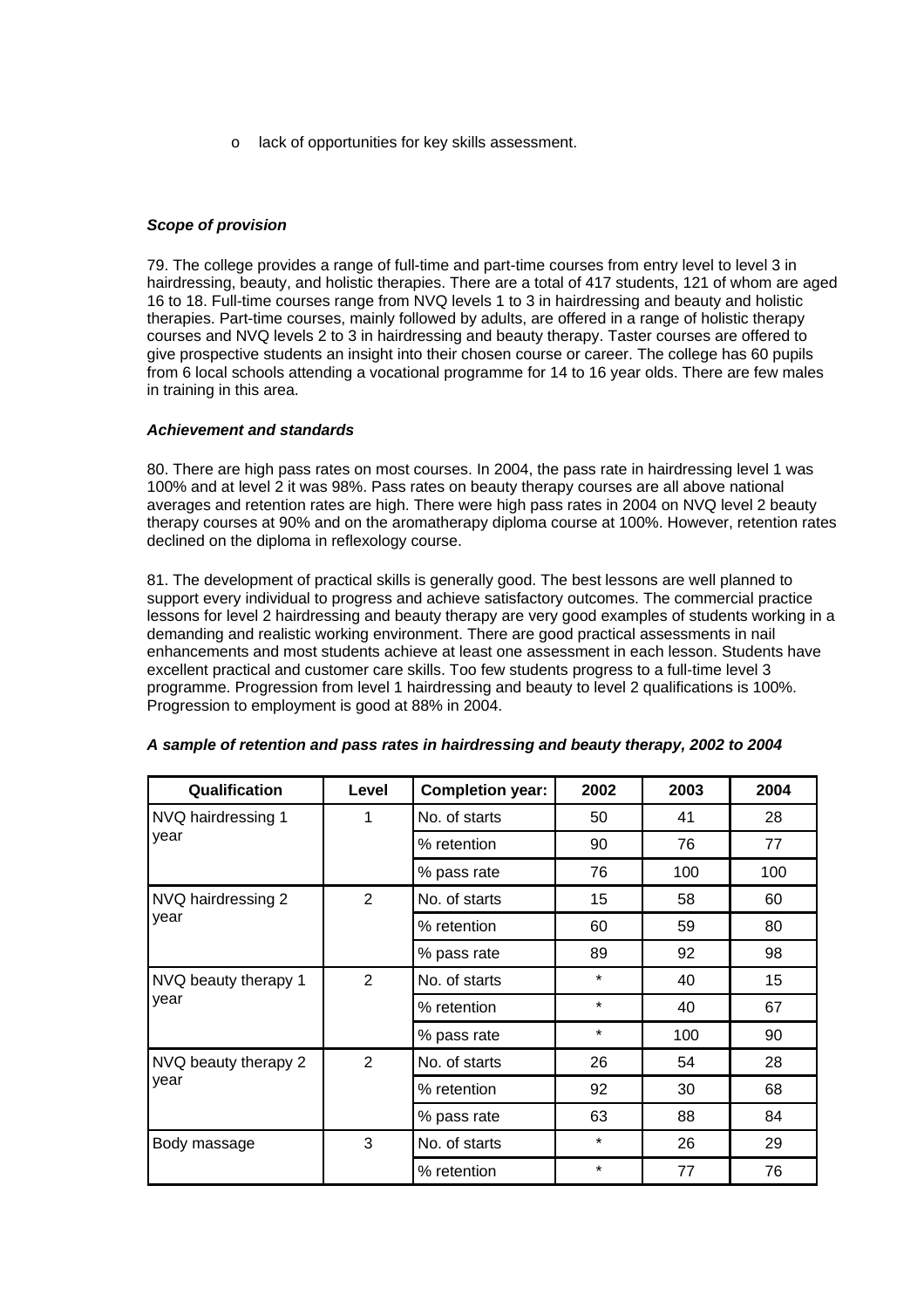| $\sim$<br>$\alpha$<br>`<br>rate<br>OC.<br>. .<br>◡<br>$\overline{ }$<br>ັ<br>$\cdots$ |
|---------------------------------------------------------------------------------------|
|---------------------------------------------------------------------------------------|

*Source: ISR (2002 and 2003), college (2004)*

*\* fewer than 15 students enrolled*

#### *Quality of education and training*

82. Teaching and learning are good. Most lessons are well planned and interesting. Teachers are well organised and they use a variety of teaching styles and a good range of learning resources to support individuals' needs. In practical lessons, there is very good individual support and guidance to help students acquire skills. In one lesson, the teacher gave excellent explanations of what was expected and supported individual students as they carried out a variety of tasks such as tinting, permanent waving, cutting, setting and blow drying. The teacher referred constantly to vocational standards and employer and client expectations. Commercial timescales were used for completion of the tasks. The students were focused completely, and achieved good results. However, in some lessons vocational standards were not observed and the standard of work was not as good. There is little use of ILT in teaching and it is not well used by the students in their coursework.

83. Teachers have a good relationship with students and draw effectively on students' own ideas and experiences. They ensure that students work hard and they have high expectations of them. Questioning is effective in engaging all students and in checking their understanding. In practical lessons, teachers demonstrate and explain techniques clearly. In most practical lessons, there is a good range and variety of clients to support skill building or assessment. Many employers provide high quality work experience for full-time students.

84. Some effort has been made to improve the delivery of key skills. The curriculum team work closely with the college key skills team. Students value the key skills workshops. Most written learning materials are of a high quality. Students find the workbooks particularly useful. However, there are few opportunities for key skills assessment in most lessons and there are insufficient assessments for work-based learners.

85. The assignment schedule is well planned and understood by students. In beauty therapy courses, teachers monitor and review students' progress particularly well. Feedback on written work and assignments is very detailed. Students understand what they have to do to improve, and are praised for effort and achievement. Students' portfolio evidence is well organised and of a high quality. Homework is set on a regular basis. Internal verification and assessment procedures are thorough.

86. Students benefit from good enrichment opportunities, including visits to hairdressing and beauty trade events, internal competition and fund raising events. Students provide hair and beauty treatments for local charities and school students attending end of term events. The provision for 14 to 16 year olds is delivered well, attendance is good and standards of practical skill development are high.

87. Teachers are well qualified and have up-to-date knowledge of industrial practice. Most have recent work experience. Each year, the majority of teachers update and develop new or existing skills. Accommodation is out dated and does not meet industry standards. The reception area is too small to accommodate clients and students in training. There is insufficient retail stock. Library textbooks are poor and the range is insufficient. There are no CD ROMs and only a few videos for loan. The range and variety of consumables is satisfactory.

88. Students value the good support and guidance subject teachers give them. Initial diagnostic assessment and selection procedures are effective. The results of initial assessment are used to inform staff of individual students' needs and preferred learning styles. Additional learning support is delivered in lessons or in individual sessions. Pastoral support provided for students is good. Reviews of individual students' progress are carried out effectively. They are very detailed and give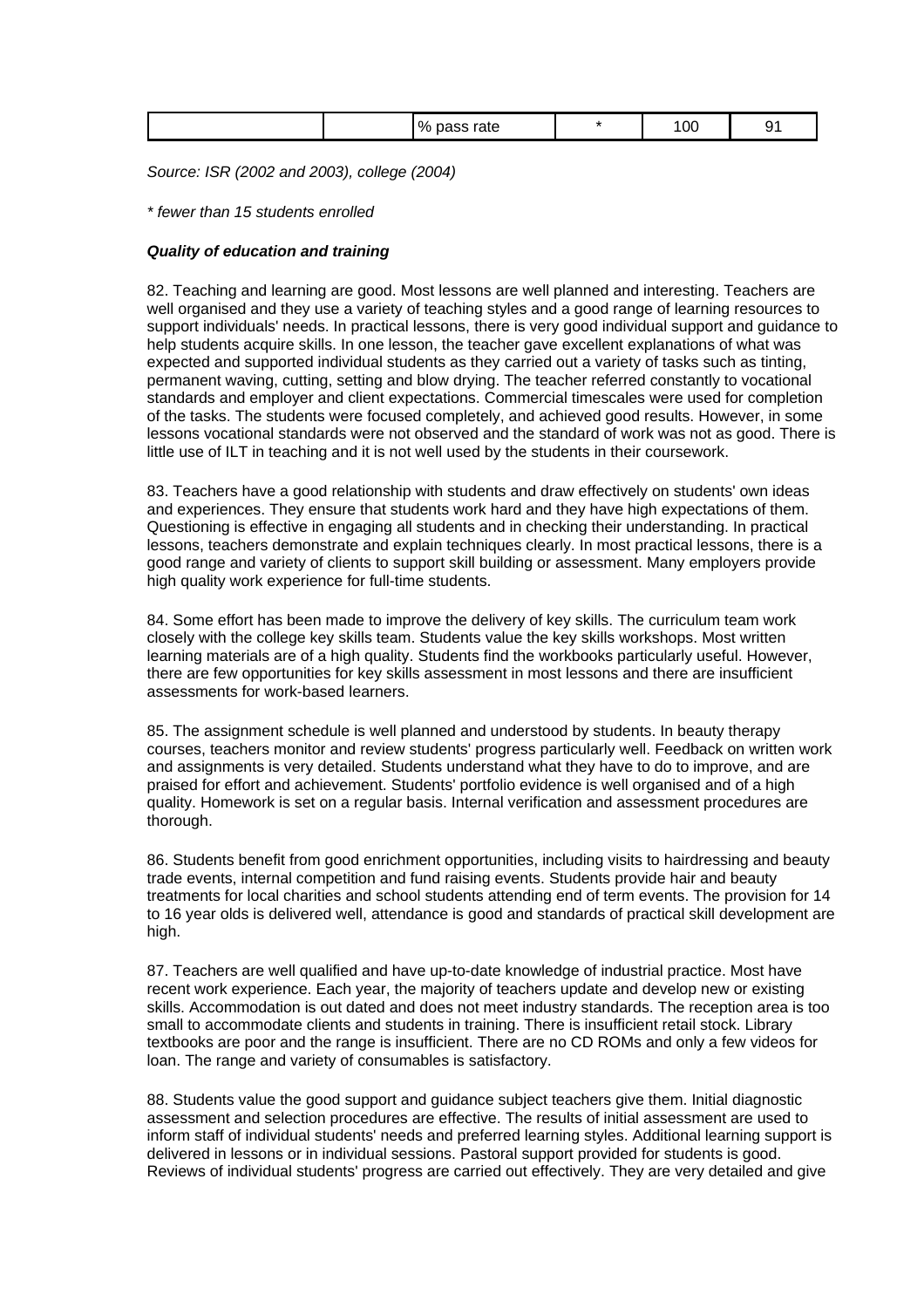<span id="page-29-0"></span>set timescales and clear guidance for improvement. The tutorial system is effective. A hairdressing tutorial designed to identify and develop listening and reading skills made good use of vocational links. Attendance is good and students are punctual to lessons.

# *Leadership and management*

89. Leadership and management are good. There is clear direction from the programme area leader on target setting and good management of resources. Weaknesses from the previous inspection report have been addressed. There is effective course review and action planning, active curriculum development and monitoring of standards. Team members meet formally every week and there are regular informal meetings to discuss students' attendance and progress. Part-time staff are invited to attend meetings and minutes are available for staff not able to attend. Communication is very good. Staff feel they have every opportunity to contribute to the planning process.

# **Health and social care and childcare**

Overall provision in this area is **good (grade 2)**

# *Strengths*

- o high pass rates on many courses
- o innovative teaching on level 3 courses
- o high-quality placements leading to development of good practical skills
- o flexible and responsive provision to meet community needs
- o effective tutorials fully integrated with programmes.

# *Weaknesses*

- o insufficient use of ICT in teaching and learning
- o slow response to meeting specific learning support needs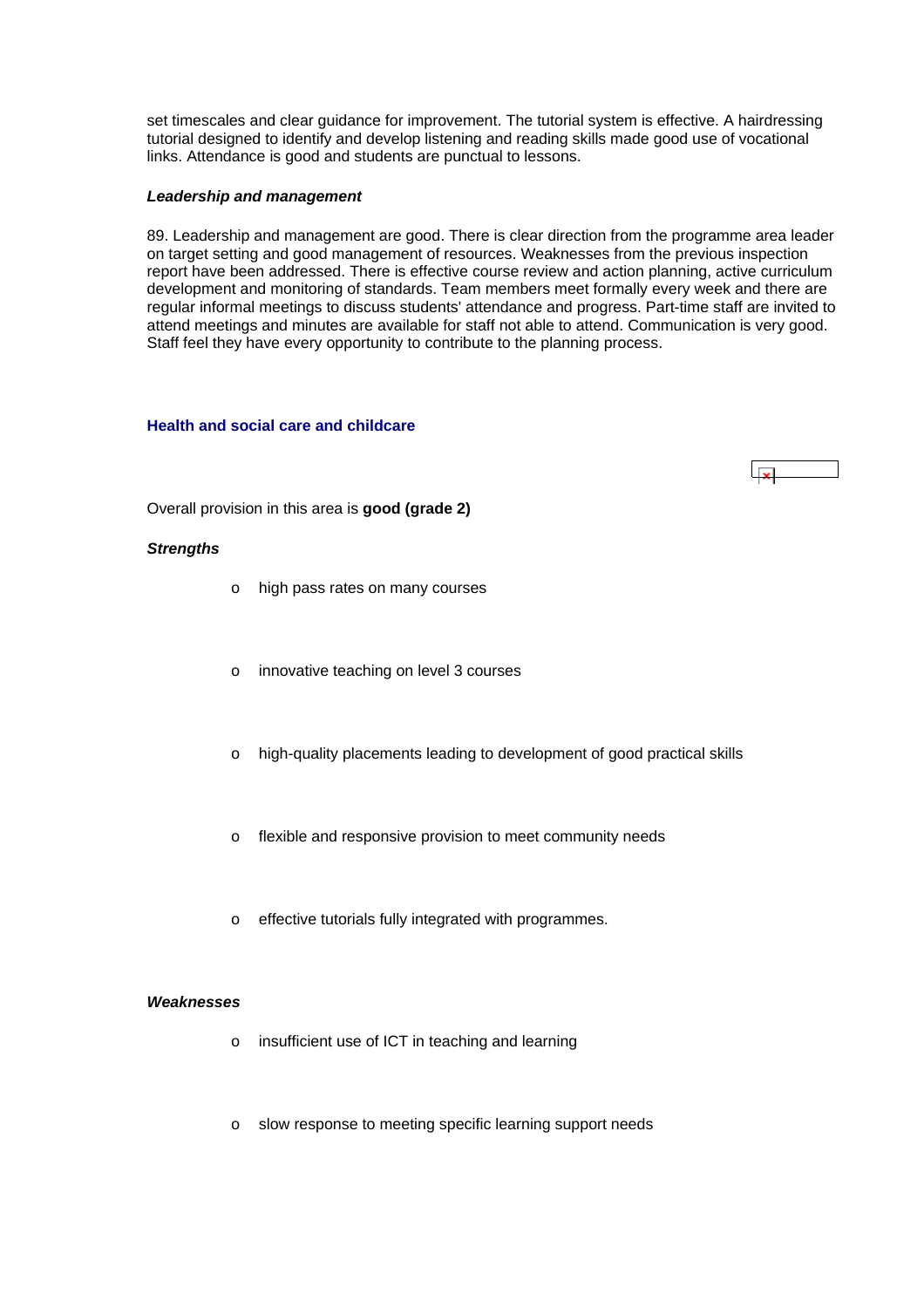o insufficiently rigorous self-assessment.

# *Scope of provision*

90. The college offers a wide range of flexible provision, both full time and part time, in health and social care and early years education. Students are able to work towards qualifications from level 1 to level 4 through classroom-based, distance learning and work-based learning routes. There are currently 110 enrolments, mainly 16 to 18 year olds, on full-time courses. There are 125 enrolments on substantive part-time courses and 153 enrolments on NVQ care levels 2 and 3. These courses are followed by adult students. More than 400 adults are engaged in distance learning short courses, the majority of whom are following courses in safe handling of medicine and infection control. Through effective collaboration with local schools, 70 pupils aged 14 to 16 are currently studying a vocational GCSE in health and social care and 24 are on the entry level introduction to caring skills.

# *Achievement and standards*

91. Pass rates for most qualifications are high. In the award in caring for children and the AVCE in health and social care, the percentage of high grades is well above the national average. Workbased learners generally achieve their learning goals. Students who engage in distance learning have a high success rate. Retention rates are above average on most courses, although they have declined in 2004 in AVCE health and social care, the diploma in childcare and in NVQ in care levels 2 and 3. Attendance is good and students are punctual to lessons.

92. Standards of work for most students in lessons, in the workplace, in students' files and in their coursework are high. Students develop appropriate skills and can effectively link theory to work practices. In a childcare lesson, students used their understanding of child development successfully to make appropriate learning materials for creative play.

| Qualification                                       | Level | <b>Completion year:</b> | 2002    | 2003    | 2004  |
|-----------------------------------------------------|-------|-------------------------|---------|---------|-------|
| NVQ care                                            | 2     | No. of starts           | 120     | 186     | 332   |
|                                                     |       | % retention             | 90      | 80      | 78    |
|                                                     |       | % pass rate             | 75      | 98      | 97    |
| Certificate in childcare                            | 2     | No. of starts           | 17      | $\star$ | 18    |
| and education                                       |       | % retention             | 71      | $\star$ | 78    |
|                                                     |       | % pass rate             | 100     | $\star$ | 93    |
| Certificate in safe<br>handling of medicines        | 2     | No. of starts           | 778     | 1,234   | 1,488 |
|                                                     |       | % retention             | 79      | 82      | 82    |
|                                                     |       | % pass rate             | 94      | 96      | 99    |
| 3<br>National diploma in                            |       | No. of starts           | 33      | 17      | 19    |
| early years                                         |       | % retention             | 67      | 65      | 78    |
|                                                     |       | % pass rate             | 100     | 91      | 90    |
| AVCE (double award)<br>in health and social<br>care | 3     | No. of starts           | $\star$ | 16      | 18    |
|                                                     |       | % retention             | $\star$ | 81      | 56    |
|                                                     |       | % pass rate             | $\star$ | 92      | 100   |

# *A sample of retention and pass rates in health, social care and child care, 2002 to 2004*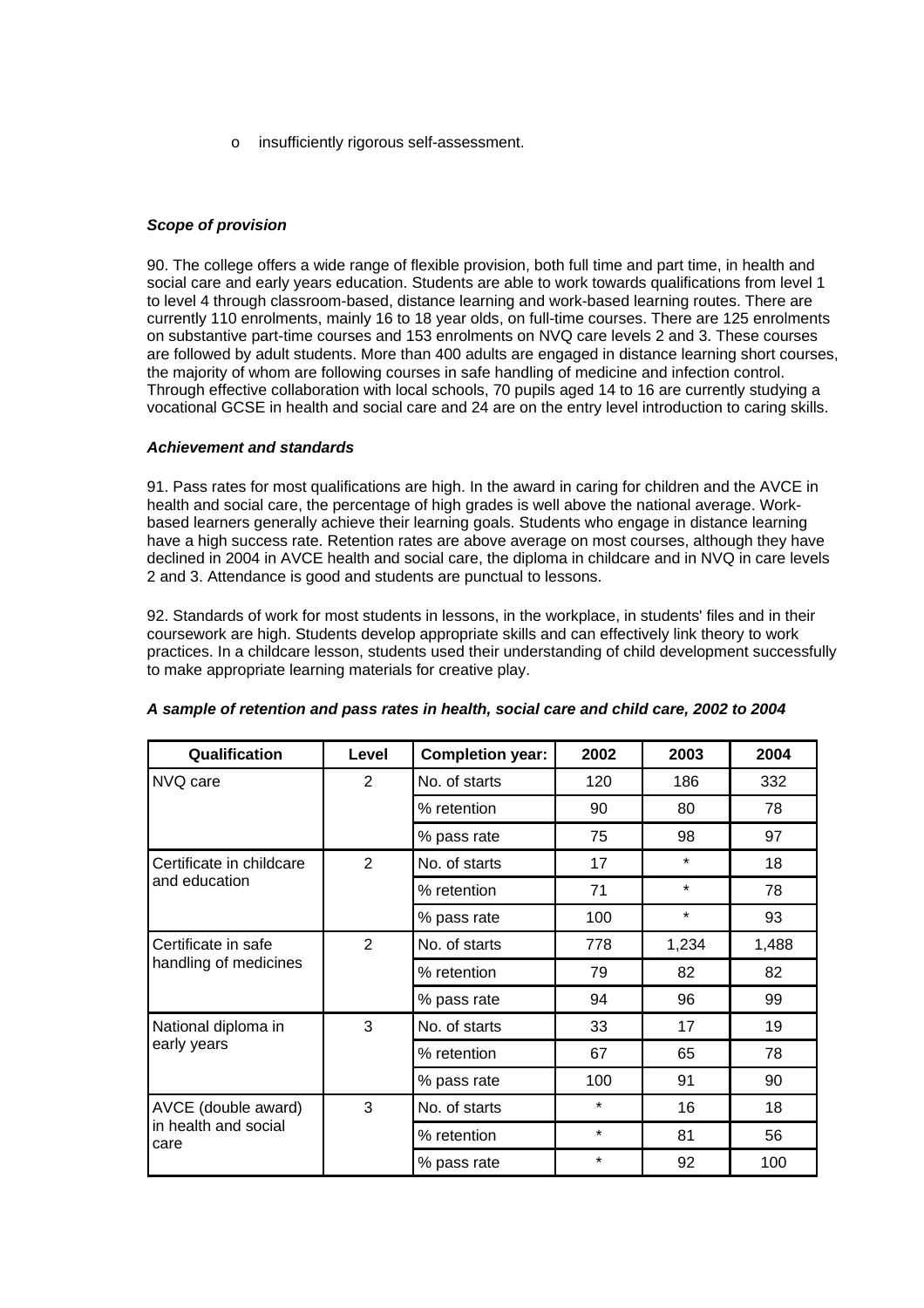*Source: ISR (2002 and 2003), college (2004)*

*\*fewer than 15 students enrolled*

# *Quality of education and training*

93. There is much good teaching and learning. Lessons are well planned and they incorporate a wide range of activities to develop students' knowledge and understanding. Teachers have good subject knowledge and valuable professional experience which they share with their students. Their enthusiasm for their subjects motivates students to learn. Where teaching is most innovative, students learn through a series of activities which enable them to make judgements and draw conclusions from their own experience. They can then test this with reference to an appropriate theoretical framework. In one lesson, students participated in a simulation which demonstrated feelings of inclusion and exclusion. Most students acquire the appropriate skills and underpinning knowledge to be effective in the workplace. Many adults already working in the sector upgrade their expertise through an effective NVQ programme. Others acquire specialist knowledge of infection control, safe handling of medicines, and drug awareness through distance learning. In the few lessons where teaching is less effective the pace of the lesson is too slow, too much reliance is placed on worksheet activities or there is insufficient structure to the learning.

94. Teachers are well qualified and engage in training to enhance their professional knowledge and expertise. Resources are satisfactory and include up-to-date textbooks, videos, simulation dolls, a range of baby equipment and a computer room. There are, however, no interactive whiteboards and ICT is not integrated sufficiently with the learning process; this limits students' opportunities to develop high level research skills. Work placements provide very good opportunities for students to develop their practical skills. Students are carefully matched to providers. This ensures that the needs of each are met.

95. Assessment is frequent and thorough. Effective procedures and practices are in place to ensure careful marking and monitoring of students' work. Assessors for NVQ courses in care use handheld computers to make a record of their observations in the workplace. This is an efficient and effective use of new technology. The care NVQ internal verification sampling, however, is not sufficiently systematic and not standardised across the programme. Assignments are carefully crafted to consolidate and extend learning. Redrafted work shows that the feedback students receive helps them improve the standard of their work. Students know what level they are working at and what they have to do to improve. The identification of specific additional learning needs, however, is too late to be of real benefit to some students following one year courses.

96. Students receive good support and guidance on academic and personal issues. The tutorial system is well planned and integrated fully into the care programme. Students have the opportunity to extend their knowledge and understanding of specific aspects of care, guided by tutors who are specialists in the area. At the same time they are engaging in effective personal and social development. Flexible and responsive timetabling ensures that adult students can attend at times which fit in with their personal and domestic arrangements.

97. Response to community and employer needs is good. The college has responded effectively to requests from care sector employers for NVQ programmes and short courses to meet their training needs. Progression routes are available across levels, although there is no level 1 course in health and social care.

### *Leadership and management*

98. Leadership and management are satisfactory overall. Management at course level is effective. Teachers meet regularly to discuss curriculum issues and the progress of individual students. Arrangements to assure the quality of teaching and learning are satisfactory. Lesson observations are not carried out by team leaders or subject specialists, but the strengths and weaknesses identified are followed up by team leaders. New teachers have mentors who provide useful induction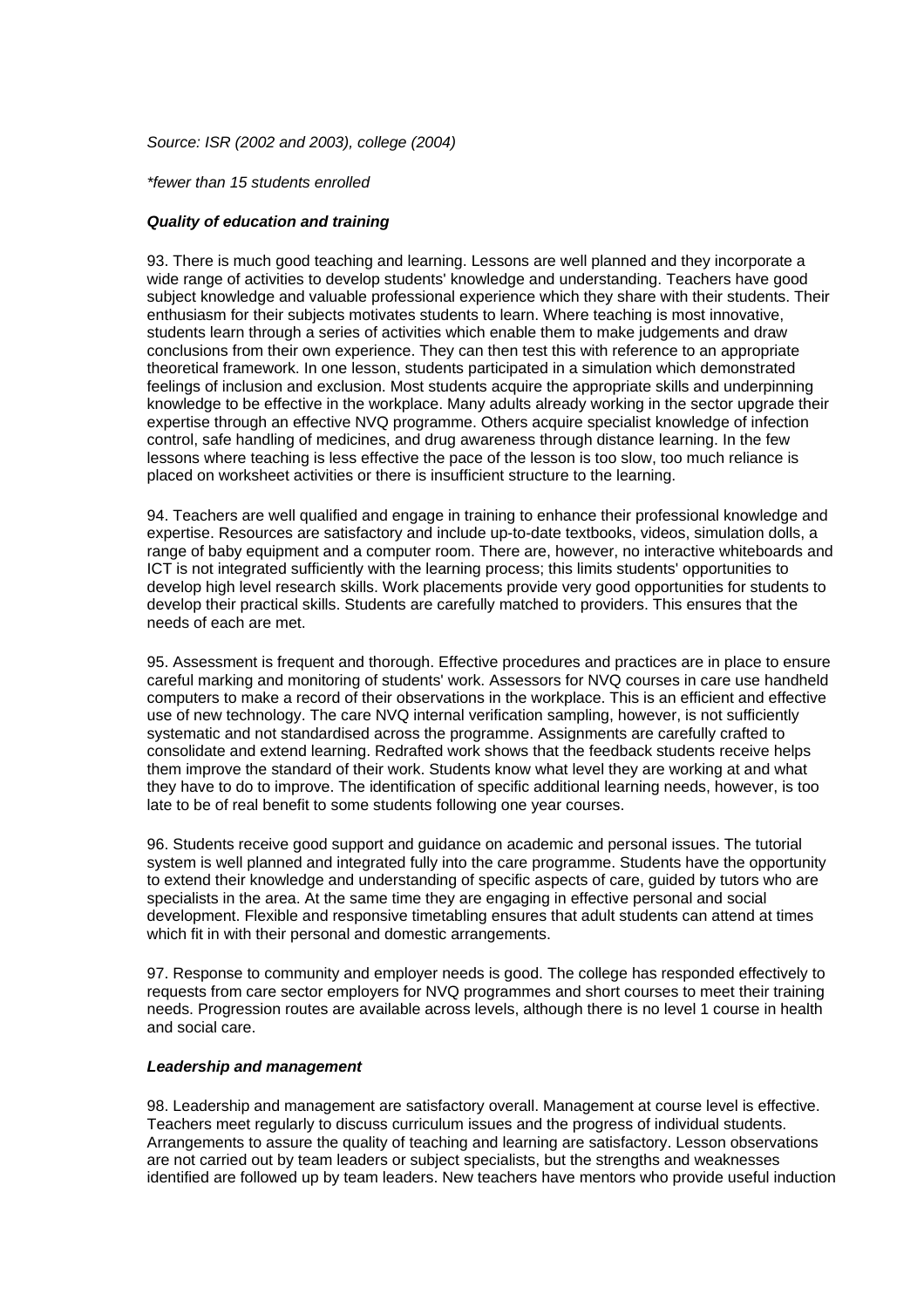<span id="page-32-0"></span>and support, but formal lesson observation is not early enough to provide timely feedback on performance. Self-assessment is not sufficiently rigorous and many course reviews are superficial, with insufficient identification of key strengths and weaknesses.

# **Visual and performing arts and media**



Overall provision in this area is **satisfactory (grade 3)**

#### *Strengths*

- o high pass rates on level 2 performing arts course
- o stimulating activities to engage students' interest
- o effective assignments to support and develop students' learning.

#### *Weaknesses*

- o low pass rates on AS-level art course
- o insufficient vocational rigour in some lessons
- o low recruitment limiting activities in teaching and learning.

#### *Scope of provision*

99. The college provides a wide range of full-time and part-time courses from foundation level to level 4. Students have a choice of academic and vocational courses and can mix subjects and qualifications to suit their own needs. There are courses in dance, music, drama, musical theatre, fine art and design, media and film studies. There are currently 125 students who are aged 16 to 18, mostly studying on full-time courses and 346 adult students, mainly on part-time courses. Managers are aware of widening participation opportunities and lessons are arranged at community venues particularly for adult students.

#### *Achievement and standards*

100. Achievements are mostly satisfactory and in line with national averages. Retention and pass rates are high on level 2 performing arts lessons though there are low pass rates in AS-level art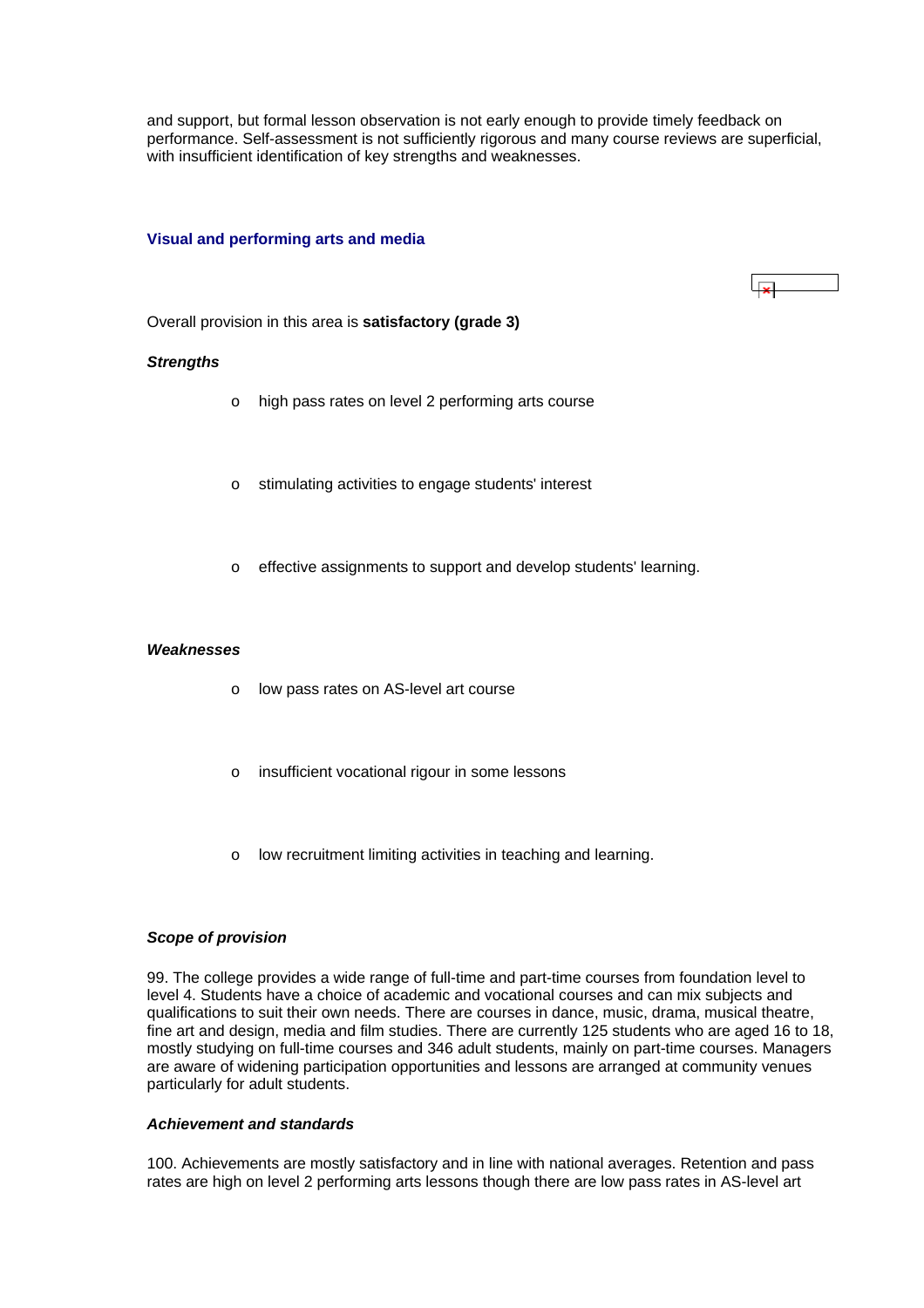where the predominantly adult students are reluctant to take examinations. The comparatively few full-time students and recent changes to qualifications make patterns of achievement difficult to determine. Some students progress internally and to HE and related employment. Several of the current staff are former students of the college. The standard of students' work is satisfactory overall. Drama students were recently successful in winning a national prize, but the standard of performance seen during inspection week was not high. Attendance in several lessons was poor.

| Qualification                                      | Level | <b>Completion year:</b> | 2002 | 2003    | 2004 |
|----------------------------------------------------|-------|-------------------------|------|---------|------|
| Credit achievement                                 | 1     | No. of starts           | 101  | 131     | 225  |
|                                                    |       | % retention             | 95   | 82      | 92   |
|                                                    |       | % pass rate             | 59   | 78      | 69   |
| Northern Council for                               | 2     | No. of starts           | 107  | 133     | 44   |
| <b>Further Education</b><br>(NCFE) performing arts |       | % retention             | 100  | 59      | 100  |
| (short)                                            |       | % pass rate             | 100  | 62      | 93   |
| AS-level media studies                             | 3     | No. of starts           | 36   | 27      | 17   |
|                                                    |       | % retention             | 86   | 89      | 88   |
|                                                    |       | % pass rate             | 52   | 88      | 93   |
| AS-level art                                       | 3     | No. of starts           | 15   | $\star$ | 18   |
|                                                    |       | % retention             | 67   | $\star$ | 83   |
|                                                    |       | % pass rate             | 40   | $\star$ | 40   |

*A sample of retention and pass rates in visual, performing arts and media, 2002 to 2004*

*Source: ISR (2002 and 2003), college (2004)*

*\*fewer than 15 students enrolled*

# *Quality of education and training*

101. Teaching and learning are satisfactory. Teachers work very hard to provide and support performance opportunities and they give much of their own time at weekends freely to rehearsals prior to performance. Assignments are often challenging and stimulating and give students opportunities to test their skills in an appropriate forum. For example, performing arts students have regular public performances where they can demonstrate their acting, singing, instrumental and dancing skills. Media students are involved in interesting sound effect projects, for example, creating appropriate sounds to depict a leg breaking or to complement a sex scene on screen. Art and design students are encouraged to look beyond European influences in their projects. However, many students, particularly those in performing arts, do not fully appreciate the discipline, commitment and rigour of the profession they hope to enter. Attendance was poor during a production week. Students are often unprepared and let down their peers through unreliability and staff do not always use lesson and rehearsal time effectively. In one practical lesson, though the teaching was good and the learning satisfactory, most students worked in inappropriate clothing that inhibited their learning. Low recruitment on several courses affects the learning dynamic in lessons and restricts choice of practical activities.

102. Resources are satisfactory. Many of the performing arts staff are local practitioners who are able to provide some insight into the related industries. However, recognised vocational standards are not being implemented in some cases. Not all staff have teaching qualifications, but several are working towards acquiring appropriate certificates. Physical resources are mainly fit for their purpose. Although the theatre is dated in design, it provides a suitable venue for performance. Dance facilities are basic and there are no mirrored walls as teaching aids or barres. Music accommodation is rudimentary and little consideration has been given to the impact of noise on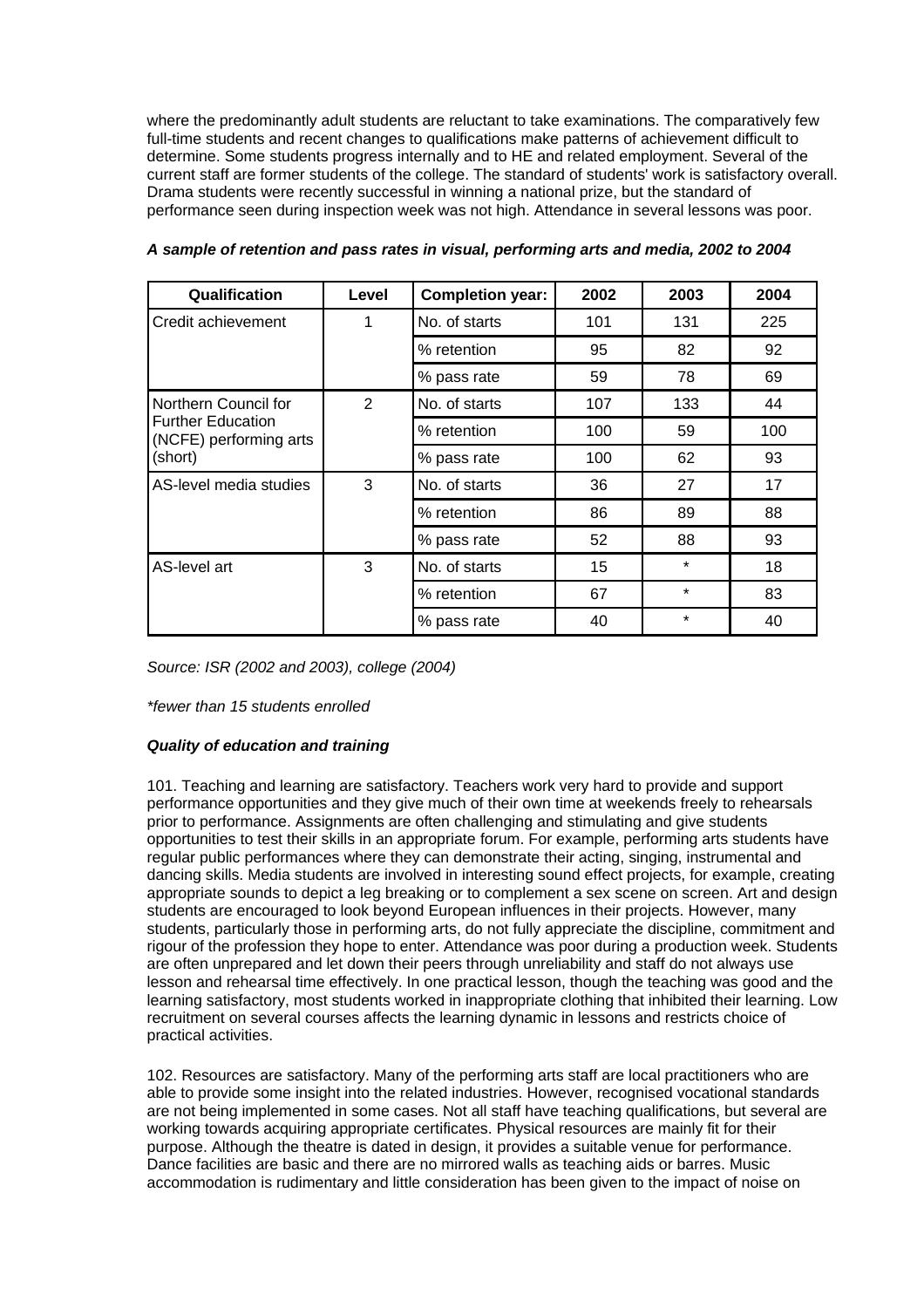<span id="page-34-0"></span>other activities. Media classrooms and art rooms are pleasant and are adorned with appropriate displays. One art tutor has painted a large colour wheel on the studio window so that students can permanently refer to it. There is sufficient technician support for most teaching and learning activities.

103. Assessment of students' work is good. Initial assessment is made centrally on enrolment and specific needs are identified. Teachers design challenging assignments with clear and unequivocal grading criteria. Written work is marked and returned promptly, often with exhaustive commentary, and students know what they need to do to improve. There are good opportunities for frank performance evaluation and discussion of how subsequent productions might be improved.

104. Enrichment opportunities are satisfactory and give students the opportunity to develop their cultural and sporting interests. Through the enrichment programme, performing arts students are providing the cabaret entertainment on the overnight Hull/Rotterdam ferry.

105. Aspects of advice and guidance are satisfactory. The tutorial support, both in groups and individually, is appreciated by students who feel their tutors are helpful and supportive. The use of short courses as an induction to the rigours of performing arts is not successful because there is no opportunity for appropriate vocational practice. Poor attendance is not being addressed successfully.

# *Leadership and management*

106. Curriculum management is satisfactory. The team leader has a heavy workload, with a substantial teaching commitment in addition to his administrative, impresario and management responsibilities. The course team is able to access the management information system and use it to form judgements and subsequent planning. The procedures for self-assessment are appropriate, but the final document contains much description and intentions rather than evaluation. Staff feel overall that the observations of teaching and learning have a positive effect on their teaching although the internal grade profile for teaching and learning is higher than that given by inspectors. Staff development opportunities are linked to teaching performance.

 $\overline{\mathbf{r}}$ 

# **Humanities and English**

Overall provision in this area is **satisfactory (grade 3)**

# *Strengths*

- o very high achievement in access to HE modules
- o high retention rates in AS-level and GCE A-level subjects
- o well-produced topic guides which enhance students' learning
- o very good teaching in psychology.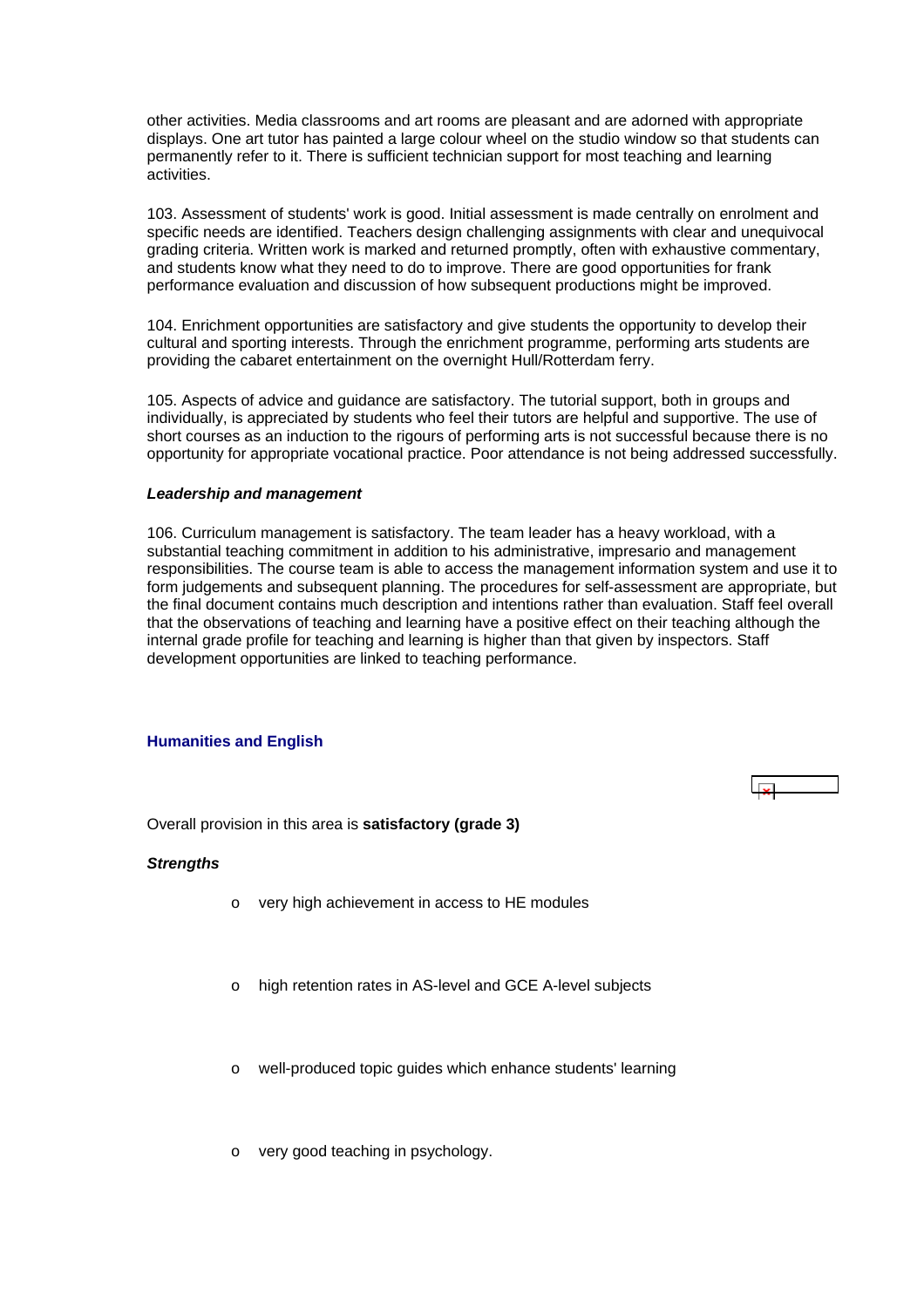# *Weaknesses*

- o teaching on some courses fails to involve and motivate students
- o inconsistent development of ICT as a teaching and learning tool
- declining recruitment on to humanities and English courses, limiting the viability of the provision
- insufficiently rigorous self-assessment and action planning.

# *Scope of provision*

107. The humanities, English and access to HE areas of the science, humanities and languages faculty provide a small number of courses at level 3 and one at level 2. There are day and evening access to HE modules in quantitative methods, biology, English, psychology, sociology and study skills, which can be combined in various ways to form a full award. The college provides AS-level and GCE A-level courses in psychology and English language and literature, a GCE A-level course in sociology and GCSE English. There are currently 166 students, 22 on the GCSE courses, 24 on AS-level and GCE A-level courses and 79 on access courses. Recruitment on to humanities and English courses is declining.

# *Achievement and standards*

108. Retention rates are mostly at, or above, national averages; in some cases they are significantly higher. Pass rates for 2004 are above national averages for GCE A-level and access to HE courses. Pass rates for AS-level courses are below national averages, but have generally risen over the last three years. Achievement on access modules is very high with good progression to HE courses.

109. The standard of students' work is satisfactory. Oral skills are stronger than written; much class discussion work shows good attainment whilst much written work is satisfactory. Some students have difficulty in recalling knowledge, which slows their progress in lessons. In psychology courses, students demonstrate a good understanding of research studies and are able to use technical terms proficiently. In English courses, students carry out textual analysis satisfactorily using a range of critical and grammatical terms. In quantitative methods, students are successful in using spreadsheets to produce simple charts. Students' attendance and punctuality are satisfactory on most courses. Flexible attendance patterns assist the recruitment, and retention and pass rates of adult students.

|  | A sample of retention and pass rates in humanities and English, 2002 to 2004 |  |
|--|------------------------------------------------------------------------------|--|
|--|------------------------------------------------------------------------------|--|

| Qualification       | Level | <b>Completion year:</b> | 2002 | 2003 | 2004 |
|---------------------|-------|-------------------------|------|------|------|
| <b>GCSE English</b> |       | No. of starts           | 61   | 34   | 23   |
|                     |       | % retention             | 85   | 79   | 87   |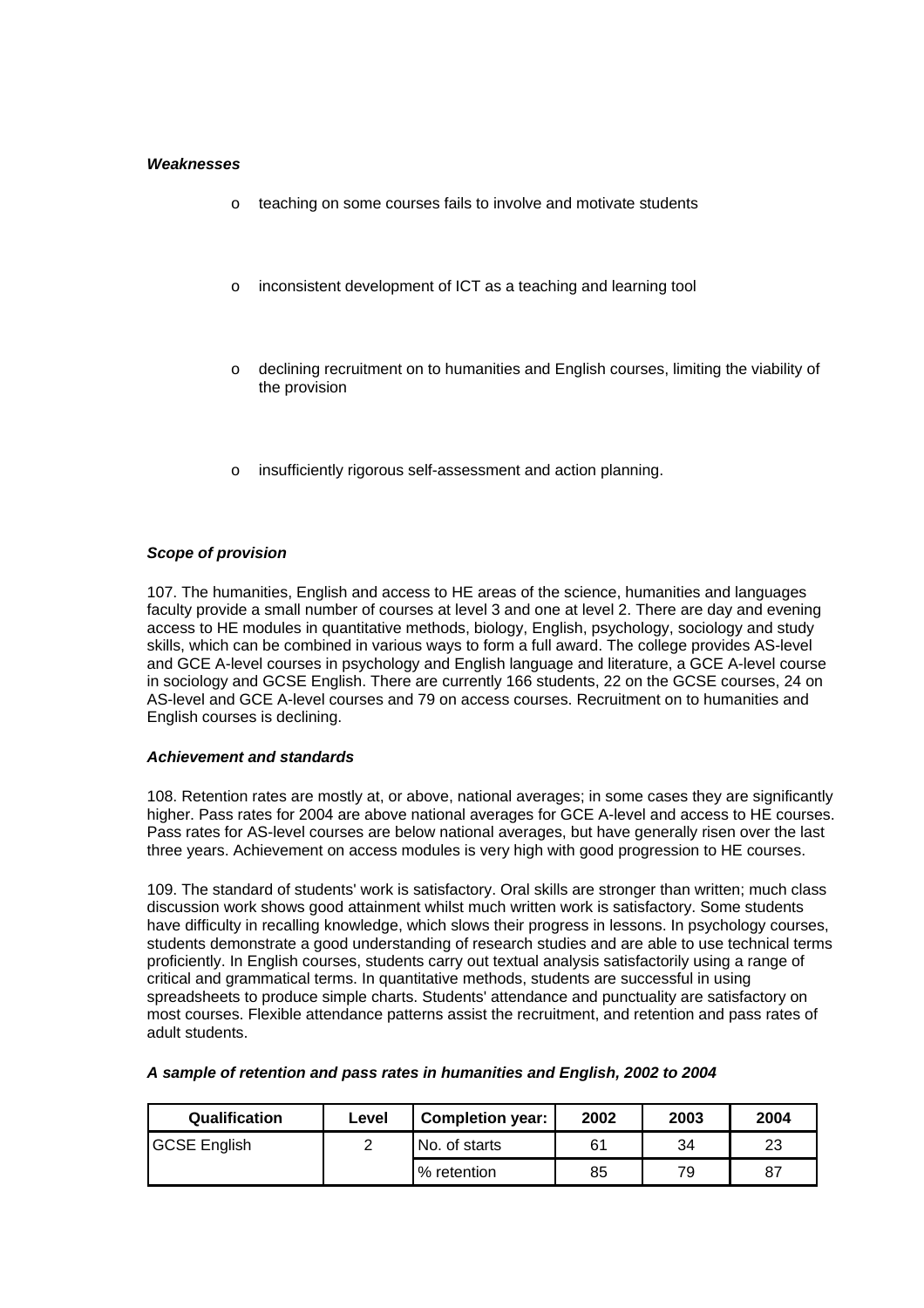|                                  |   | % pass rate   | 37      | 19  | 50  |
|----------------------------------|---|---------------|---------|-----|-----|
| AS-level psychology              | 3 | No. of starts | 52      | 61  | 36  |
|                                  |   | % retention   | 65      | 79  | 81  |
|                                  |   | % pass rate   | 53      | 79  | 66  |
| <b>AS-level English</b>          | 3 | No. of starts | 41      | 26  | 26  |
| language and literature          |   | % retention   | 85      | 69  | 88  |
|                                  |   | % pass rate   | 43      | 78  | 83  |
| <b>GCE A-level</b><br>psychology | 3 | No. of starts | 29      | 20  | 29  |
|                                  |   | % retention   | 100     | 90  | 86  |
|                                  |   | % pass rate   | 69      | 89  | 84  |
| <b>GCE A-level sociology</b>     | 3 | No. of starts | 22      | 19  | 16  |
|                                  |   | % retention   | 95      | 84  | 94  |
|                                  |   | % pass rate   | 81      | 81  | 93  |
| Modular access<br>programme      | 3 | No. of starts | $\star$ | 355 | 353 |
|                                  |   | % retention   | $\star$ | 76  | 76  |
|                                  |   | % pass rate   | $\star$ | 87  | 98  |

*Source: ISR (2002 and 2003), college (2004)*

*\* course did not run*

# *Quality of education and training*

110. Teaching is satisfactory or better. The best teaching is in psychology, which leads to good and effective learning. Most lessons are planned to include a variety of approaches which engage students in active learning. In an English lesson, students prepared their own performance of the opening scene from *Othello*. In psychology, students prepared and asked their peers to answer challenging questions to check knowledge recall and in sociology, students prepared a brief presentation to explain a theoretical concept the class had studied the previous week. Most lessons have appropriate learning objectives, but in the many satisfactory lessons observed, the slow pace of delivery and lack of extension tasks does not encourage students to achieve highly. Some lessons contain too much teacher-led work, which does not meet the needs of all students. This leads to poor recall of previous work, especially where tasks to check and consolidate learning and prepare for the next lesson are not set regularly. In the very good lessons in psychology, work is planned to meet individual needs, students' learning is assessed after each activity, praise is awarded regularly and students' participation, confidence and quality of learning are all good.

111. Teachers are well qualified, have a very good knowledge of their subject and answer students' queries effectively. Most classrooms provide a satisfactory learning environment for students, but a number of areas lack relevant displays of students' work. Subject bases are not clearly identified to welcome students and accommodation is under-utilised. Students are given carefully prepared course guides in most subjects, but there is insufficient use of ICT. The few, networked, faculty computers are in one teaching room not accessible to students, even though, at certain times, the library computers available for individual use are fully booked. Library books for some subjects are outdated and inadequate, but most students have their own textbooks.

112. Students are set target grades and their progress is monitored regularly. Individual support is offered freely by staff and resit revision workshops are organised appropriately. The assessment of students' written work is satisfactory, but varies in approach, quality and helpfulness across subjects. Feedback on written work is not consistent in content or presentation, although good practice is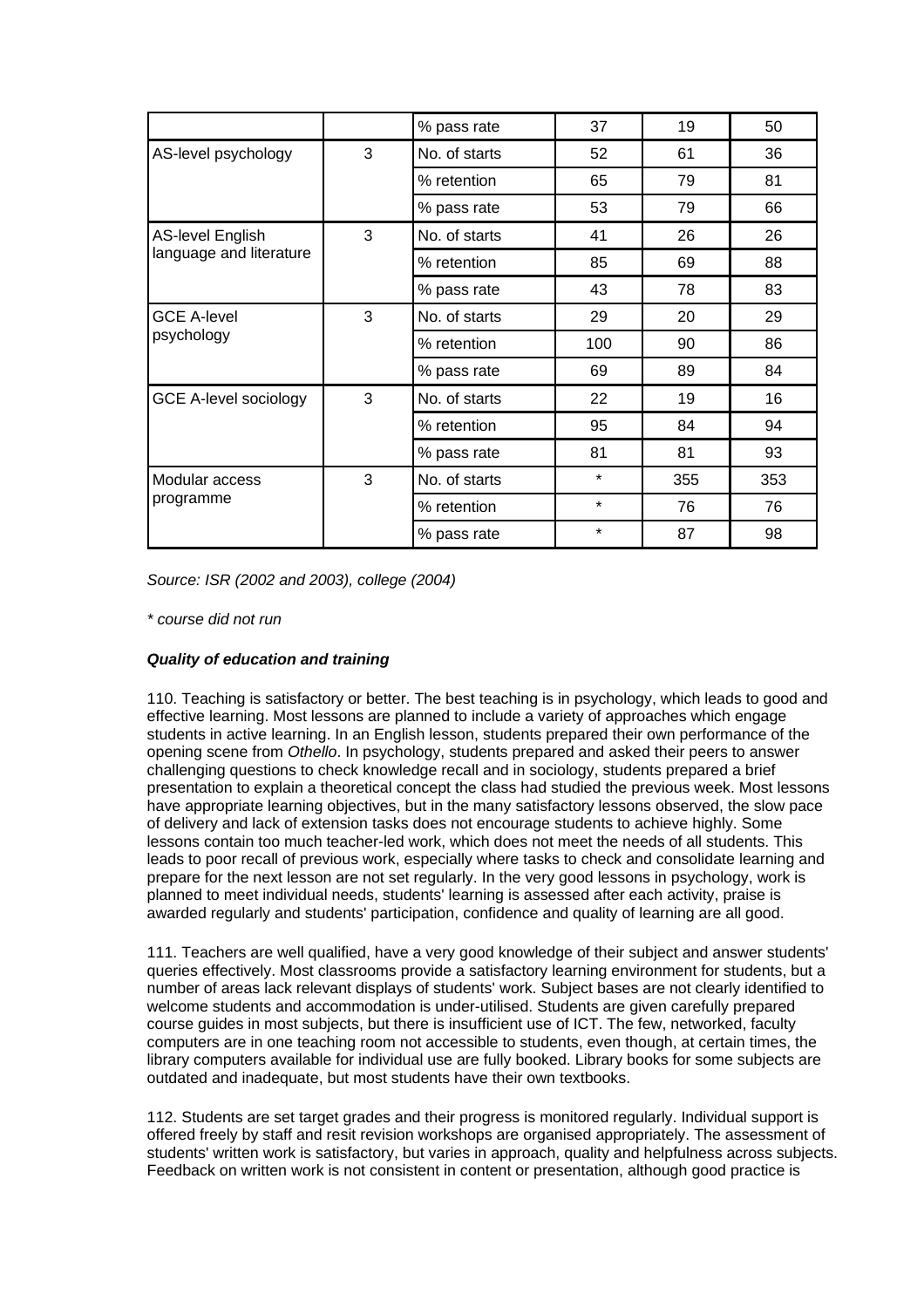<span id="page-37-0"></span>evident in some subjects. The best marking is thorough and it is easy for students to see how they are progressing and what they need to do to improve.

113. Students appreciate the enrichment opportunities offered to them. Teachers give good personal support in lessons. Two timetabled additional support sessions for access to HE students did not run during the inspection week. This resource is under-utilised.

### *Leadership and management*

114. Curriculum management is satisfactory. Teaching and learning have improved since the last inspection and average class size has increased. However, the good practice seen in some lessons is not being followed in other areas of the faculty, even though the team of teaching staff is small. Course monitoring folders do not contain consistent records for the AS-level and GCE A-level value added system nor is the provision of additional learning support recorded routinely. Attendance during the week of inspection was below college and national averages. There is a lack of overall strategy on course provision and the self-assessment report and associated action plan do not address adequately the severe decline in recruitment.

### **Provision for students with learning difficulties and/or disabilities**



Overall provision in this area is **good (grade 2)**

### *Strengths*

- o highly effective teaching and learning
- o good development of social skills
- o effective leadership and teamwork
- o high standard of support for students
- o good accommodation and general resources.

#### *Weaknesses*

o inadequate access to pre-vocational courses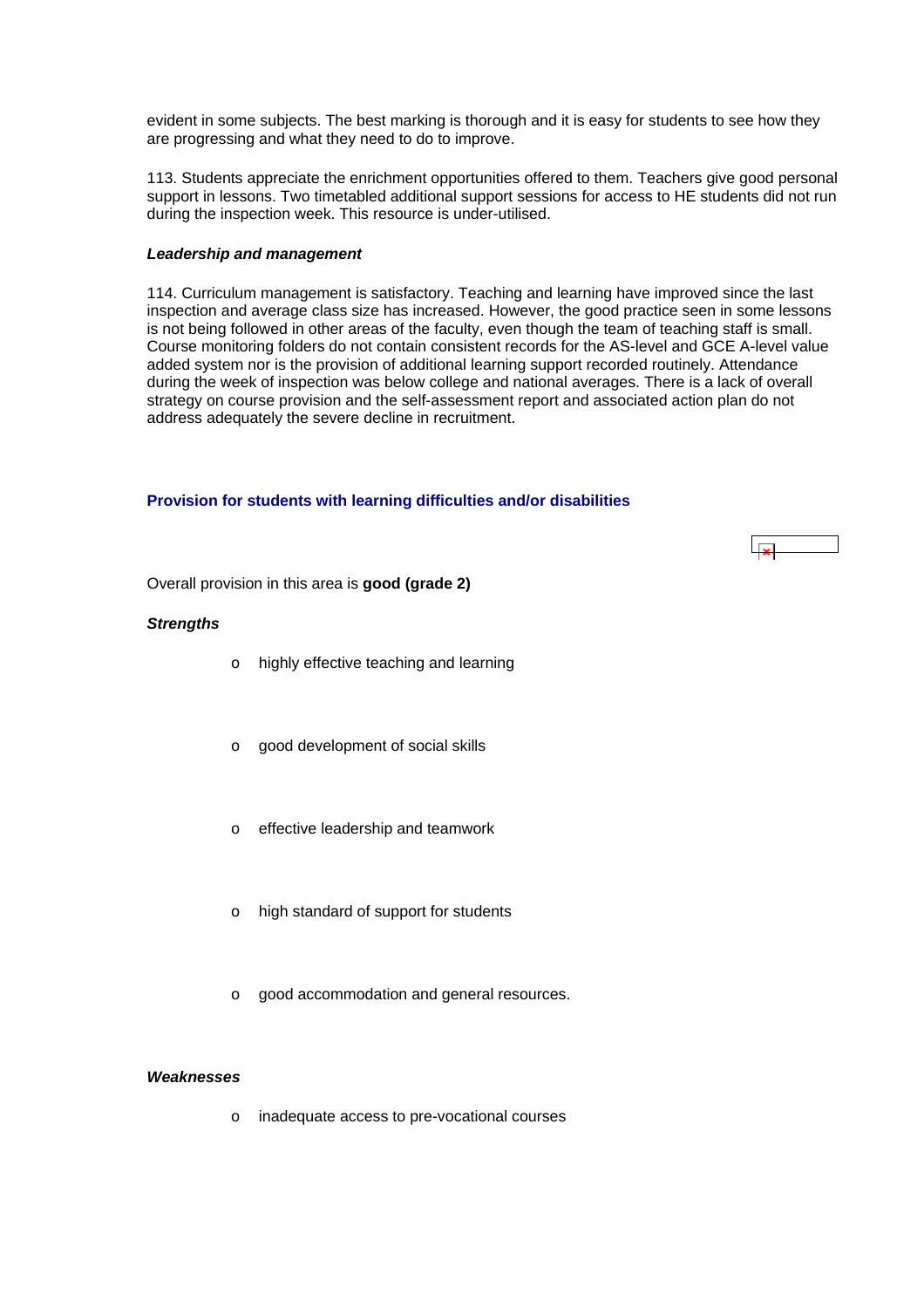o inappropriate target setting for students.

# *Scope of provision*

115. The college offers a range of courses, both full time and part time, at entry level in skills for working life and independent living skills. The core of all the programmes is literacy, numeracy, IT and tutorials. The rest of the programme is made up of units from independent living skills, profile of achievement or work skills with further choices from a range of options, team building and enrichment. External accreditation is used where appropriate.

116. Independent living skills include personal and home management, cookery and budgeting and where necessary, independent travel training. Work-based skills provide the opportunity for students to experience work in a variety of vocational options and participate in links with some other curriculum areas such as care, construction, hairdressing and land-based studies.

117. The profile of achievement is an individual certificate programme to record students' progress. Citizenship, art, horticulture, craft enterprises and light sports contribute to the options programme. In language and culture lessons, French and German are taught and visits are arranged to France, Germany and Belgium. Personal development skills modules include sexual awareness, relationships, leisure and sport activities. Accreditation is through national qualifications.

118. There are several 14 to 16 year olds on a school link programme and one full-time student aged 14 to 16. There are 31 full-time students aged 16 to 18 and 30 full-time students aged 19 years and over; 16 part-time adult students are enrolled on a practical cookery course. Students can progress to other college vocational courses and to employment as well as to supported employment.

# *Achievement and standards*

119. The achievements of students with learning difficulties and/or disabilities are high. Students are provided with a wide range of opportunities to develop skills and knowledge. They achieve units of City and Guilds Wordwise, Numberwise, Profile of Achievement and Edexcel Skills for Life. Nonaccredited achievement is good and it encompasses many different aspects such as taking part in performances and visits abroad. There is much personal achievement, from gaining in confidence to learning new skills and greater independence. Students make good progress in literacy and numeracy and in improving their social skills such as communication and problem solving. The standard of students' work is high, especially in practical subjects such as art, craft, cookery and ICT.

# *Quality of education and training*

120. There is much good and some very good teaching and learning. Teachers use effective teaching methods and strategies for entry level students. In the better lessons, teachers change activities frequently, thus meeting the needs of students with short attention spans. In one lesson, for example, students switched from writing new spellings in their dictionary to using packet convenience food to read instructions and cook a pasta meal. Innovative techniques and activities using multi-sensory experiences make learning fun so that students make good progress in literacy and numeracy. Tasks are well planned to meet the needs of different course and student groups overall and within lessons. Teachers have high expectations of students. Students visiting France or Germany visit markets to buy their own food for lunch.

121. Staff are well qualified and experienced and have access to appropriate training. Social services and care staff accompany adult students to various sessions, and link teachers accompany a group of pupils from a local special school to art and craft lessons. There are appropriate and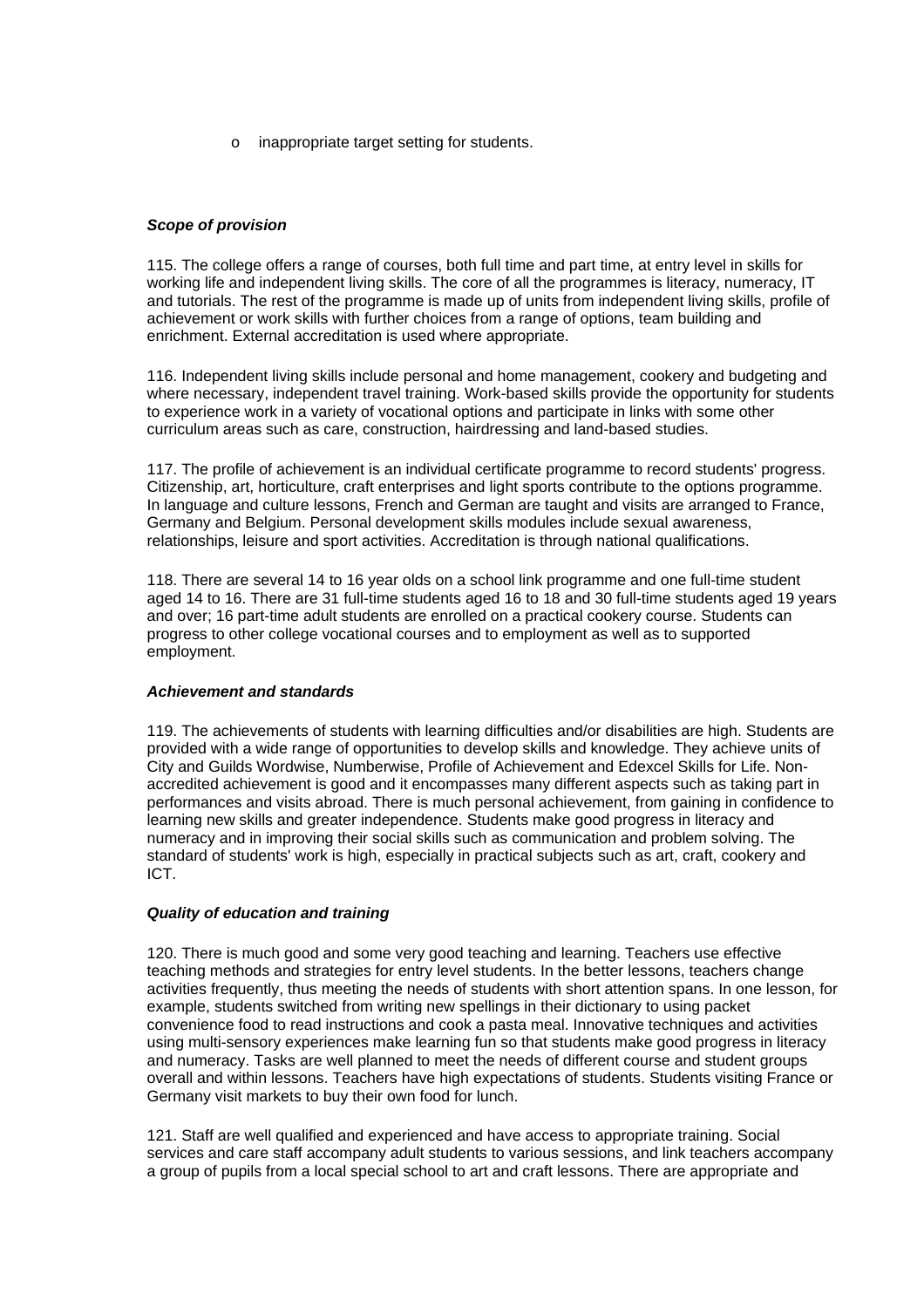<span id="page-39-0"></span>ample general resources. Students learn life skills in realistic domestic settings using a range of good resources. There are good ICT resources and students are confident using the range of equipment. However, there are insufficient specialist resources, such as specialist software or large screen computers to meet complex student needs.

122. There is good pre-course initial assessment using basic skills materials as well as staff observations. These inform decisions regarding which group and course the student will be placed on as well as informing the individual learning plans. Students' progress is measured, tracked and monitored in the six-weekly tutorial reviews. However, the individual learning plans do not always capture the needs of the students. Instead, they are often linked to external qualification criteria. The short-term learning goals identified are broad and are not detailed enough to indicate the small incremental steps required to enable significant learning to take place. Teachers do not use the plans to set challenging targets and identify steps to move students forward.

123. A range of programmes and courses is offered in response to identified needs of the students and local community. However, there is an over emphasis on life skills courses and few opportunities for developing skills for employment. Students on Welfare to Work, (skills for working life), develop confidence and the communication skills required to progress to employment, but other students are not offered an external work placement. There is insufficient access to vocational training in other programme areas and this limits progression.

124. There is good information and guidance available on programmes offered in the college. Prospective students are encouraged to attend an induction in July and are given very good support by the staff. Effective support mechanisms are in place and students value the support they receive. Students benefit from a supportive pastoral tutorial system in addition to their individual reviews. Learning support assistants are directed to work with groups or individual students. There are effective links with support agencies such as Connexions, Social Services, the Health Authority, employment agencies and local schools. This liaison ensures that there is smooth transition for students.

# *Leadership and management*

125. Management of the area is good. The curriculum leader has a clear understanding of the needs of students with learning difficulties and/or disabilities. The focus of the work is to develop independence, social skills and the potential for employment and active community participation. Support is provided by college managers to facilitate appropriate development of programmes and opportunities. Effective leadership is provided by the faculty manager and the curriculum team leader. Team members have worked with another college to develop learning materials and a tutorial programme designed to address personal development, relationships and health issues. Staff hold weekly team meetings and provide input to self-assessment and the reorganisation of curriculum qualifications. The energy and enthusiasm of the team is transmitted to students who thoroughly enjoy attending college.

# **Literacy and numeracy**

Overall provision in this area is **satisfactory (grade 3)**

# *Strengths*

o rising pass rates on key skills communications and application of number, particularly at level 2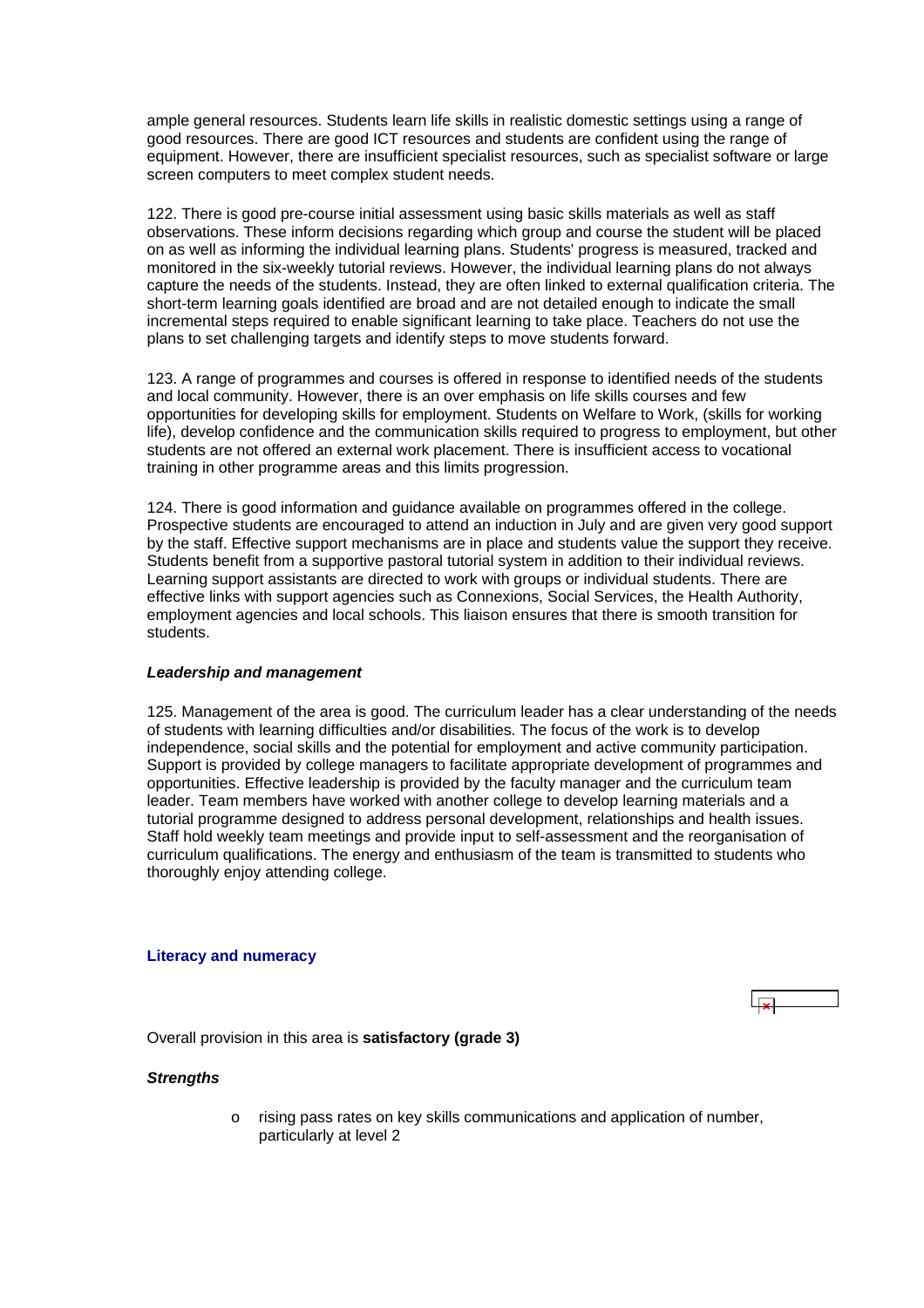- increased use of external accreditation to facilitate progression
- much good teaching in the Skills for Life workshops.

### *Weaknesses*

- o insufficiently detailed planning to address individual needs in some lessons
- insufficient use of ILT
- inadequate management of literacy and numeracy across the college
- insufficiently analytical self-assessment.

# *Scope of provision*

126. There are 103 students undertaking entry level key skills, delivered through the Skills for Life dedicated team. A further 90 students, mainly adults, attend workshop sessions in literacy, numeracy or IT. Most full-time students receive tuition in literacy and numeracy key skills lessons as part of their main programme. In some vocational programmes, literacy and numeracy skills are combined fully with the assignments for the main subject. However, many areas have not completed the mapping necessary for this approach. There are 40 ESOL students, including some who recently arrived from the newly enlarged European Community. In other areas of the college, 156 students are receiving additional learning support. The Skills for Life team also offers literacy and numeracy to a small number of students in the community. Plans are at an advanced stage to offer literacy, language and numeracy support to employees at a large local factory. The college's community provision is small given the nature of the area in which it operates and attracts few students from areas which are usually under-represented in FE.

# *Achievement and standards*

127. Students' achievements are satisfactory. Pass rates have risen for key skills at level 2 and there has been a move to introduce external accreditation at entry level and levels 1 and 2 in literacy and numeracy. A large proportion of earlier Skills for Life students were awarded college certificates for attending and completing courses.

128. Records of work show that students are making good progress in many workshop lessons. Students from the Skills for Life workshop lessons have followed a number of good progression paths. For example, one student who is visually impaired has now moved on to a counselling course, another student with severe short-term memory loss following illness has now commenced a beauty course. Some 14 students referred from local comprehensive schools have gained a national test level 2 qualification in literacy and numeracy, thereby enabling progression to special teaching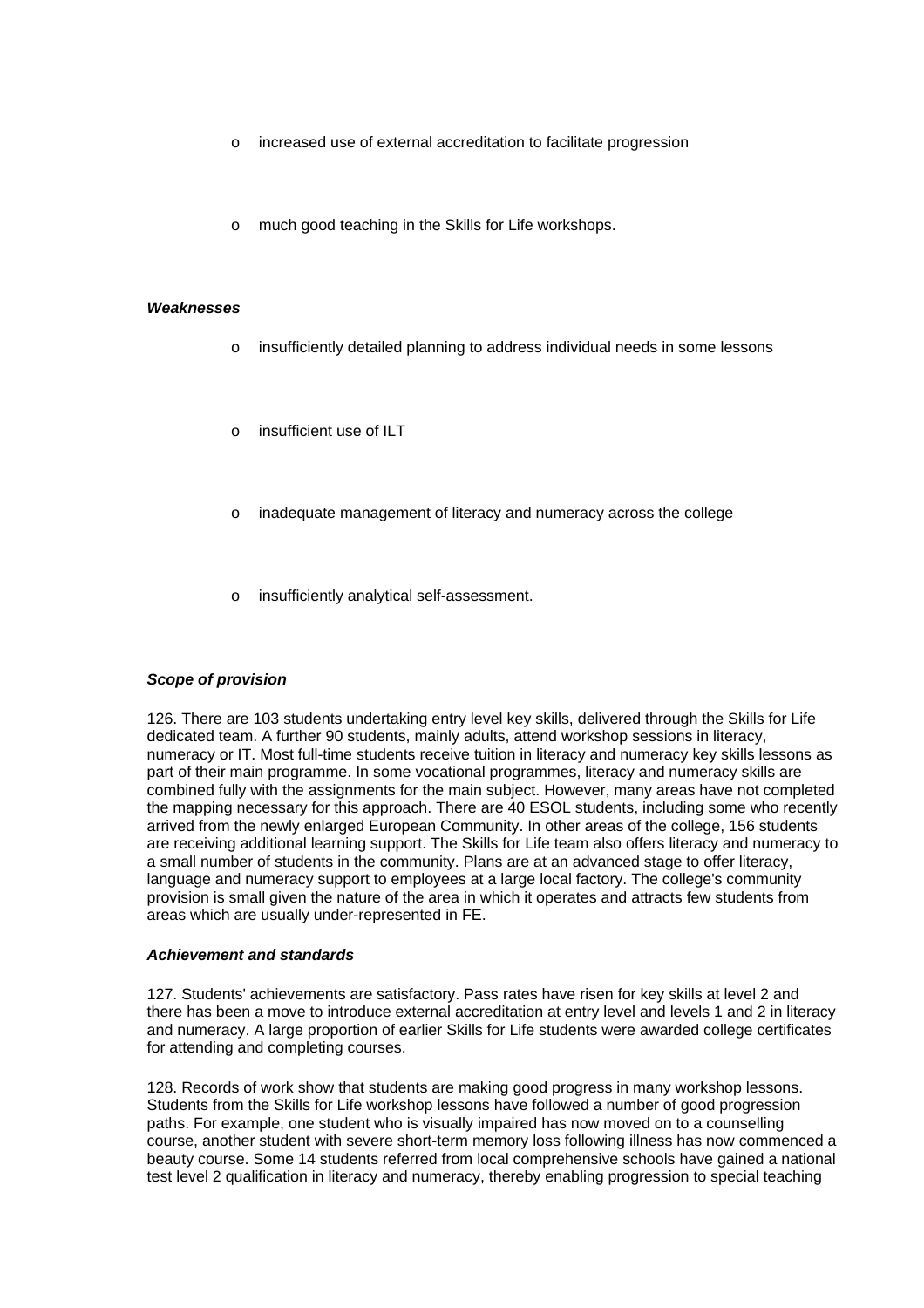assistant posts. Adults are articulate in lessons and the standard of students' oral and written work in discrete literacy and numeracy lessons is high. Most students are well motivated and work hard in lessons.

| Qualification                              | Level          | <b>Completion year:</b> | 2002    | 2003 | 2004 |
|--------------------------------------------|----------------|-------------------------|---------|------|------|
| Basic literacy course 1                    | Entry          | No. of starts           | $\star$ | 60   | 118  |
| year                                       |                | % retention             | $\star$ | 30   | 94   |
|                                            |                | % pass rate             | $\star$ | 28   | 94   |
| Key skills                                 | 1              | No. of starts           | 91      | 580  | 306  |
| communication 1 year                       |                | % retention             | 11      | 79   | 71   |
|                                            |                | % pass rate             | 11      | 10   | 27   |
| Key skills application of<br>number 1 year | 1              | No. of starts           | 156     | 446  | 600  |
|                                            |                | % retention             | 40      | 79   | 88   |
|                                            |                | % pass rate             | 40      | 10   | 34   |
| Key skills                                 | $\overline{2}$ | No. of starts           | 174     | 162  | 162  |
| communication 1 year                       |                | % retention             | 91      | 88   | 94   |
|                                            |                | % pass rate             | 74      | 40   | 71   |
| Key skills application of<br>number 1 year | $\overline{2}$ | No. of starts           | 38      | 195  | 140  |
|                                            |                | % retention             | 45      | 86   | 82   |
|                                            |                | % pass rate             | 45      | 11   | 48   |

# *A sample of retention and pass rates in literacy and numeracy, 2002 to 2004*

*Source: ISR (2002 and 2003), college (2004) \* course did not run*

# *Quality of education and training*

129. The standard of teaching and learning in discrete literacy and numeracy lessons is high, with all lessons observed by inspectors judged to be good or better. Teachers construct interesting and stimulating lessons to meet the needs of their students. Students work hard and develop good speaking and listening skills. In one very good lesson, students were studying a newspaper report of a puppy which had been left in a wheelie bin. The teacher organised a rhythmic syllables counting game to help students read the article, at the same time as ensuring that the puppy's situation provoked much discussion. She used the outcomes of the discussion to develop a writing frame, from which students could produce a simulated eye witness account of the event. She carefully ensured that the task was adapted to suit the needs of individuals and the final results were some stunning crime reports from students who were at entry level. In the cross-college lessons, primarily key skills at levels 1 and 2, teaching and learning are generally less successful. There is limited use of effective target setting to inform the planning of lessons, additional learning support tutors are not always used effectively and there is insufficient use of ILT to support literacy and numeracy learning. However, in a successful key skills level 1 lesson, hairdressing and beauty therapy students were developing their writing and IT skills by organising an `Advice Page' for a hairdressing magazine. The tutor skilfully helped the students integrate professional hairdressing expertise with computer design and writing competence.

130. Resources in literacy and numeracy are satisfactory. The workshop lessons are housed mainly in spacious, well-equipped rooms with good access to networked computers. Well-qualified, caring staff provide a supportive educational environment for students in discrete provision. However, some staff with cross-college responsibility for teaching or supporting literacy and numeracy have not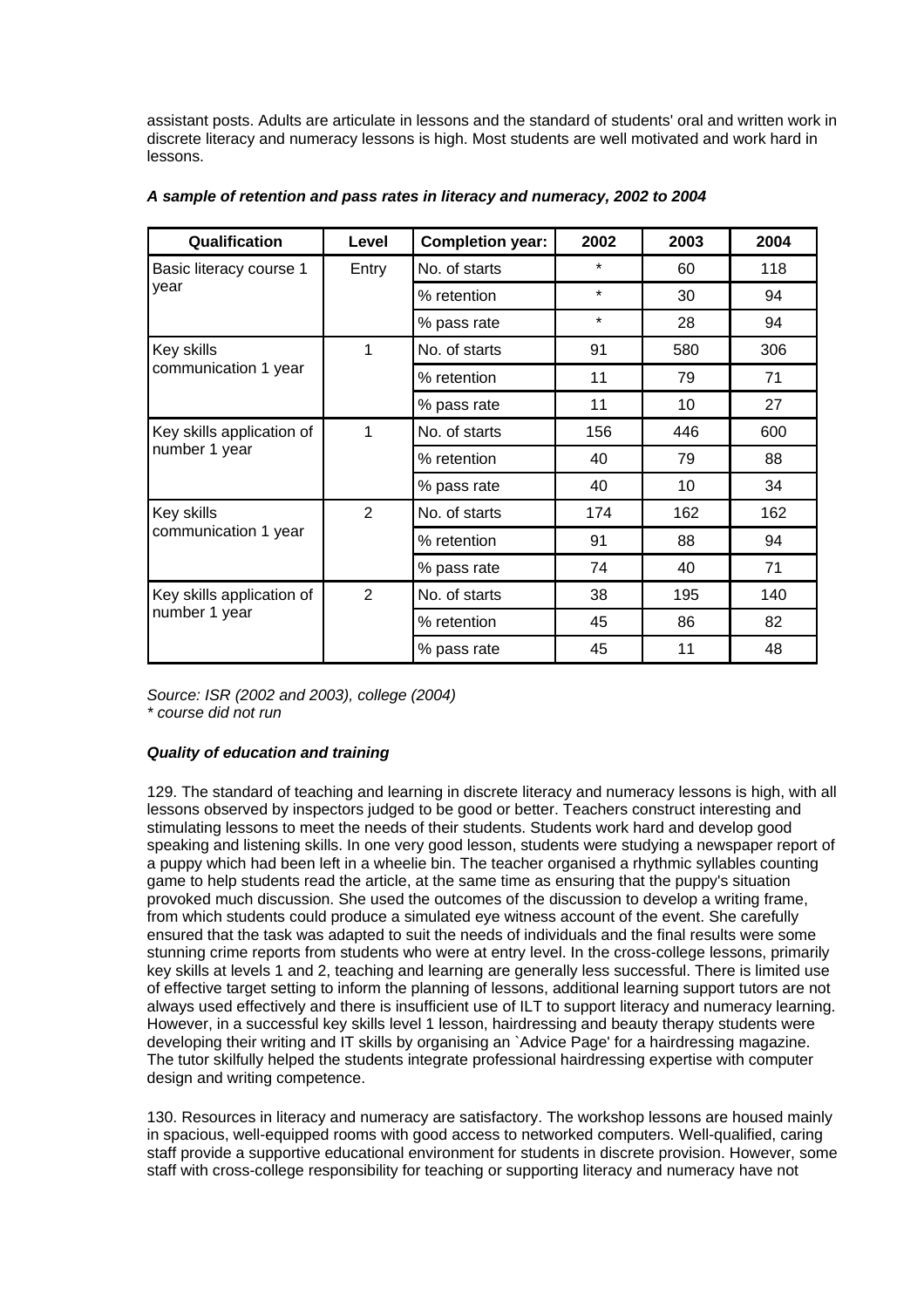<span id="page-42-0"></span>received any specialist training and therefore lack the specific skills required to work with students at this level. The college is committed to providing training in the future. Members of the Skills for Life team have worked with support staff from the vocational areas to share good practice and help them support their students' literacy and numeracy skills more effectively, but as yet this has not had widespread impact. There is a failure to utilise ILT sufficiently within literacy and numeracy lessons and there are no interactive whiteboards in the department to assist those students who may have some physical difficulties in writing.

131. The assessment and monitoring of students' progress are generally satisfactory. All full-time students complete an initial assessment which determines their standards of literacy and numeracy, but diagnostic assessment is delayed regularly. This has resulted in the setting of general targets rather than specific targets for individual students. However, within the workshop sessions each student works to very detailed individual targets. Teachers ensure that in every lesson there is a period of collegiate work in order to develop speaking and listening skills. Students' progress is measured against an individual learning plan twice each term, but some targets for students are too general to be of much use and they are not shared with all relevant parties. Students generally receive encouraging, timely and constructive feedback on their work.

132. Personal support for students is good in the Skills for Life department. However, across the college there is insufficient liaison between additional support teachers and vocational teachers which results in a lack of cohesion in meeting students' needs. Sometimes the support is not timely, not detailed adequately nor tailored directly to individuals' needs. At the time of inspection, some students were still waiting for their support needs to be finalised.

# *Leadership and management*

133. The discrete Skills for Life provision is well led and managed, and continuing professional development is bringing about improvements in teaching and learning. However, the management of literacy and numeracy across the college is inadequate. In some curriculum areas, key skills are put into the context of the students' main programmes of study and good liaison exists between the vocational lecturer and key skills teachers. In other areas this is not the case. Strategies for the improvement of existing practice exist, but current management structures do not ensure that recommendations are always followed. The college's self-assessment report and course reviews are insufficiently rigorous. However, the college has made some progress in dealing with the weaknesses identified in the self-assessment report.

# **Part D: College data**

# **Table 1: Enrolments by level of study and age**

| Level | 16-18 % | $19 + \%$ |
|-------|---------|-----------|
|       | 43      | 47        |
| 2     | 27      | 39        |
| 3     | 15      |           |
| 4/5   |         |           |
| Other | 15      |           |

 $\overline{\mathbf{x}}$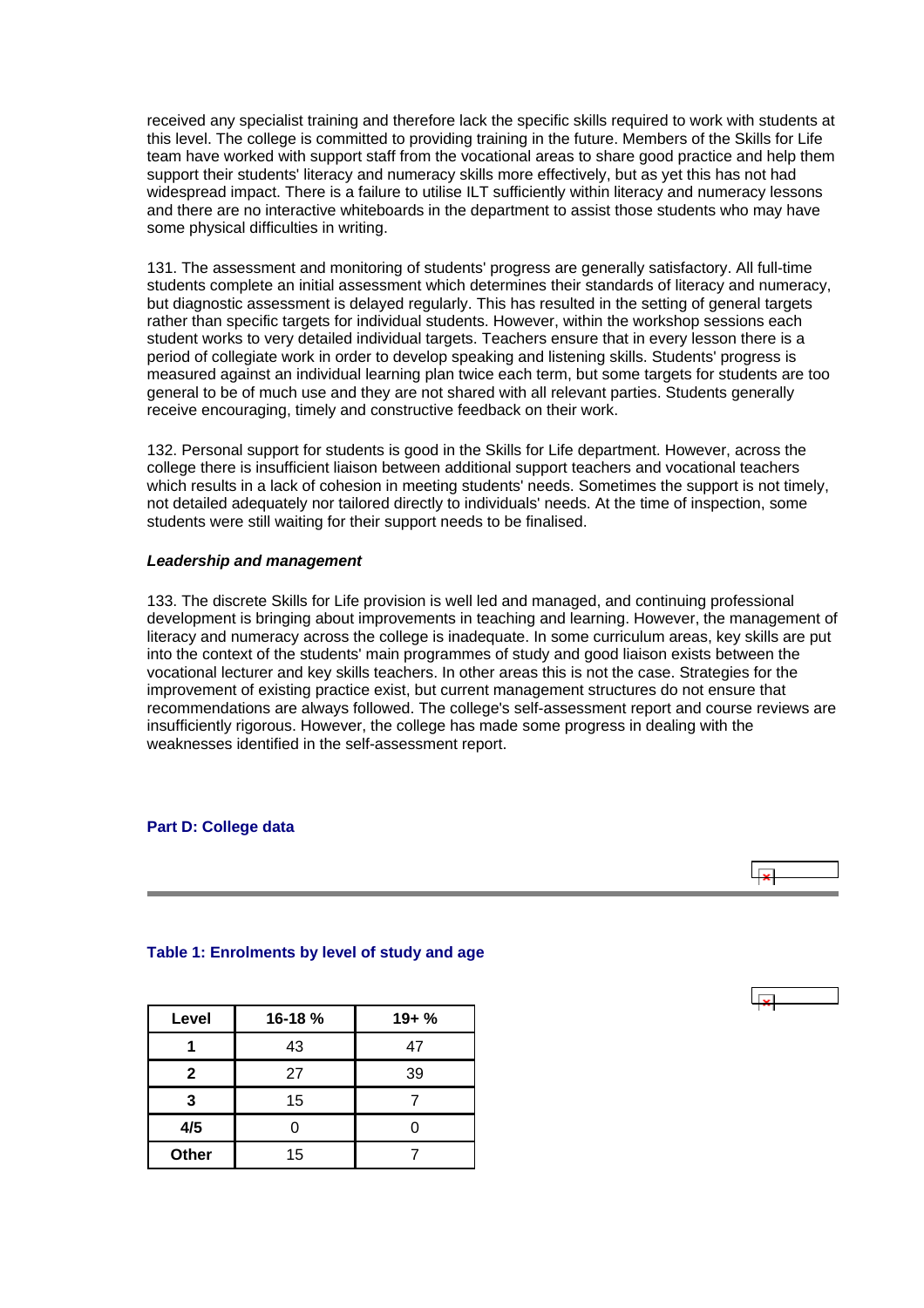<span id="page-43-0"></span>

| 00 | 100 |
|----|-----|

*Source: provided by the college in autumn 2004*

# **Table 2: Enrolments by curriculum area and age 2003/04**

| <b>Curriculum area</b>                                  | $16 - 18$ | $19+$  | <b>Total</b>    |
|---------------------------------------------------------|-----------|--------|-----------------|
|                                                         | No.       | No.    | Enrolments (%)  |
| Science and mathematics                                 | 917       | 733    | 6               |
| Land-based provision                                    | 357       | 813    | 4               |
| Construction                                            | 106       | 1,152  | 5               |
| Engineering, technology and<br>manufacture              | 47        | 210    | 1               |
| Business administration,<br>management and professional | 85        | 638    | 3               |
| Information and communication<br>technology             | 761       | 1,332  | 8               |
| Retailing, customer service and<br>transportation       | 19        | 177    | $\mathbf{1}$    |
| Hospitality, sports, leisure and travel                 | 781       | 4,457  | 19              |
| Hairdressing and beauty therapy                         | 225       | 309    | $\overline{2}$  |
| Health, social care and public<br>services              | 905       | 6,727  | 29              |
| Visual and performing arts and<br>media                 | 233       | 796    | 4               |
| <b>Humanities</b>                                       | 1,192     | 460    | $6\phantom{1}6$ |
| English, languages and<br>communication                 | 672       | 243    | 3               |
| Foundation programmes                                   | 2,002     | 532    | 9               |
| <b>Total</b>                                            | 8,302     | 18,579 | 100             |

*Source: provided by the college in autumn 2004*

# **Table 3: Retention and achievement**

| <b>Level (Long</b> | <b>Retention and</b>  | <b>Completion year</b> |           |      |      |       |      |
|--------------------|-----------------------|------------------------|-----------|------|------|-------|------|
|                    | Courses)<br>pass rate |                        | $16 - 18$ |      |      | $19+$ |      |
|                    |                       | 2001                   | 2002      | 2003 | 2001 | 2002  | 2003 |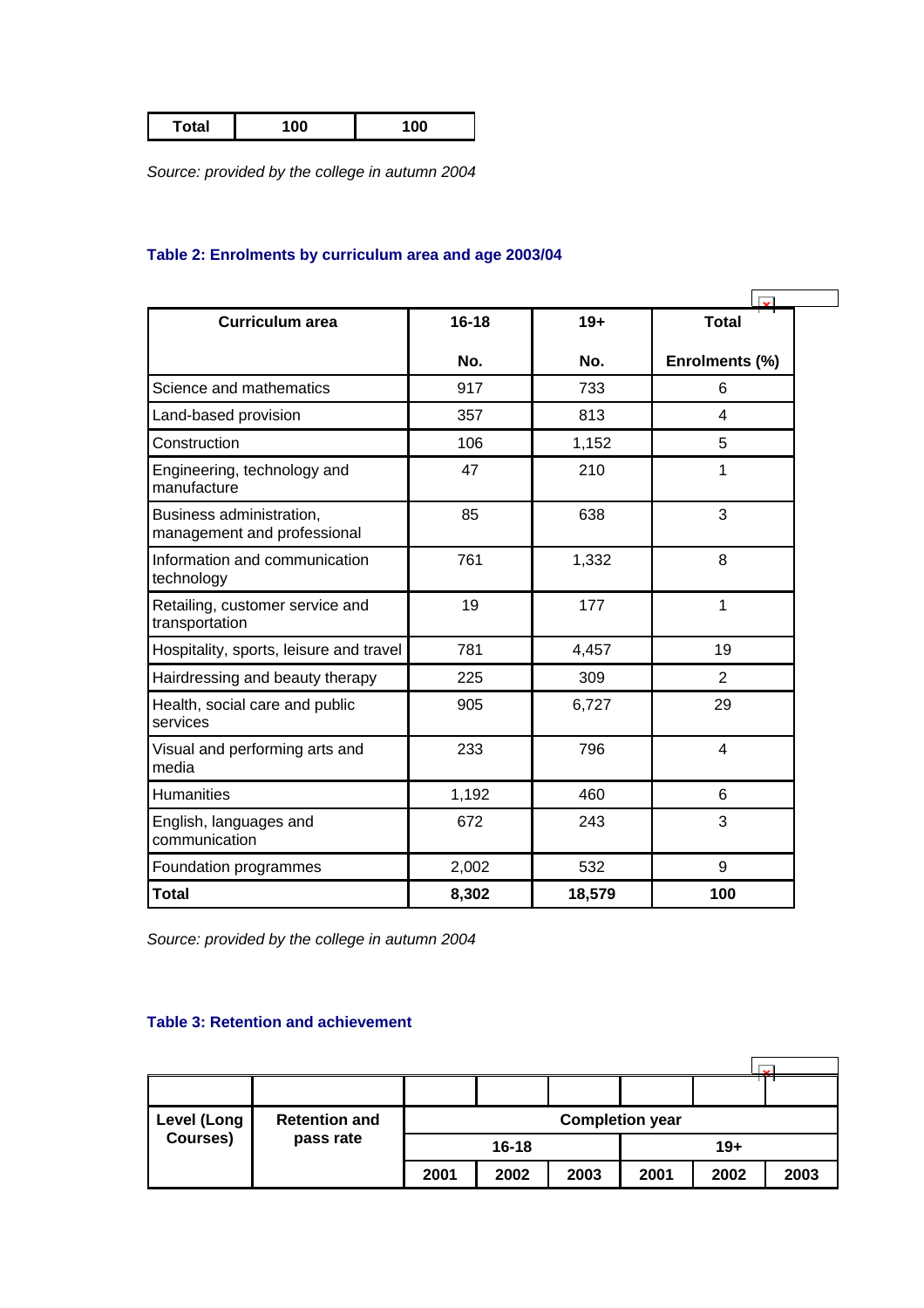<span id="page-44-0"></span>

| 1                       | Starters excluding<br>transfers | 530   | 505     | 403     | 802   | 1,905 | 1,744 |
|-------------------------|---------------------------------|-------|---------|---------|-------|-------|-------|
|                         | Retention rate %                | 70    | 67      | 75      | 75    | 64    | 63    |
|                         | National average %              | 75    | 76      | 76      | 70    | 71    | 71    |
|                         | Pass rate %                     | 70    | 77      | 89      | 62    | 68    | 82    |
|                         | National average %              | 67    | 69      | 73      | 68    | 70    | 77    |
| $\overline{\mathbf{2}}$ | Starters excluding<br>transfers | 942   | 905     | 704     | 2,885 | 1,980 | 1,653 |
|                         | Retention rate %                | 72    | 75      | 66      | 69    | 65    | 71    |
|                         | National average %              | 70    | 71      | 71      | 68    | 68    | 67    |
|                         | Pass rate %                     | 49    | 71      | 87      | 32    | 71    | 73    |
|                         | National average %              | 68    | 70      | 73      | 677   | 71    | 73    |
| $\overline{\mathbf{3}}$ | Starters excluding<br>transfers | 1,075 | 991     | 978     | 924   | 770   | 901   |
|                         | Retention rate %                | 68    | 74      | 72      | 69    | 71    | 69    |
|                         | National average %              | 70    | 77      | 77      | 68    | 70    | 69    |
|                         | Pass rate %                     | 63    | 68      | 80      | 62    | 70    | 85    |
|                         | National average %              | 75    | 77      | 80      | 68    | 71    | 74    |
| 4/5                     | Starters excluding<br>transfers | 40    | $\star$ | $\star$ | 66    | 19    | 20    |
|                         | Retention rate %                | 83    | $\star$ | $\star$ | 85    | 26    | 25    |
|                         | National average %              | 73    | $***$   | $***$   | 67    | 68    | 69    |
|                         | Pass rate %                     | 82    | $\star$ | $\star$ | 45    | 40    | 100   |
|                         | National average %              | 54    | $***$   | $***$   | 54    | 54    | 58    |

*Note: summary of retention and achievement for the last three years by age and level of course, compared against national averages for colleges of the same type (that is general FE/tertiary colleges or sixth form colleges).*

# *Sources of information:*

*1. National averages: Benchmarking Data 2001 to 2003: Retention and Achievement Rates in Further Education Colleges in England, Learning and Skills Council, September 2004.*

*2. College rates for 2001 to 2003 College ISR.*

*\* numbers too low to provide a valid calculation*

*\*\*data unavailable*

# **Table 4: Quality of teaching observed during the inspection by level**

|  |  | -- |
|--|--|----|
|  |  |    |
|  |  |    |